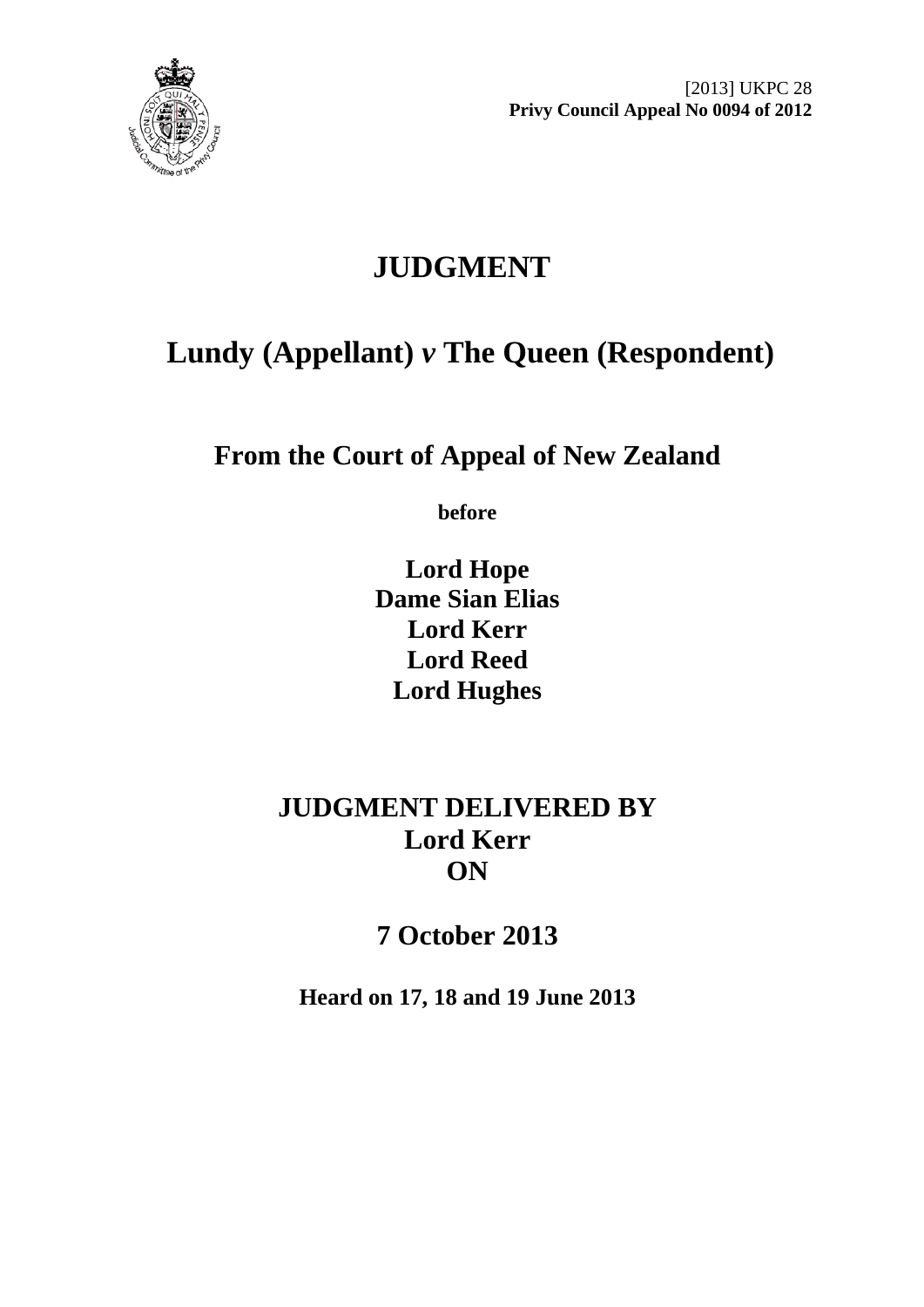(Instructed by Alan Taylor and Co)

*Appellant Respondent*  David Hislop QC **Cameron Mander** Malcolm Birdling and a state of the Markham Annabel Markham Matthew Davie<br>(Instructed by the Crown Law Office)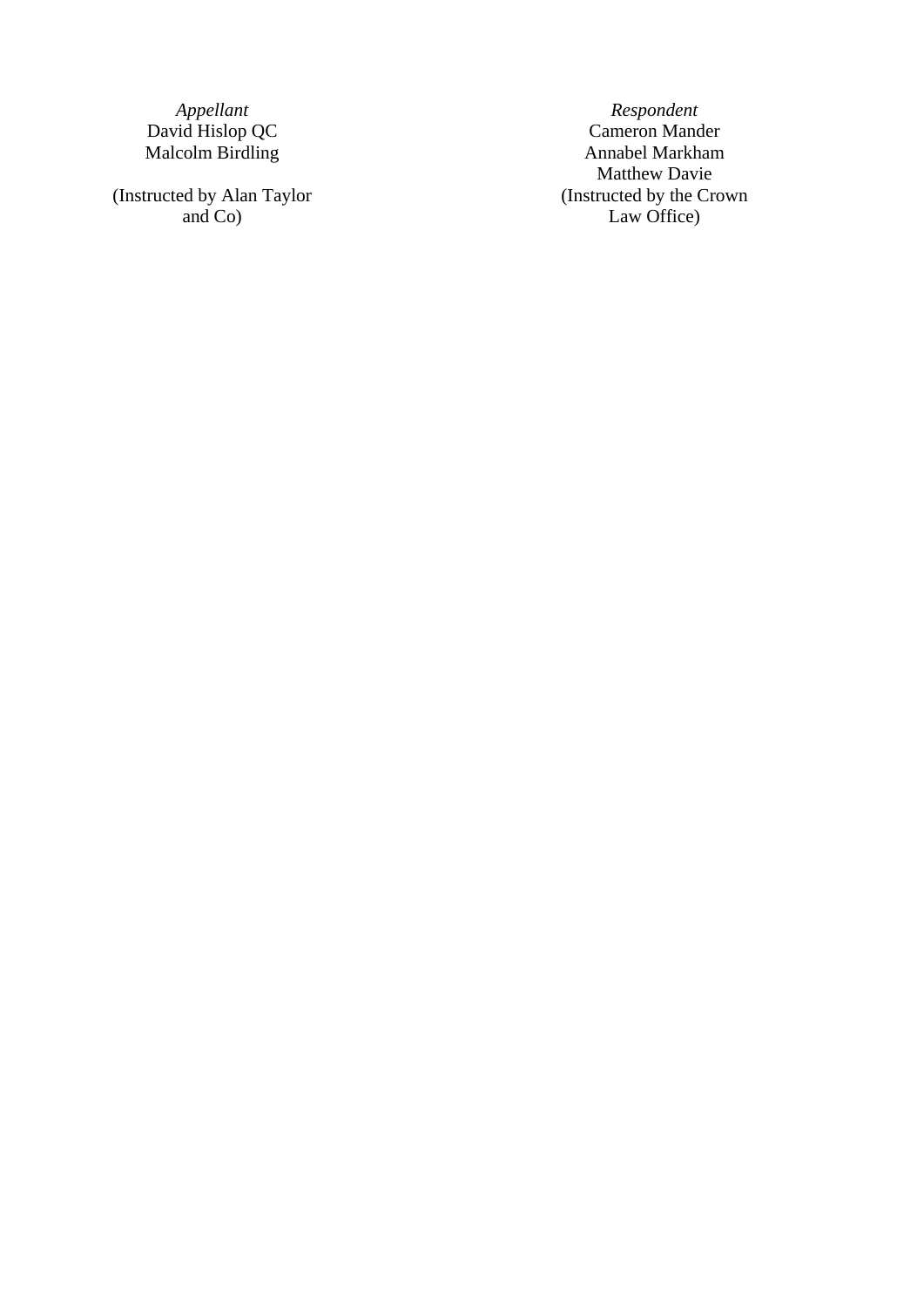#### **LORD KERR:**

1. At about 9am on the morning of Wednesday 30 August 2000, the bodies of Christine and Amber Lundy were discovered in their home at 30 Karamea Crescent, Palmerston North, New Zealand. Christine Lundy was the wife of the appellant, Mark Lundy, and Amber was their seven year old daughter. Christine and Amber had been brutally murdered. The dreadful wounds that they had suffered were such as might have been inflicted by an axe or a hatchet but no murder weapon was ever found.

2. The appellant was charged with the murder of his wife and daughter and tried before Ellis J and a jury at Palmerston North High Court in 2002. He was convicted of both murders and sentenced to life imprisonment and ordered to serve a minimum term of 17 years. An appeal against his conviction was dismissed by the Court of Appeal on 13 August 2002. At the same time the court allowed an appeal by the Solicitor General against sentence and the minimum term was increased to 20 years.

3. It appears that, after the Court of Appeal had delivered its judgment, Mark Lundy informed his legal advisers that he wished to appeal to this Board. Difficulties in funding an appeal, the lack of legal aid and problems associated with persuading counsel to act pro bono combined to prevent an application for permission to appeal being made until November 2012. Permission was sought on seven grounds. These included a challenge to the Crown's expert evidence given at the trial. That challenge was based on fresh evidence which the appellant sought to have received on the appeal.

4. Questions arose as to whether the Privy Council had jurisdiction to entertain the appellant's application for permission to appeal and, if so, whether it should have resort to that jurisdiction. These were dealt with as preliminary issues by the panel considering whether permission should be given.

#### *Jurisdiction*

5. The Privy Council's jurisdiction in respect of New Zealand criminal appeals originated in the Royal Prerogative. It was affirmed and regulated by the Judicial Committee Acts 1833 and 1844 (which apply to New Zealand by virtue of section 3 of the Imperial Laws Application Act 1988 (NZ) and section 52 of the Supreme Court Act 2003 (NZ)). Section 42 of the 2003 Act abolished the right to appeal to the Privy Council "from or in respect of any … criminal decision of a New Zealand court made after 31 December 2003…". Section 49 provided that, as from 1 January 2004, the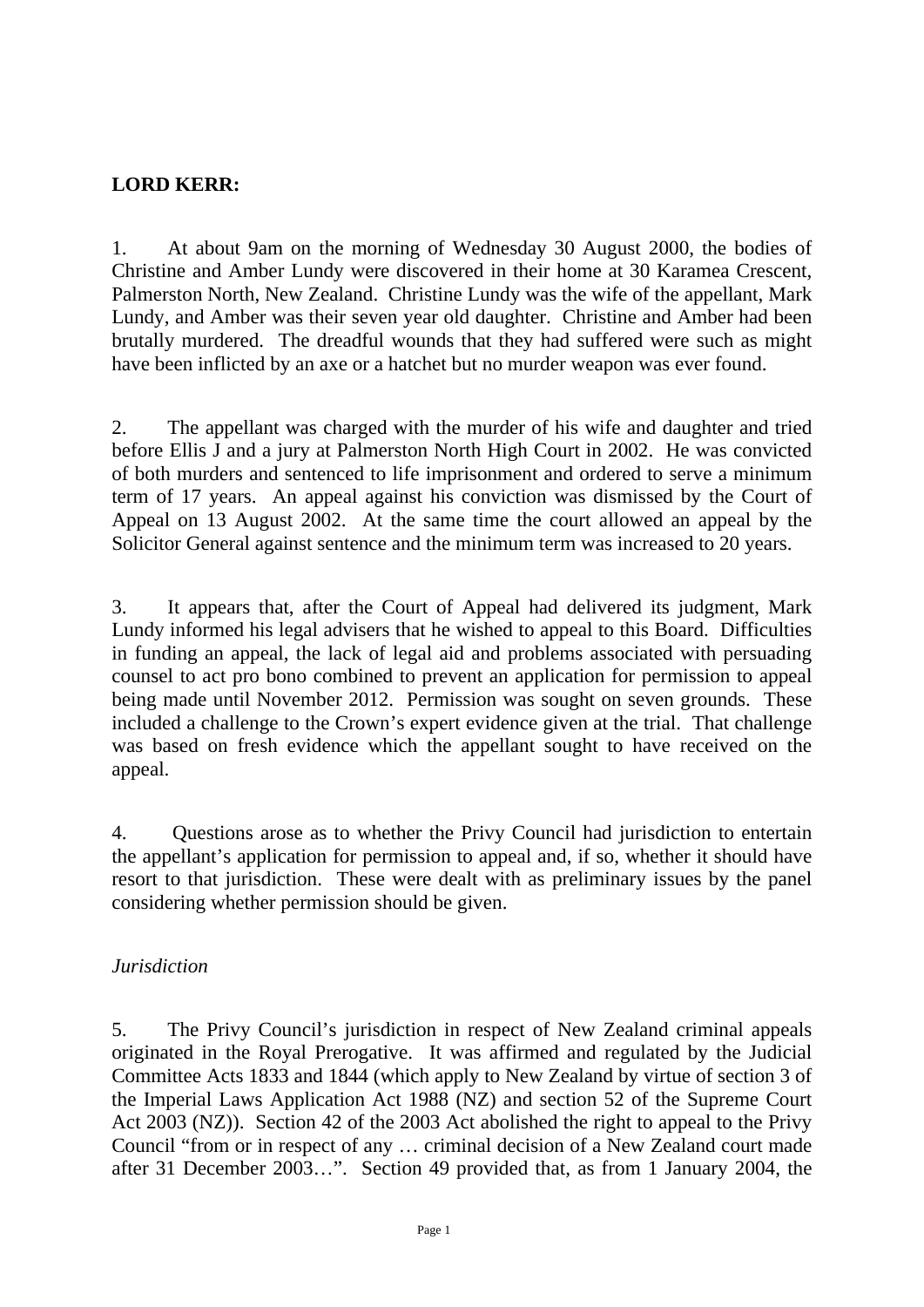Imperial enactments under which appeals from New Zealand courts to the Privy Council had been brought should "cease to have effect as part of the law of New Zealand". Section  $52(1)(b)$  of that Act provided that applications to the Privy Council for leave to appeal against a decision of a New Zealand court made before 1 January 2004 "must be determined as if sections 42 and 49 had not been enacted".

6. With the establishment of the Supreme Court of New Zealand, transitional provisions to deal with appeals from decisions of the Court of Appeal of that country made before 1 January 2004 were required. The jurisdiction of the Board to entertain appeals from such decisions is specifically preserved by sections  $52(1)(b)(i)$  and section 50(1)(c)(i) of the Supreme Court Act 2003 (NZ).

7. The proposed respondent contended that the issues raised in the application for permission to appeal would be best resolved by way of an application for the exercise of the Royal Prerogative of Mercy (RPM) or the Governor-General's power to refer convictions to the New Zealand Court of Appeal under section 406 of the Crimes Act 1961 (NZ). Decisions made in that process are amenable to judicial review on procedural grounds and a dismissal of the appeal by the New Zealand Court of Appeal is justiciable by the Supreme Court of New Zealand. The appellant argued that the existence of RPM was irrelevant to the question of jurisdiction. Even if relevant, however, it was not an effective alternative to a criminal appeal. It was a remedy of last resort and was unsuited to consideration of fresh evidence issues.

8. The existence of the power to refer convictions to the Court of Appeal does not negate the jurisdiction of the Privy Council to entertain appeals from decisions of the New Zealand Court of Appeal made before 1 January 2004 but they are relevant to how the Board should exercise the jurisdiction preserved by the 2003 Act – see *Barlow v R* [2009] UKPC 30, para 9.

9. The respondent accepted that the Board had jurisdiction to consider fresh evidence where the decision of the intermediate court of appeal was on a ground other than the effect of the fresh evidence. In *Barlow* an exception to that general principle was recognised but in that case the evidence was plainly fresh in that it arose after the trial and was incontestable. In the present case, the respondent argued, the evidence was not, in any real sense, fresh. It was accepted that the overriding test in relation to the admission of evidence was whether it was in the interests of justice that it should be admitted but since no justiciable issue as to the reasons or judgment of the New Zealand Court of Appeal was raised by the application for permission to appeal, it was not in the interests of justice to give permission in this case.

10. An appeal to the New Zealand Supreme Court was possible by agreement of the parties. The effect of sections  $50(2)(b)$  and  $51(2)(d)$  of the 2003 Act is that the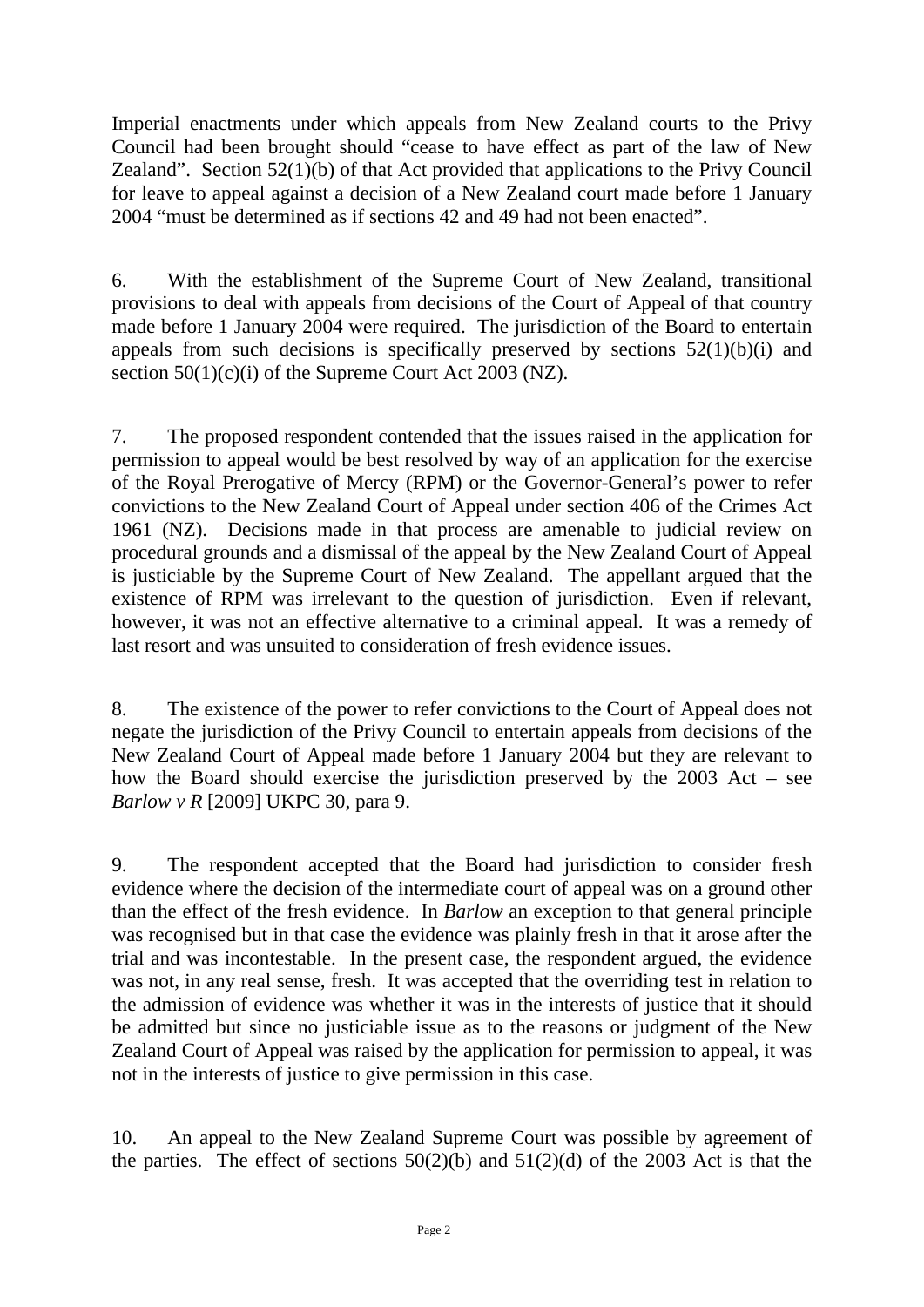parties may agree, in a case involving a decision made before 1 January 2004, that any appeal should be made to the Supreme Court of New Zealand. It was not suggested by the respondent, however, that this course should be followed. On the contrary, as pointed out in para 7 above, the respondent's attitude was that an appeal was inappropriate and that the issues raised should be dealt with by an application for the exercise of RPM.

11. It was clear to the Board from a consideration of the issues raised in the application for permission to appeal that careful evaluation of the 'new' evidence which the appellant wished to introduce would be required. This would be necessary to decide whether the evidence should properly be admitted and, if so, what effect this might have on the question of whether a miscarriage of justice had occurred. The Board was also conscious that an application for RPM or reference to the Court of Appeal by the Governor-General would, of necessity, entail a significant delay and that an application for permission to appeal to the Board might well transpire after an unsuccessful application for RPM or the failure of an appeal following a reference to the Court of Appeal. Inevitably, an order for a retrial was a possible outcome of an appeal. A considerable period of time has already elapsed since the original trial. Taking all these factors into account, the Board concluded that permission to appeal should be granted. It should be emphasised that this is a decision which reflects the particular circumstances of the present case. It does not represent a statement of principle as to how applications for permission in cases involving appeals from decisions of the New Zealand Court of Appeal before 1 January 2004 should be dealt with.

### *The facts – a short outline*

12. The bodies of Christine and Amber Lundy were found in the bedroom of the house where Mr and Mrs Lundy customarily slept. Christine Lundy was lying on her back, on her usual side of the marital bed. She was naked but her lower body was covered by bedclothes. Amber Lundy's body was found in the doorway of her parents' bedroom. She was wearing a night dress. She was lying face down on the carpet and the angle of her body suggested that she had been leaving the room when she was killed. There was no sign that they had been sexually assaulted.

her vision. Her spectacles were found in a case which rested on a bedside cabinet. 13. Mrs Lundy wore spectacles. Indeed, she depended heavily on these to improve The television was on standby mode and the remote control for this was found on the bed next to Mrs Lundy's body.

14. A window in the conservatory at the rear of the house showed signs of having been forced. One of the catches had been broken. The sliding door beside the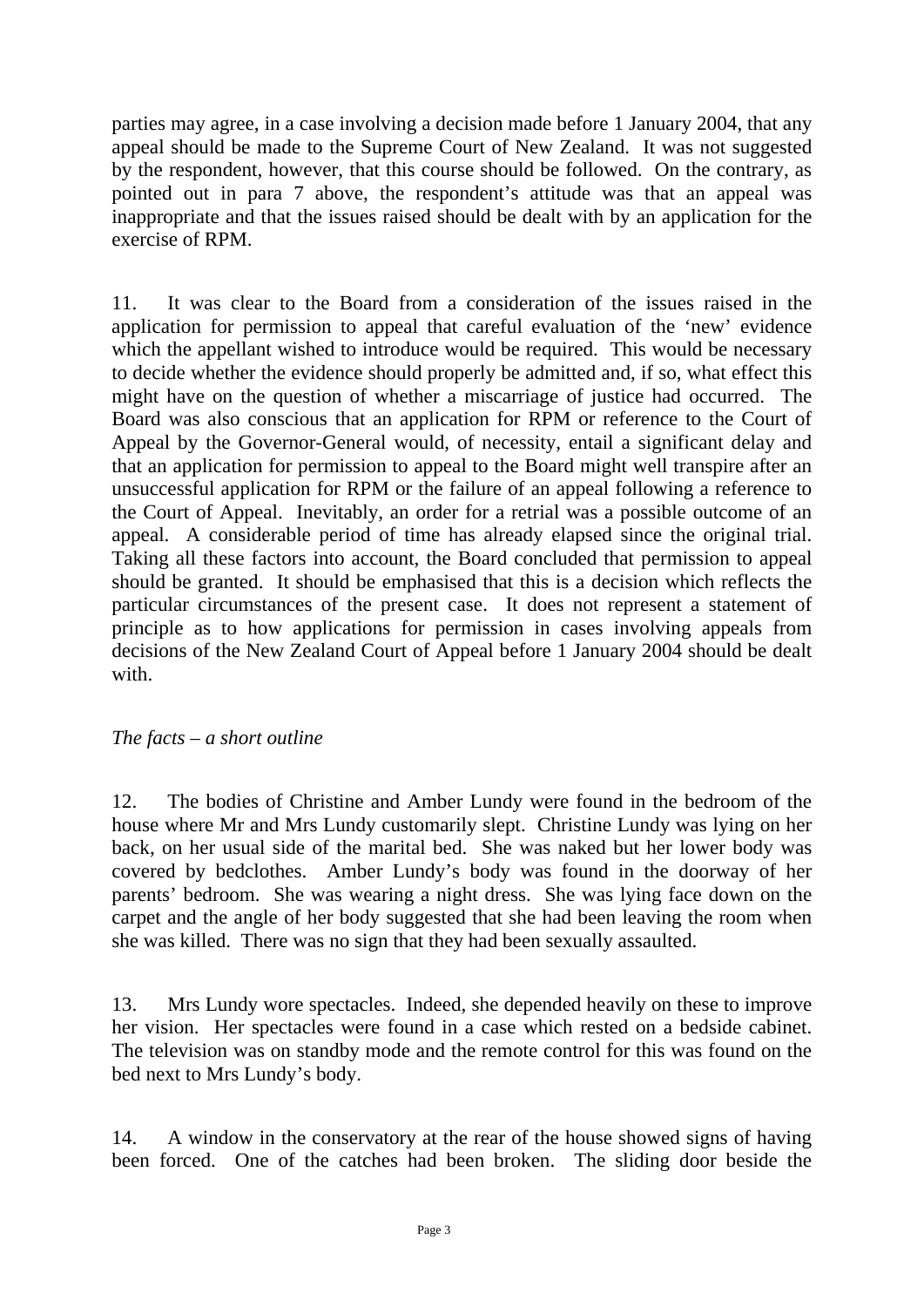window had been left open. At Mr Lundy's trial, the Crown claimed that the signs of forced entry suggested that it had been staged. This claim will be examined later in the judgment. There was no evidence that the house had been ransacked. Indeed, the only item of property found to be missing was Mrs Lundy's jewellery box. This box has never been recovered but a bracelet was subsequently found in the appellant's car which may have come from the jewellery box. This shall be referred to in more detail later.

in a motel which he had used a number of times before, the Foreshore Motor Lodge. is some 145 kms south of Palmerston North. 15. Mr and Mrs Lundy were engaged in the business of selling sinks and associated kitchenware. They ran this business from their home. The nature of the business was such that, on occasions, Mr Lundy had to be away from home on sales trips. He was on such a trip to Wellington on Tuesday 29 August 2000. On this occasion he stayed This motel is in Petone, which is about 8 kilometres north of Wellington. Wellington

16. Telephone records produced at the appellant's trial established that at 5.30pm a call from Mrs Lundy's telephone had been made to the appellant's cell phone. This call lasted eight minutes and it was established that, at the time he received the call, the appellant was in the Petone area. After that call, Mrs Lundy and Amber went to a local restaurant and bought a takeaway meal at 5.43pm. At 6.56pm Mrs Lundy received a call from a friend. In the course of a brief conversation, she said that her husband, the appellant, was out.

17. Telephone records showed that at 8.28pm on 29 August, Mark Lundy used his cell phone in the Petone area to make a telephone call. The Crown case at the trial was that the appellant had murdered his wife and child some time around 7pm on 29 August. Since he had been in the Petone area at 5.30pm (the time that the telephone call from his wife's phone began) and was there again at 8.28pm, for the prosecution case to be right, Mr Lundy would have had to complete the round trip from Petone to Palmerston North and back and to have carried out the murders in the space of two hours and fifty eight minutes. (The cell phone evidence was to the effect that the location of the telephone receiving the call was established at the *start* of the call not when it ended.) Later in the evening some time after 11pm a prostitute visited Mr Lundy in his motel room and remained there for approximately one hour.

18. It is therefore not surprising that two aspects of the evidence on which the Crown relied occupied a prominent position during his trial. The first was that central nervous system (CNS) tissue from Christine Lundy was found on a polo shirt which belonged to Mark Lundy and which had been taken by police from his car on 3 September 2000. The second was that post mortem examination of the bodies of Christine and Amber Lundy suggested that their deaths were likely to have occurred between 7 and 7.15pm on 29 August. Of these two pieces of evidence, the obviously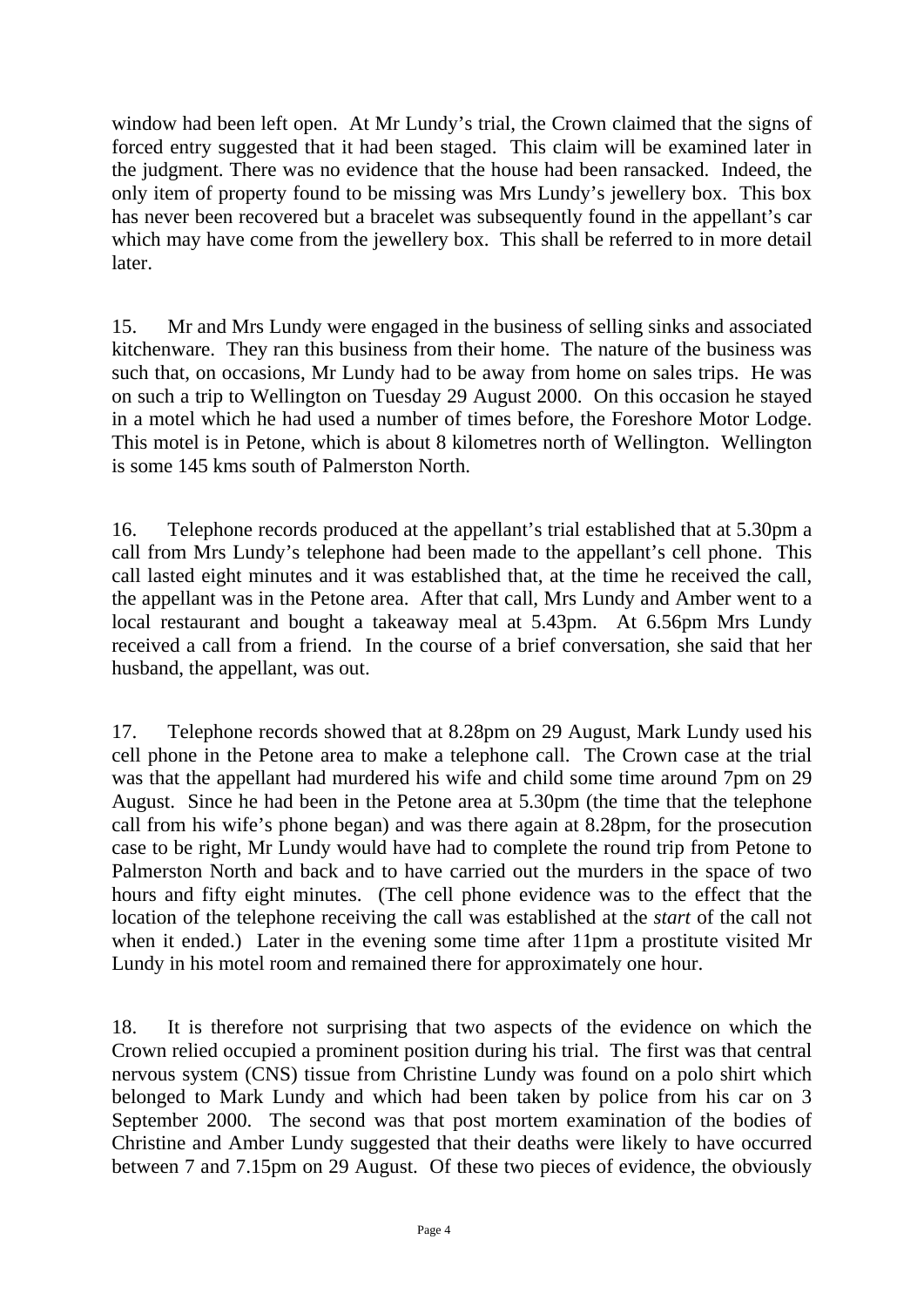more important was that in relation to the CNS tissue and it is this which will call for closest examination in this judgment.

 19. In Mr and Mrs Lundy's home there was a personal computer and a laptop. The computer was examined and it was found that it had apparently been turned off at 10.52pm on 29 August. If it had been switched off by Mrs Lundy at that time, this would be plainly at odds with the Crown case. The prosecution engaged a computer expert, Maarten Jozef Kleintjes, to examine the computer. He advised that it was possible to manipulate it so as to give the appearance of the computer having been shut down at a different time from when it had actually been closed. He also discovered that registry back-up files on the computer were out of sequence which suggested that someone had been "playing around" with the computer settings.

#### *The CNS tissue evidence – before and at trial*

20. The injuries inflicted on Mrs Lundy caused loss of brain tissue; the autopsy of her body revealed that portions of her brain were missing. The forensic scientist who examined the scene of the murders, Mr Bjorn Sutherland, saw what appeared to be brain tissue on items on the bedside cabinet and on the floor beside the cabinet. Staining caused by lumps of tissue was observed at points up to 1.5m from the floor. A small lump of tissue was seen to be adhering to the ceiling. It is entirely feasible, therefore, that brain tissue had been expelled from Mrs Lundy's body during the attack upon her and could have been deposited on the clothing of her attacker.

21. The appellant was intercepted by police on his way back to Palmerston North on 30 August 2000. He had been returning there in his car at some speed, having been informed by a friend in a telephone conversation that police were at his house. After the police stopped him they placed Mr Lundy in a police vehicle for his own welfare and his car was towed away to secure storage. On 3 September the car was searched and one of the items found was a striped polo shirt. Asked about this shirt in interview, the appellant said that he had packed it in his luggage to take to Wellington and that he had worn it on the evening of 29 August.

22. Although the shirt was placed in a forensic bag on 3 September 2000, it was not examined until 27 October, 59 days after the murder. Mr Sutherland noted two areas of staining on it. The first of these was on the front left sleeve and the second on the chest pocket. The first area of staining was in the form of a whitish/brown smear. Its dimensions were 30mm x 20mm. The second stain measured 25mm x 10mm approximately. A 'dab' slide was taken from the first stain by rubbing a moistened slide against it. Both areas of staining were cut out and sent to the forensic science laboratory at Auckland for testing. Biological material in both stains was found to contain DNA material. Mrs Lundy was the source of the DNA. Several small red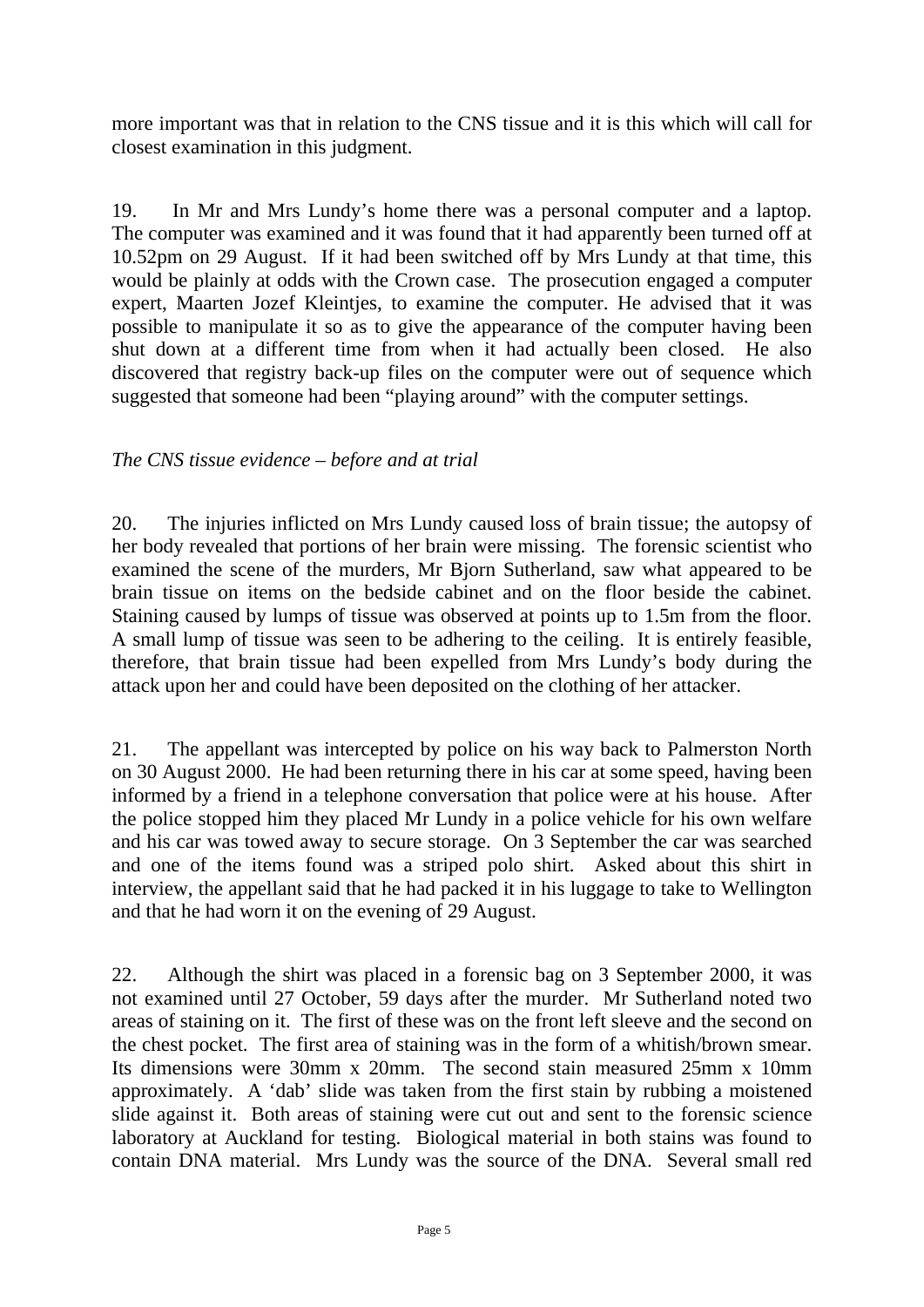particles taken from tape lifts from the polo shirt were considered to be blood, although it could not be positively identified as such. Three of these particles were tested and found to have DNA from Amber..

23. The slide which Mr Sutherland had made from the first area of staining (referred to throughout the proceedings as the 'ESR slide') was examined by a number of local pathologists, including Dr James Pang and Dr Cynric Temple-Camp. Both conducted microscopic examination of the slide. Dr Pang gave evidence that cells were present on the slide and that these were consistent with the supportive cells in the brain known as glial cells. Dr Temple-Camp also found glial cells on microscopic examination of the ESR slide. Filaments extending from the cells (which would be further indication of their source as the brain or the spinal cord) could not be detected, but Dr Pang considered that for "day-to-day practice" purposes, they could be identified as glial cells emanating from the brain or spinal cord. Because of the potential significance of the evidence, however, it was considered that immunohistochemical (IHC) testing should be undertaken.

24. It was decided to refer the ESR slide to Dr Rodney Miller, the director of immunochemistry at ProPath laboratory in Dallas, Texas. Initially, this was considered necessary because he employed a special technique which enabled the transfer of cellular material from one slide to another. It was believed that the ESR slide was the only possible source of the cellular material and it was considered that there was a risk that this might be lost. The local pathologists wanted to ensure that sufficient material from the ESR slide could be transferred for such further analysis as Dr Miller might undertake.

25. In the event, transfer from the ESR slide was not considered to be necessary. Dr Miller said that he was able to take new slides directly from the stains on the appellant's shirt. The investigating police officer, Detective Sergeant Ross Grantham, had travelled to Texas with the appellant's polo shirt on 4 February 2001. He and Dr Miller went to the ProPath laboratory the following day where the shirt was photographed and two strips containing the areas of staining were removed from the shirt and put into a tissue processing cassette. This was then placed in formalin fixative and processed in what Dr Miller described as "a standard tissue processor in an identical fashion to the manner in which patient biopsies or other patient tissue samples are processed". This process provided small blocks of wax, known as paraffin blocks, in which the strips of Mr Lundy's shirt were embedded.

26. On 6 February 2001, thin slices were cut from the surface of the paraffin blocks. These were mounted on glass slides and the slides were stained with two dyes, hematoxylin and eosin (H&E). Dr Miller examined these H&E slides under a microscope. Their appearance was suggestive of CNS tissue. ProPath's standard IHC techniques were then employed. Various stains were applied including four stains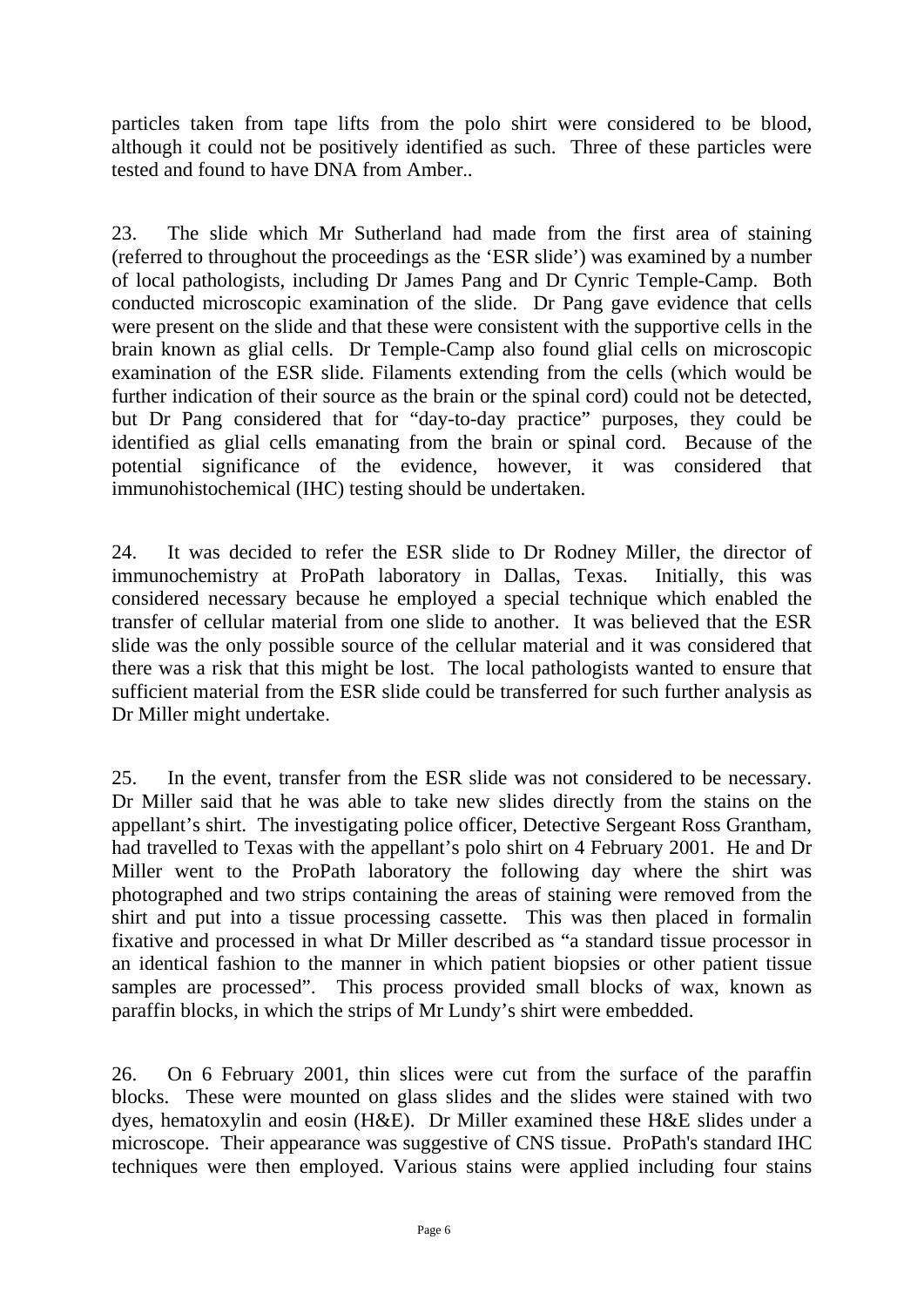expected to be positive in CNS tissue, and three stains expected to be negative in CNS tissue. The slides also had mounted on them a large number of control samples. According to Dr Miller, the slides containing the stained fabric from the appellant's shirt reacted as CNS tissue would be expected to for all seven stains used. The control samples similarly behaved as expected. Dr Miller testified at trial that these results provided conclusive evidence that they contained CNS tissue.

27. Two experts were engaged for the defence to deal with the nature of the substance found on the appellant's polo shirt. They were Dr Beth Synek and Professor Peter Vanezis. Dr Synek is a neuropathologist. She is not an expert in IHC. When she supplied her report to the appellant's lawyers she did not know that the sample from the appellant's polo shirt had been taken 59 days after the murders. Indeed, she had been asked by Mr Behrens QC, Mr Lundy's counsel at the trial, whether brain tissue would be recognisable pathologically if found on a shirt about 30 hours after removal from the body. She conducted tests which showed that brain tissue could be recognised after some 30 hours exposure to air. Mr Behrens sent Dr Miller's report and photographs of his slides (but not the slides themselves) to Dr Synek. Having looked at these and consulted colleagues, Dr Synek considered that there was CNS tissue present on the slides. She informed Mr Behrens of her view. She agreed to give evidence at trial on the limited and essentially unrelated question of how the substance came to be transferred to the shirt. In the course of her evidence, however, she agreed with Dr Miller's conclusion that it was brain tissue and took no issue with his methodology.

28. Professor Vanezis was also asked to review and comment on the procedures adopted by Dr Miller and the conclusions that he had reached. Professor Vanezis is a pathologist but not a neuropathologist. Initially, he recommended that the tissue samples should be re-tested independently for the presence of brain tissue and offered to arrange for this to be carried out. Subsequently, however, he rather down played this question and suggested that "it looks fairly certain that we are dealing with brain tissue". He repeated that he had a specialist available who would deal with "the narrow issue of brain identification" while saying that he would concern himself with how the material got on to the shirt. Subsequent correspondence between trial counsel and the professor focused on the issue of contamination but on 11 October 2001 Mr Behrens emailed Professor Vanezis asking for the name of the professor of neuropathology who could consider the identification of the brain tissue. Professor Vanezis replied giving the name of Professor David Graham of the Neurosciences Institute at the Southern General Hospital in Glasgow. Unaccountably, Professor Graham did not view Dr Miller's slides and his view about the nature of the material retrieved from the polo shirt was not obtained. In his report for the trial Professor Vanezis stated that he had examined Dr Miller's report and looked at the slides and that there was no doubt that the material was brain matter. Professor Vanezis did not give evidence at trial.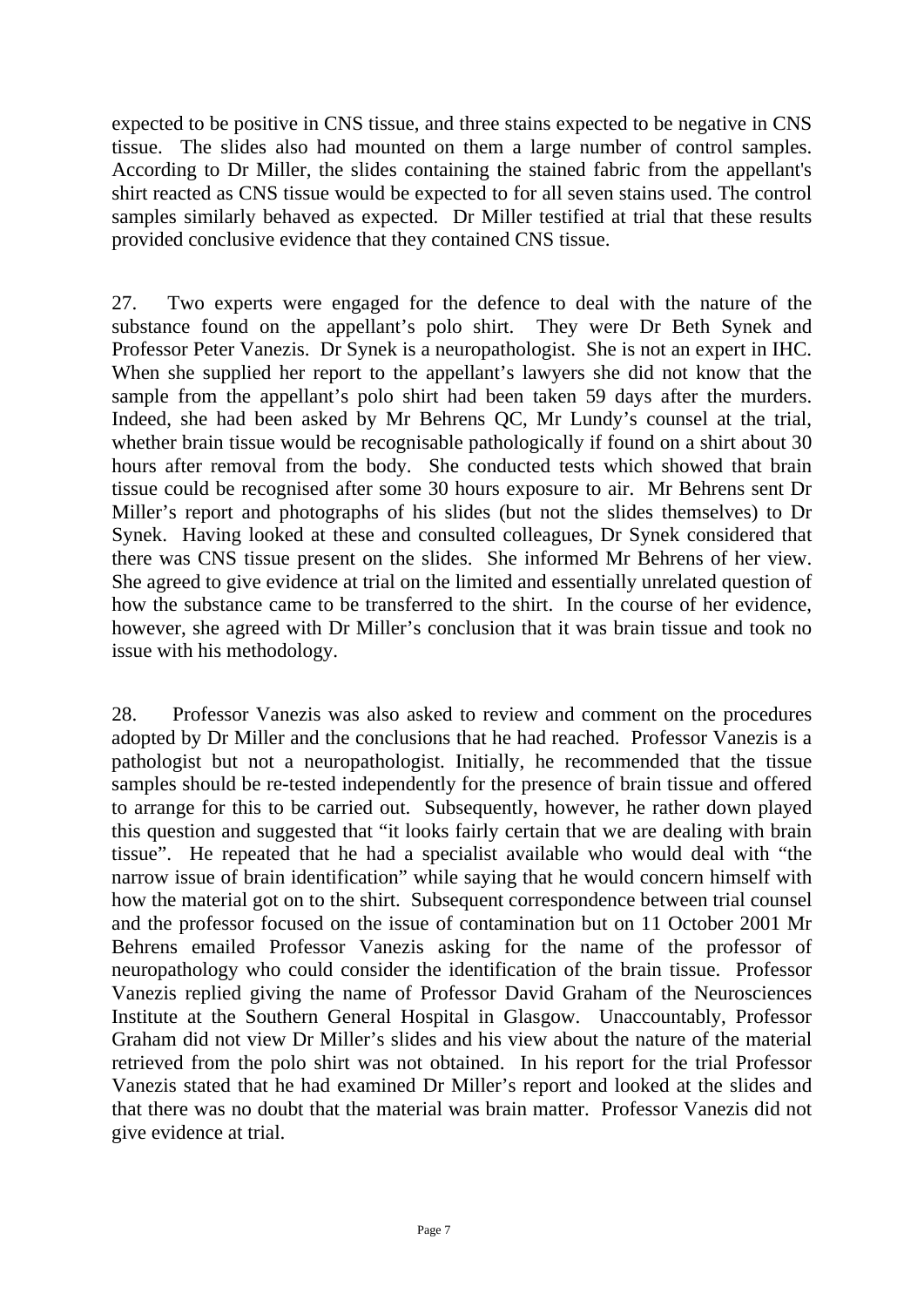29. In these circumstances it is perhaps not surprising that Mr Behrens conceded in the course of the trial that the material on the polo shirt was indeed CNS tissue. The defence case focused not on the nature of the material but on how it came to be on the shirt – whether this was the result of inadvertent contamination or whether it had been deliberately placed there. The concession was pivotal. Evidence that CNS tissue was found on the appellant's shirt where his wife's DNA was also present was of obvious and critical importance. The Court of Appeal in its judgment dismissing the appellant's appeal against his conviction described the finding of Mrs Lundy's brain tissue on the appellant's shirt as "the most cogent piece of evidence" in support of the Crown's case.

#### *The time of death evidence – before and at the trial*

30. The espousal by the prosecution of the case that the murders had been committed between 7 and 7.15pm on 29 August was central to their theory as to when the murders were committed. The case which the Crown presented at trial depended crucially on establishing that the deaths had occurred at that time. The learned trial judge, Ellis J, directing the jury on this question said this:

"Plainly for the prosecution to succeed, the time of death of around 7pm is essential. If you are not satisfied on the evidence of this, or are left in reasonable doubt about it, then it is fatal to the Crown Case."

31. The prosecution called three witnesses on this issue. The first of these was Dr Pang. He was admitted to the scene of the murders with an assistant, Dr Katherine White, at about 5pm on 29 August. At that time he did not carry out an examination of the bodies designed to establish time of death. On the advice of forensic staff he did not take rectal temperatures of the deceased or assess the degree, if any, of rigor mortis, which might have given some indication of how long Mrs Lundy and Amber had been dead.

32. Dr Pang carried out the autopsies on both bodies, Amber's beginning at 7.30pm on  $29<sup>th</sup>$  and that of Christine at 9am the following morning. He found that both stomachs were "quite full" and he was able to identify the stomach contents as a meal such as would be purchased from the fast food restaurant from which Mrs Lundy and her daughter had obtained the takeaway the evening before. He and Dr White (who accompanied him during the autopsies) noted that there was no smell of gastric juices. This indicated to Dr Pang that the digestive process had not begun. He described the duodenum in both bodies as empty which he took to be a further indication that the digestive process had not started. On the basis of these factors he made what he described as an "estimate" or an "educated estimate" that the deaths had occurred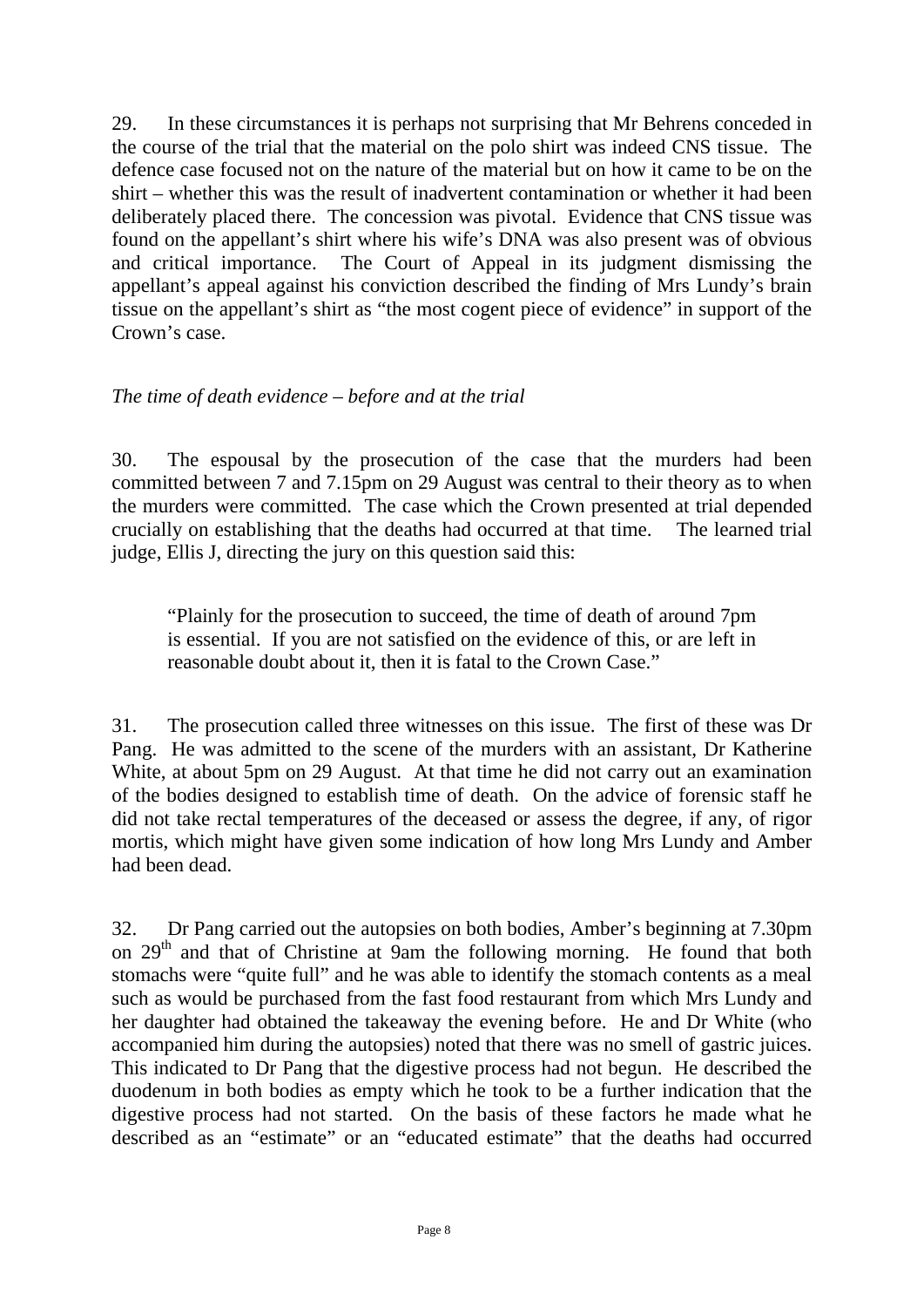within an hour of Amber and her mother having eaten the meal. Dr White confirmed the absence of the smell of gastric juices.

33. The third witness for the prosecution on this issue was Professor Gilbert Barbezat, a gastroenterologist. He said that the absence of the smell of gastric juices was "very striking". He accepted that absolute certainty was not possible but he provided a "reasonably confident estimate" that death had occurred within an hour of the food having been ingested. The pathological evidence, together with the absence of gastric smell, suggested that the stomach was not yet in the emptying phase. It was in what he described as the "lag" phase. The emptying phase, in the professor's opinion, usually began within 15 to 45 minutes of the food having been eaten. While there were several factors that could alter that timing, Professor Barbezat considered that it was significant that the material findings were identical in both Amber and Christine's cases. This reduced considerably the risk of error in estimating the time of death.

34. On 9 July 2001, Mr Behrens had engaged a pathologist, Dr Simon Stables, to advise on the time of death issue. On 12 July Dr Stables wrote to Mr Behrens. The following statements were contained in that letter:

"… the deduction of time of death from stomach contents can be extremely unreliable, in particular, if one is trying precisely state the time of death. Emptying of the stomach is dependant on numerous variables including medications, the amount of food, the caloric content of the food, and shock or stress amongst other factors. It is only after taking into consideration all these factors one might be able to give a 'rough' time frame in which death may have occurred. However I myself would not take this position. That being said, the examination of stomach contents does have one use, that is to determine what the last meal was."

35. Dr Stables supplied Mr Behrens with an extract from Professor Bernard Knight's work, "Forensic Pathology" 2<sup>nd</sup> edition which, among other things, stated that, but for certain extremely circumscribed exceptions, there was now "almost a consensus" that stomach emptying as a measure of time of death was "too uncertain to have much validity". It is clear that Mr Behrens continued to consult Dr Stables throughout the trial. He also consulted Professor Vanezis on this topic. The professor described Dr Pang's estimate of one hour as having no scientific basis and he was critical of the doctor for failing to take ambient and body temperatures at the scene or to record his views on rigor mortis and lividity of the bodies. Finally, in an email exchange with a firm called "jlegalmedicine" in January 2002 Mr Behrens received forthright advice which was sharply critical of Dr Pang's claim that lack of gastric smell provided an indication of the time of death.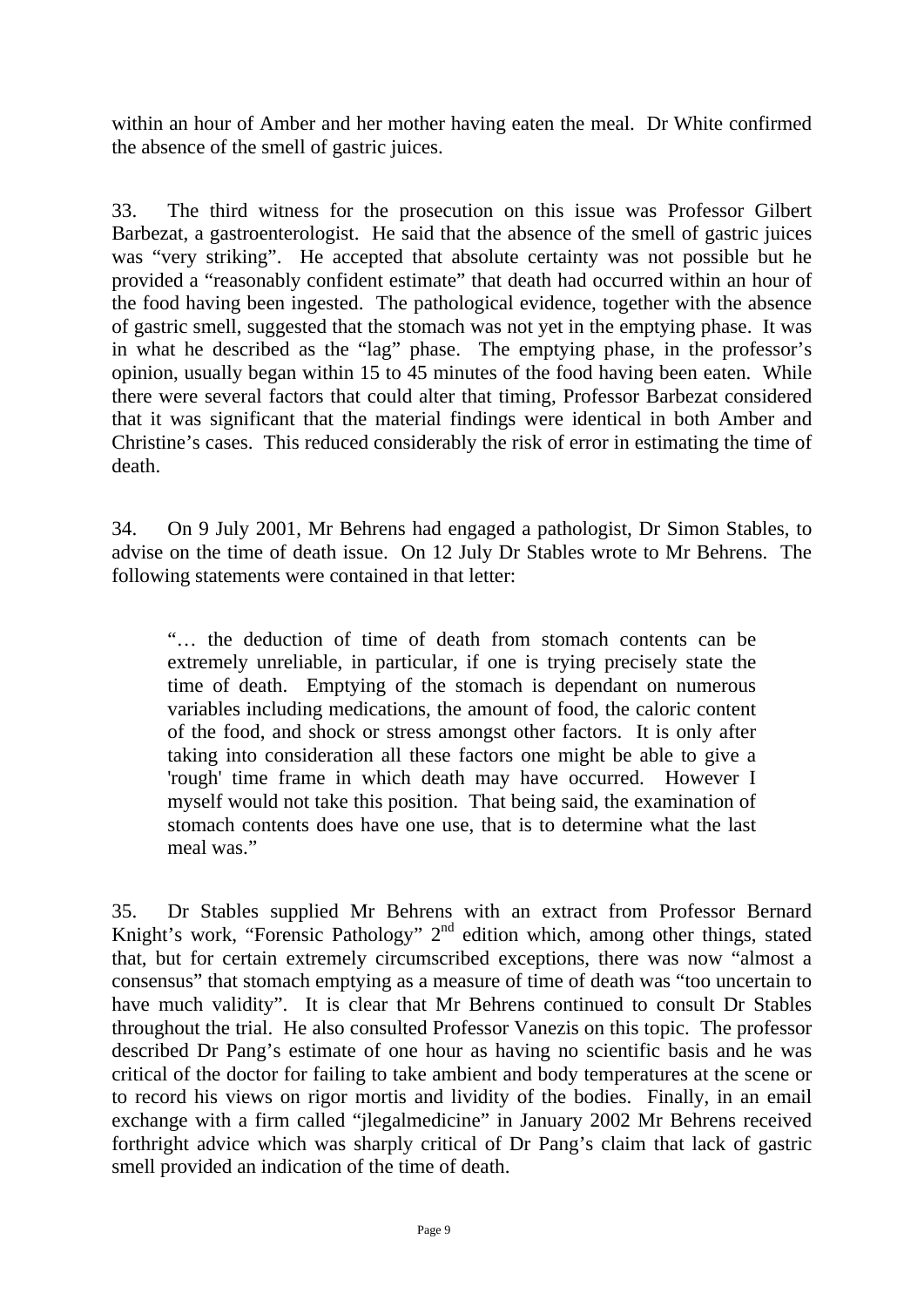36. Mr Behrens deployed the evidence that he had obtained on this issue to some effect in his cross examination of Dr Pang. The witness accepted that it was possible that it would take 5 to 6 hours for a heavy meal to be emptied from the stomach; that estimating the time of death from stomach contents lay in the field of physiology and that he was not an expert in that field; and that he had never before given evidence about the significance of the absence of smell of gastric juices. When it was put to him that there was no support in medical literature for his theory about the significance of gastric smell in determining the time of death, he said that he thought that this appeared in the textbooks and that he should be able to locate references to it if he was given the opportunity. In the event, despite having had that opportunity, he was unable to produce any text which supported his theory.

37. Under cross examination Professor Barbezat agreed that smelling gastric juices was a subjective matter and that this might have been missed by Dr Pang and Dr White. He also agreed that the fat content of the consumed food slowed the emptying of the stomach. He considered that there might have been some mixing of gastric juices with the food and that small amounts of the meal might have emptied from the stomach without having been detected by Dr Pang.

#### *The computer evidence – before and at trial*

38. Mr Kleintjes was the chief technical investigator in the New Zealand police force when he gave evidence at Mr Lundy's trial. He visited the Lundys' home on 8 September 2000. He there found a Hewlett Packard computer. He cloned the computer, that is to say, he broke the warranty seal on the computer and then made a copy of the information contained on the hard drive. His subsequent examination was conducted on the cloned data.

 these is to keep track of internal settings to enable start-up of the computer to function. If it is the practice of the owner of the computer to switch it off each day, a back-up 39. In the course of his evidence-in-chief Mr Kleintjes demonstrated to the court how it was possible to change the time setting on the computer clock during operating and start-up modes. A change carried out while the computer was in operating mode left a time print on the hard drive. By contrast, a change effected while the computer is in start-up mode does not leave a record. Mr Kleintjes explained that registry or back-up files are integral to the operation of a computer. The principal purpose of file is created which records the settings for that particular day. Five days' back-up files are stored on this model of computer. When a sixth file is created, the oldest file (i.e. that which was created first of the extant back-up files) is automatically deleted from the computer and replaced by the most recent back-up file. If the computer is functioning normally, the files will be displayed in the sequence in which they were created. Thus, for any five day period, files will appear in date order. These registry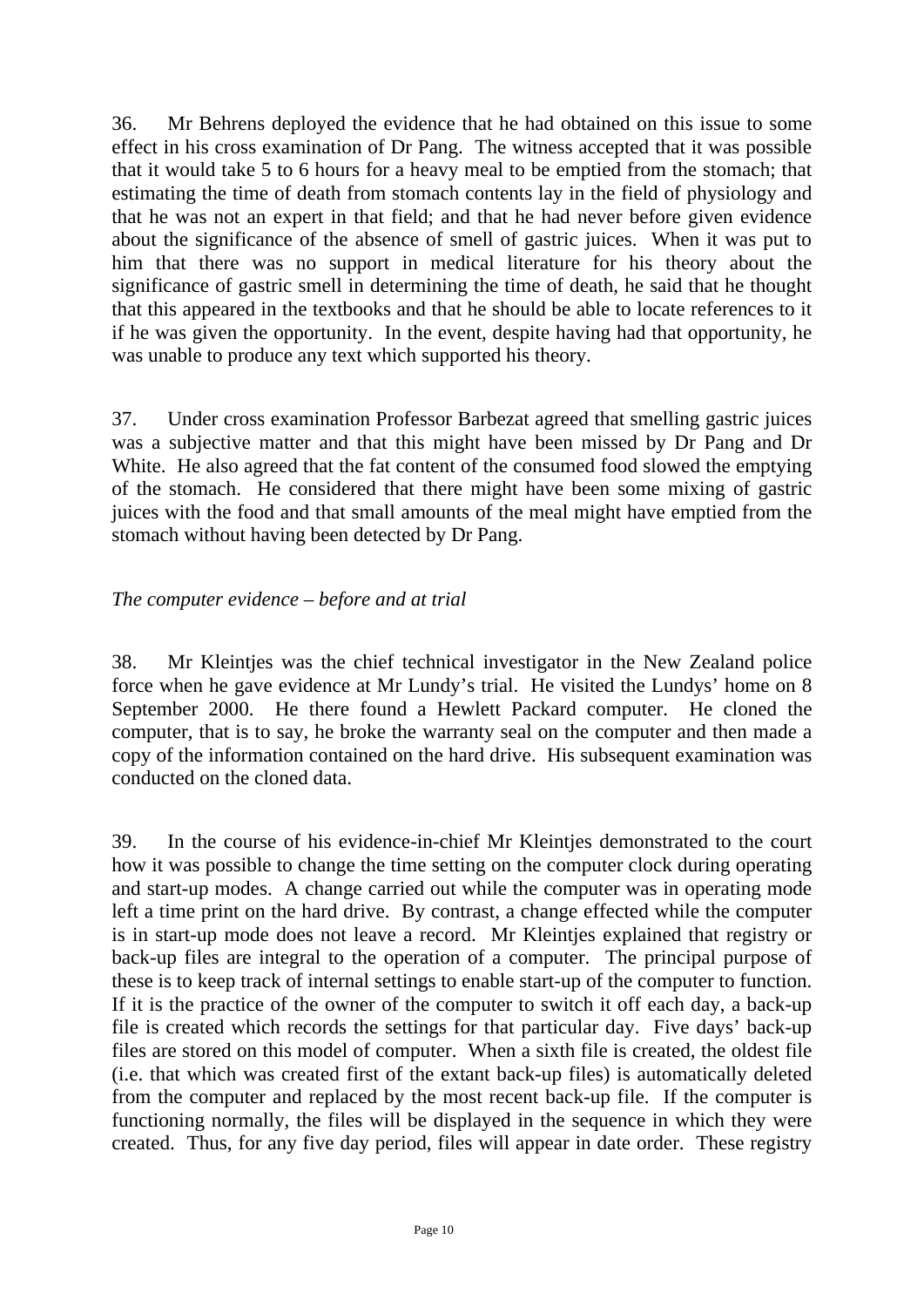or back-up files are normally hidden from the user because in the ordinary course of events, there is no reason for the user to have access to them.

40. Mr Kleintjes gave evidence that when he inspected the registry files he found that they were "all out of order". In his opinion, the explanation for the files being out of order was that the date and time on the computer had been changed backwards and forwards. In order for the files to be as out of sequence as he found them to be there had to be "extensive manipulation of the time and date".

41. The last verifiable activity on the computer Mr Kleintjes found to be at 3.40pm on 29 August. This was recorded on the computer but was also checked against telephone logs made from the house to the internet service provider. It was therefore possible to state that at the time the computer had last been accessed (3.40pm) the computer clock was "very close to real time". There was no evidence on the hard drive of the computer to suggest that the time had been changed between 3.40pm and the recorded shut down time of 10.52pm. But Mr Kleintjes demonstrated that, by using a floppy disk, it was possible to alter the time on the computer without leaving a trace on the hard drive. No record of the use of the floppy disk would be made on the computer and the use of this method to alter the time would have no effect on the sequence of the registry files.

42. The thrust of Mr Kleintjes direct evidence, therefore, was that it was possible to adjust the time record of the computer by using a floppy disk or in the course of startup mode without leaving any trace on the hard drive. In his estimation the significance of the disordered sequence of the registry or back-up files was that it showed that someone had been experimenting or manipulating the date and time controls.

43. In the course of his police interviews the appellant had suggested that the time that his wife had gone to bed on the evening of 29 August could probably be deduced from the time at which the computer had been switched off because it had been her practice (and his) to turn off the computer just before going to bed "because we always check for emails at night". Mr Kleintjes was asked to comment on this evidence. He observed that the shut down time of 10.52pm could not be relied on as the time at which it was actually closed down. He said, "Through manipulation of the computer clock, an impression can be created that a computer was shut down at any arbitrary time and date. All this without leaving a trace." Finally, Mr Kleintjes explained that, after having created a fictitious shut-down time and having actually shut down the computer, it was possible to go into set-up mode and turn the clock back to real time.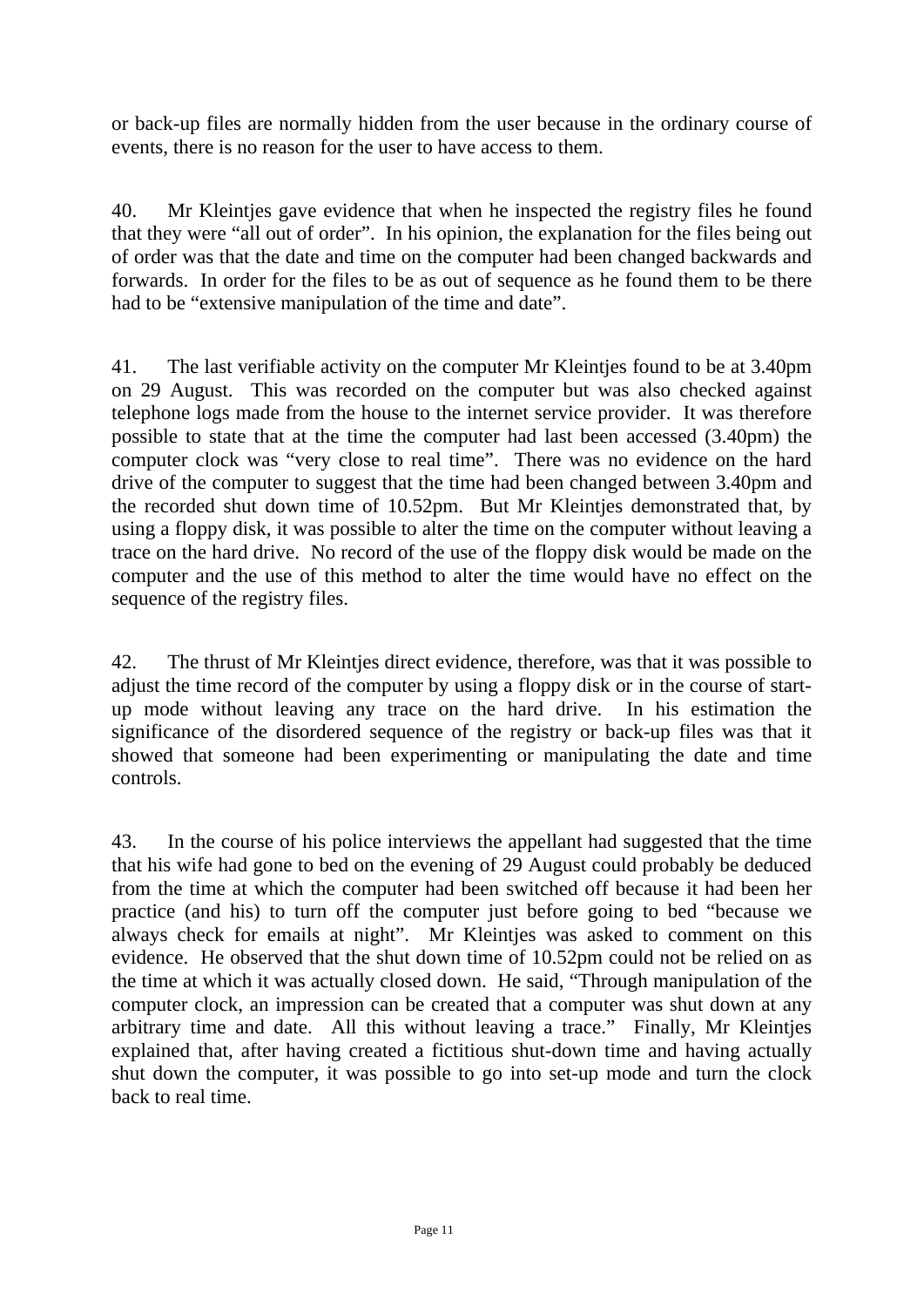44. The effect of Mr Kleintjes' evidence was to allow the Crown to make the case that Mr Lundy had practised manipulating the time and date on the computer before the murders and had left evidence of this in the disordered registry files. And that it was possible for him to have adjusted the time control on the computer to create the impression that it had been shut down at 10.52pm. Further that he could have restored the actual time by using the start-up mode and without leaving a trace of the earlier change to the clock and its reinstatement to real time. And that he had made the suggestion that he did in the course of his police interview in furtherance of this stratagem.

45. Under cross examination by Mr Behrens, Mr Kleintjes agreed that the disordering of the back-up files could only occur if dates on the computer (as opposed to merely times) had been changed. The witness was asked whether a virus could bring about disorder of the files and he replied that this was "a bit far-fetched" but that he supposed that someone could "write a virus that would do it". He had never seen disordering of files resulting as a side-effect of a virus, however. He said that such checks as he had carried out did not reveal that there had been a virus in the computer and that an anti-virus programme was installed in the computer. In reply to Mr Behrens, he said that the letters "KAK" meant nothing to him. He agreed that, if manipulation of the date on the computer had caused the disordering of the files, this might have occurred many months before 29 August. He accepted that, if the time on the computer had been altered, this would have had to occur after 3.40pm.

46. Mr Behrens had engaged a computer expert before the trial, Mr Alan Peacock, to advise on the computer evidence to be given by Mr Kleintjes. In his report Mr Peacock had stated that there was a computer virus (KAK) which could disrupt and disorder the registry files. The virus was found on the Lundy computer. Mr Peacock was of the view that to carry out the manipulation of the computer suggested by the prosecution would require a level of expertise beyond even some experts.

47. Mr Peacock was not called to give evidence. The reason for this is unclear. In response to a query by the Registry of the Judicial Committee of the Privy Council as to why the witness was not called, Judge Behrens (as he now is) said this:

"I cannot be certain about this. In the course of my cross-examination of Mr Kleintjes I was about to ask him a crucial question based on what Mr Peacock had told me. The answer should have been in support of the defence case. However I sought leave and got it, to approach Mr Peacock who was in the public gallery. I put the proposed question to him again and he was confident that the answer would be as he had previously said. It was not. I cannot recall now whether that was the genesis of the decision not to call him but I think so because he was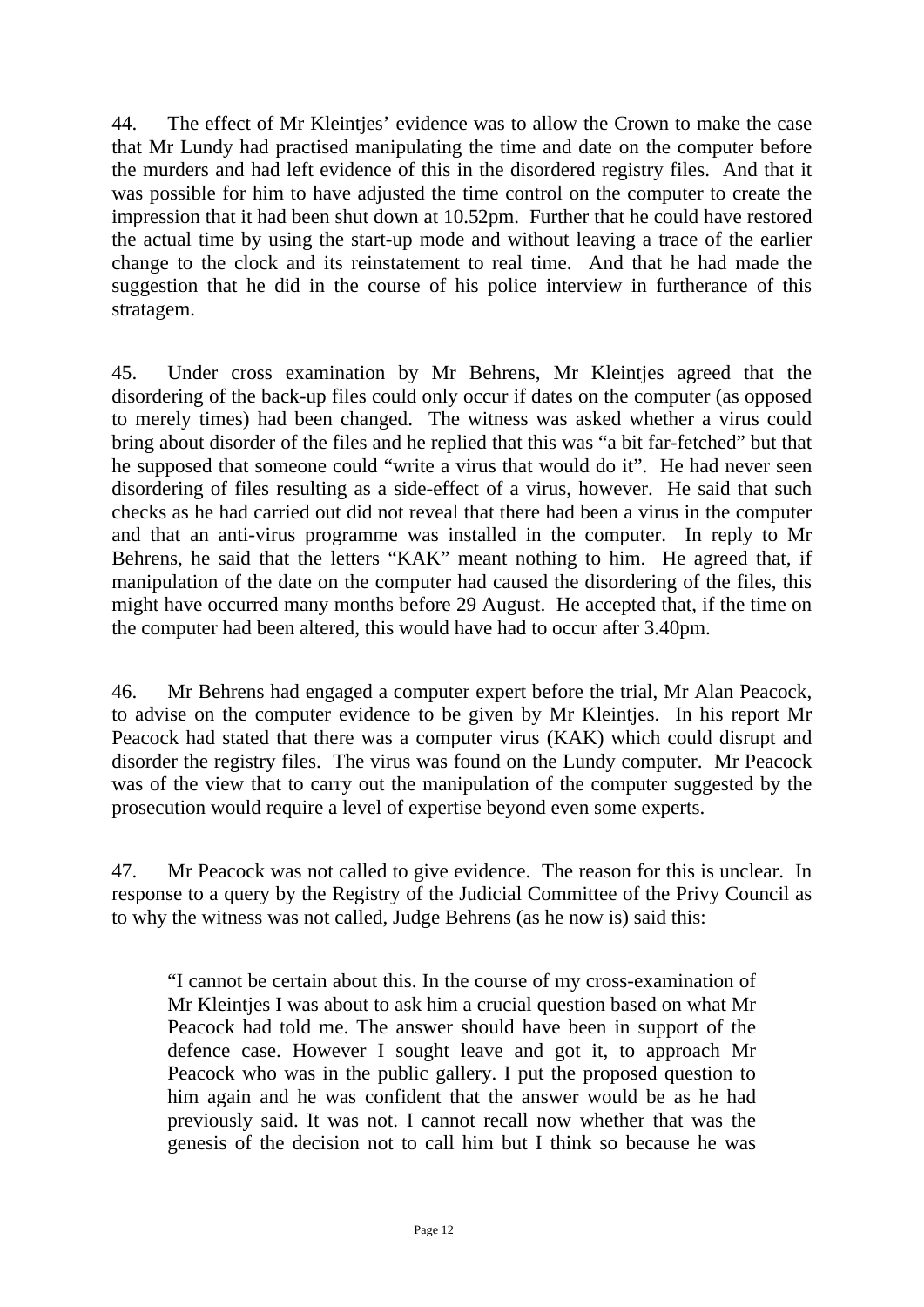there listening to the evidence on the basis that he was to be an expert witness"

 This opinion will be considered in greater detail later in this judgment. 48. It may be that there was a different reason. Mr Peacock had stated in his report that for there to have been manipulation in the manner suggested by Mr Kleintjes, the appellant would have had to have accessed the "command.com" file within what is known as the root directory on the computer. Automatic access to that file in the Windows directory occurs when the computer is opened and there was evidence that this had occurred on 29 August. But, in Mr Peacock's view, there was also evidence of it having been accessed manually in the root directory on 29 August. Theoretically, this might have strengthened the suggestion that manipulation of the time control had occurred on that day. Ironically, on the appellant's case before the Board, it is said that Mr Peacock can be proved to have been wrong in his conclusion that access to the root directory was achieved manually because both command.coms in the Windows and the root directories are accessed automatically when the computer is switched on.

### *The proceedings*

49. As mentioned earlier, at the trial, counsel for the appellant did not challenge the evidence identifying the stains on his shirt as his wife's CNS tissue. The issue at trial on this piece of evidence was how the tissue got on the shirt and whether it had been wet or dry. The significance of the latter question will be discussed later. No expert evidence was called by the defence to refute the pathological evidence as to time of death.

50. The appeal against conviction in the New Zealand Court of Appeal was principally focused on the argument that it was wholly unlikely that the appellant could have completed the round trip between Petone and Palmerston North and have carried out the murders. The sole ground of appeal, therefore, was that the verdicts were unreasonable and not supported by the evidence.

### *The evidence obtained after the trial on the CNS tissue*

51. On 26 January 2010 Philip Sheard, an associate professor in the department of physiology in the University of Otago, New Zealand, provided a report to the appellant's current legal team. The report commented on the examination of microscope slides presented in evidence by Dr Miller on the trial of the appellant. Professor Sheard has used IHC as a principal research technique since 1990.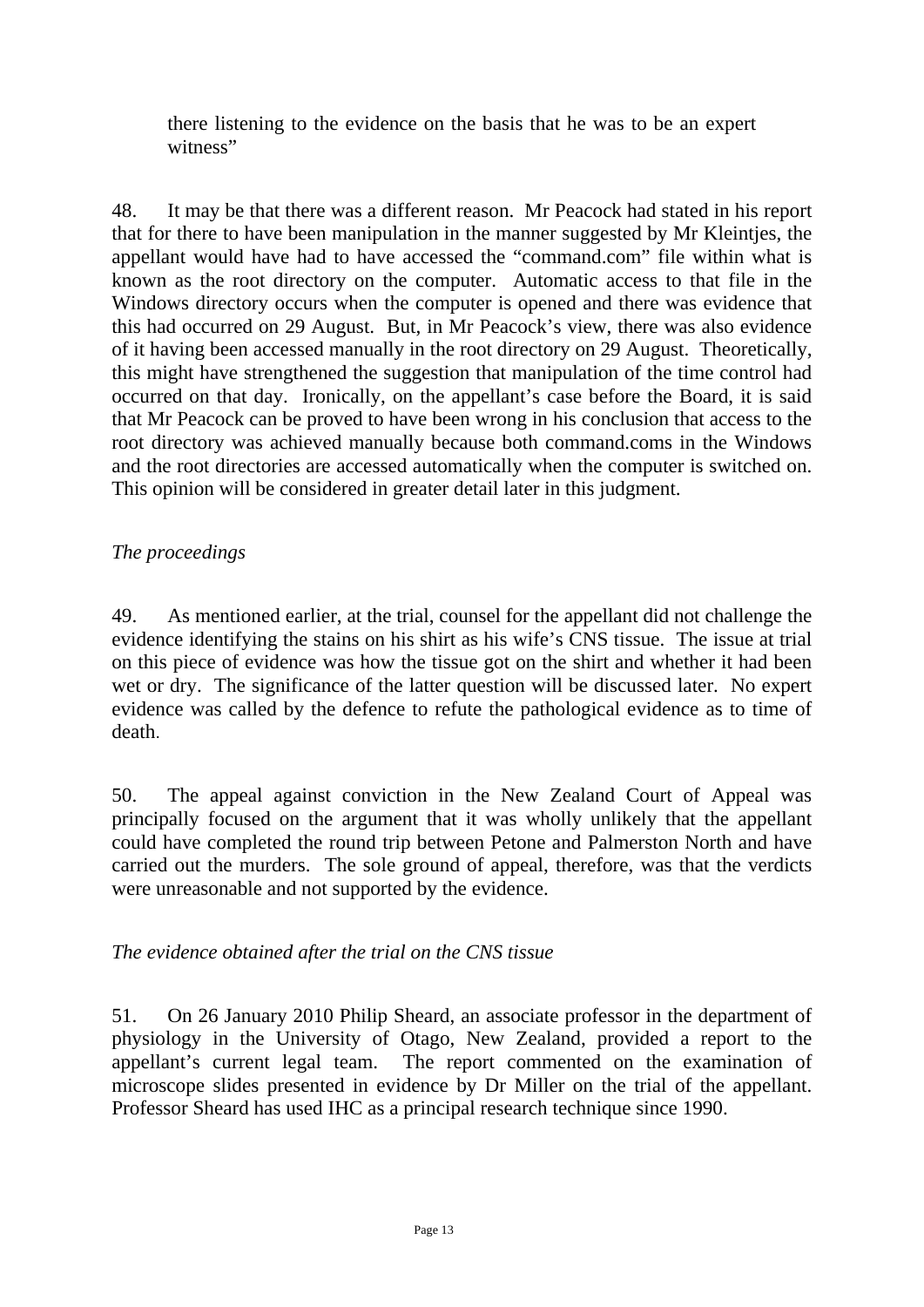52. In his report, while acknowledging that IHC is potentially capable of indicating likely origin and identity of cellular material, Professor Sheard stated that this was possible only under strictly controlled experimental conditions. These included the carrying out of tests on known specimens that provide controls for both positive and negative outcomes. Because IHC is known to be potentially inconsistent and unreliable, processing conditions for the tissue to be identified should be "empirically determined by prior experimentation". He considered that the experimental techniques employed by Dr Miller failed to meet these strict requirements. In particular, there was no evidence that the antibodies and the antibody detection procedures in the examined specimens worked reliably in the processing conditions in which they were examined. The specificity of the chosen antibodies was therefore called into doubt. The specimens displayed, in Professor Sheard's opinion, a widely varying staining pattern. In some cases nerve specific antibodies stained negative control samples and antibodies to non-neural proteins were found to stain control nerve tissue. In light of this Professor Sheard concluded that it was not possible to use the experiment to reach a reliable conclusion as to the nature of the material taken from Mr Lundy's shirt. Moreover, he considered that the photographs which had been presented by Dr Miller created an inaccurate representation of the outcome of his experiment because they failed to illustrate the marked variation in results. Only strongly positive "nerve specific" results were portrayed and reported on by Dr Miller. This suggested that the photographic evidence had been presented in order to support a specific thesis rather than to allow for objective evaluation.

53. As to the condition of the specimens, Professor Sheard said that they were "poorly fixed [and] necrotic … so small that they were predominantly edges." 'Fixing' of specimens can be achieved by a process of air-drying, literally a process of waving the specimens in the air so that their condition becomes 'fixed' by the flow of air on to them. Professor Sheard referred to research by Fountoulakis and others on 'Post-mortem changes in the level of brain proteins' which, he suggested, showed that brain proteins are subject to progressive degradation after they are removed from the body. The report suggested that glial fibrillary acidic protein (GFAP), one of the markers crucial to Dr Miller's identification of the specimen, was undetectable after 72 hours. This is of unquestioned significance in assessing the scientific evidence in relation to this aspect of the case because glial cells are normally only found in the brain and spinal cord and predominate in these areas.

54. It had been suggested in evidence during Mr Lundy's trial that the sample of tissue had been adequately preserved by rapid air-drying but Professor Sheard stated that examination of the basic histological features of the specimen indicated a necrotic rather than a preserved state. This would suggest that the fragment had not been airdried within a short time. As it was, the time taken for the tissue to dry was unknown. The extent of degradation or autolysis (self directed destruction or disintegration) could not be measured. Experimental validation of the techniques and antibody/protein combinations would be required to support any reliable conclusion,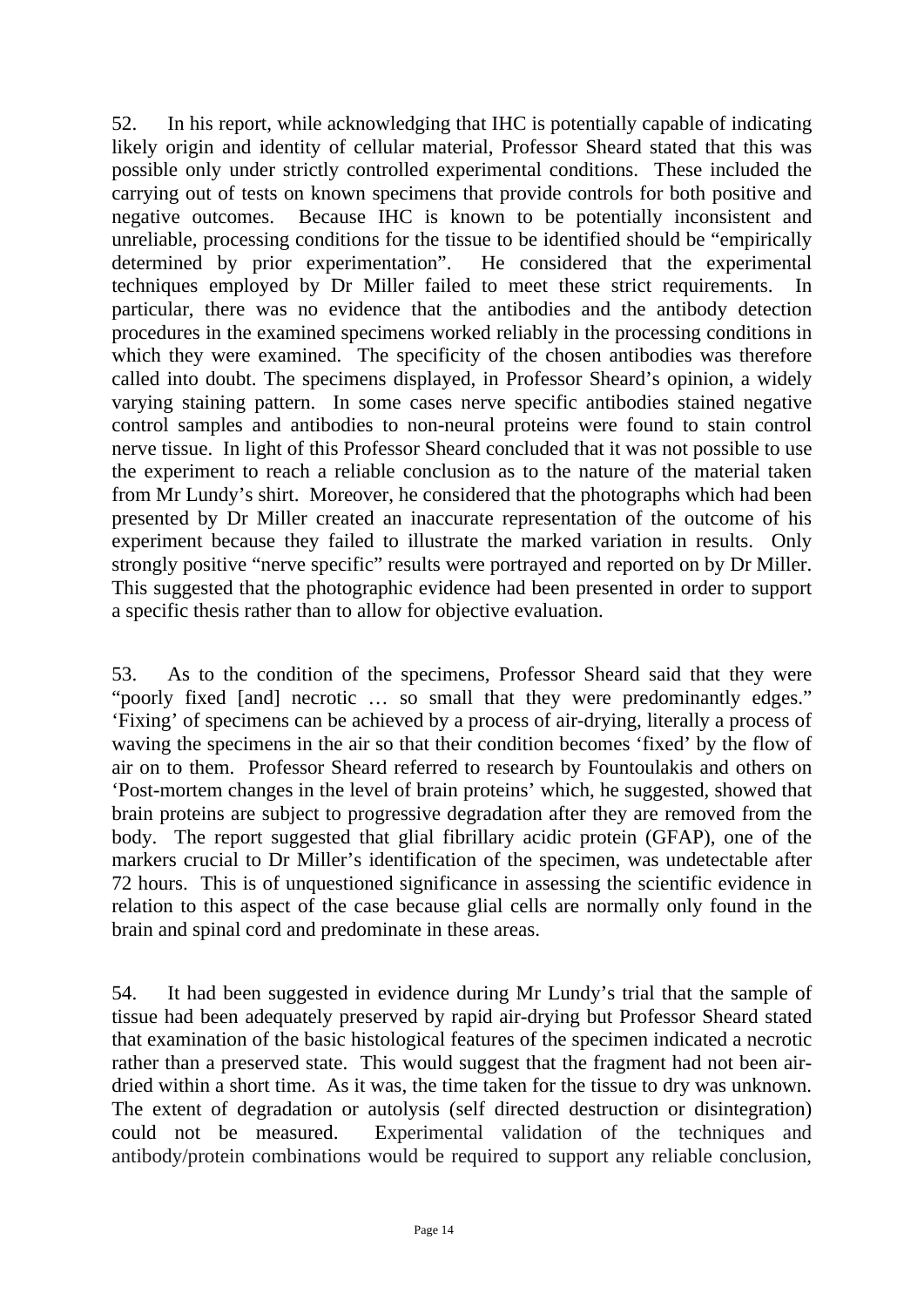present. in the professor's opinion, but no process of such an experimental validation exists at

55. Professor Helen Whitwell provided a report to the appellant's legal advisers on 12 April 2010. She was a Home Office pathologist until 2009 and head of department and Professor of Forensic Pathology at the University of Sheffield between 2000 and 2004. She reported on the identification of the material from Mr Lundy's shirt and the time of death issue. The first of these will be considered in this section of the judgment.

56. Professor Whitwell's report, in relation to tissue identification, appears to have dealt exclusively with the ESR slide and the samples that Mr Sutherland had taken from Mr Lundy's shirt, although this is not entirely clear. She has certainly viewed Dr Miller's slides at some stage. In any event, from her examination of the ESR slide she considered that it comprised "possible cellular material" but that it was impossible to determine the nature of the cells. She said that "foreign material was present as well as possible degenerate cells." As a result of this examination and her inspection of the samples from the shirt, Professor Whitwell concluded that the minute fragment of tissue involved was probably cellular material. It was either human or animal but its nature could not be determined beyond that. She expressed very serious concerns about conclusions reached on a sample which was so minute, particularly since the ESR slide had not been made from the stain on the shirt until 59 days after the deaths of the deceased. She disagreed with Dr Temple-Camp about the level of preservation of the tissue. In her opinion the state of preservation was extremely poor and a diagnosis of its exact nature was impossible.

57. In an affidavit sworn on 24 November 2012 Professor Whitwell addressed the opinion given by Dr Synek to Mr Behrens at the time of trial to the effect that the tissue on Dr Miller's slides was CNS. Professor Whitwell was of the view that such a conclusion could not have been reached without Dr Synek having viewed the actual slides. (It will be recalled that she had only seen photographs of the slides.) A possible alternative to the actual slides would be low power photographs of them which would allow for observation of greater detail. Professor Whitwell had certainly viewed Dr Miller's slides by this stage. She pointed out that the photographs that had been provided with Dr Miller's report had been high powered and, on the basis of her examination of them, and echoing the opinion of Professor Sheard, she found them highly selective. She disagreed therefore with the conclusion expressed by Dr Synek to Mr Behrens and considered that it was not possible to reach any meaningful opinion on the nature of the material.

58. Dr Synek also provided an affidavit to Mr Lundy's lawyers. It is dated 22 November 2012. She explained that her involvement in the case initially had been confined to advising on whether brain tissue would be recognisable pathologically, if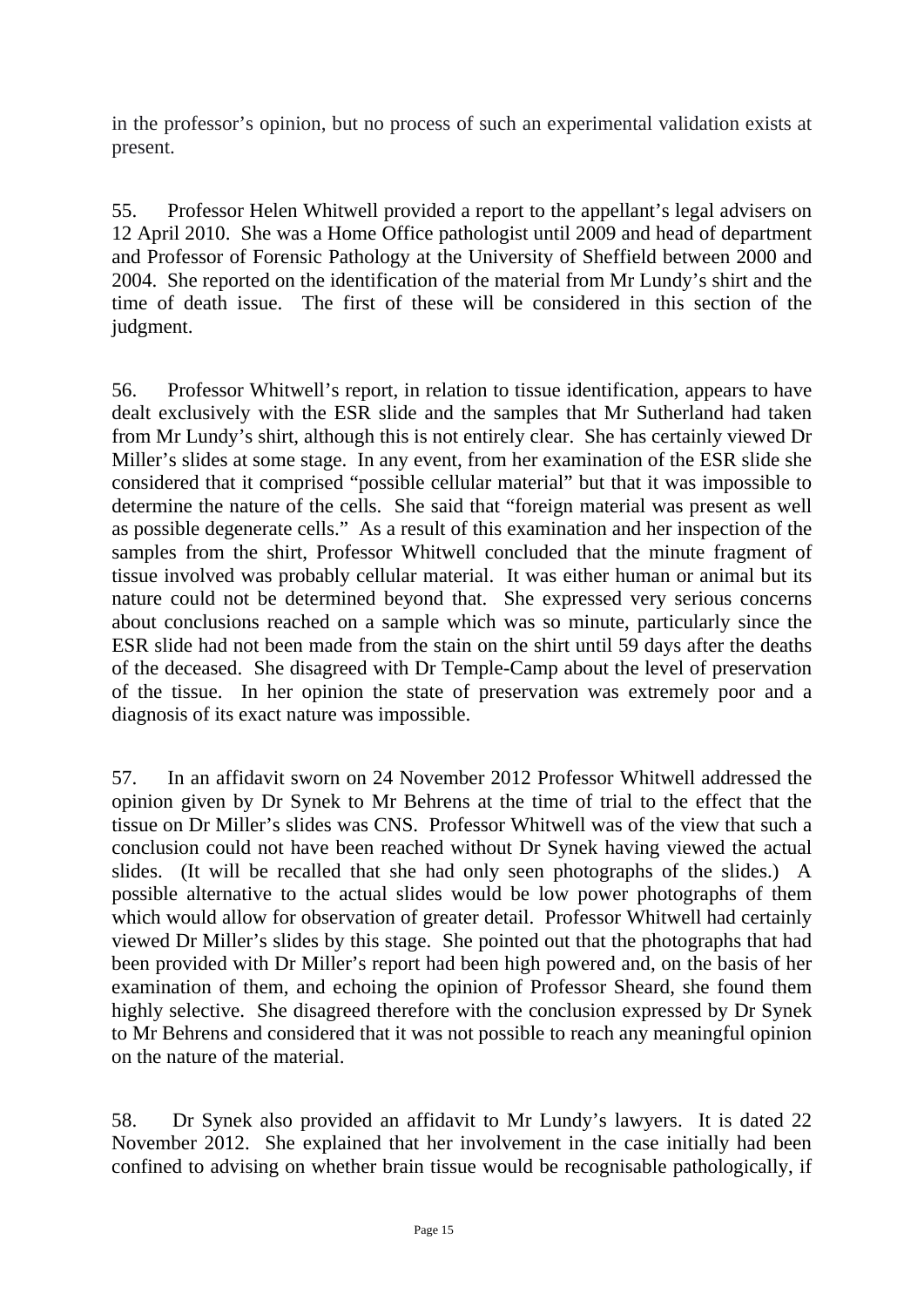found on a shirt, after 30 hours from the time that it was removed from the body. She conducted tests which indicated that tissue components in a proportion of cells could be recognised microscopically after about 30 hours. She had not been informed that a slide from the stain on the shirt had not been taken until 59 days after the deaths. Even after 30 hours tissue components in a significant number of cells in her experiment had degraded. She would therefore not expect detail to be detectable after 59 days without fixation (by air drying) in the meantime.

59. On the question of her interpretation of the photographs accompanying the report of Dr Miller, she said that having looked at them and having consulted a number of colleagues, she informed Mr Behrens that she thought that there was CNS tissue present. But she had not been offered any tissue sections from Dr Miller to review. Nor was she made aware that she had been presented with only a selection of the photographs which had been taken during Dr Miller's experiments. She also stated that the appellant's legal advisers had offered her the opportunity to inspect the actual slides taken by Dr Miller for the purpose of providing an up-to-date opinion but she considered herself not to be sufficiently qualified to review them.

at the University of Oxford, endorsed the report and conclusions of Professor Sheard. 60. In an affidavit dated 19 November 2012, Kevin Gatter, Professor of Pathology He did not, at that stage, examine either the ESR slide or the slides prepared by Dr Miller. In his view this was unnecessary because both Professor Sheard's report and that of Professor Whitwell (which he had also reviewed) were "very comprehensive, clearly documented and well illustrated".

Whitwell, Professor Sheard and Professor Gatter. He said that the cellular sample was 61. The affidavits and reports obtained by the appellant's legal advisers led to rejoinders from the Crown. In an affidavit of 12 December 2012, Dr Miller directly addressed the averments contained in the reports and affidavits of Dr Synek, Professor smeared into the shirt's fibres. He considered that the fact that the sample had been smeared and because it was tiny meant that there had been very rapid air drying of the sample and this accounted for its good state of preservation.

62. On Dr Synek's reservation about the state of preservation of the sample in view of the elapse of 59 days, Dr Miller pointed out that the polo shirt was inside out when it had been found in a suit holder in Mr Lundy's car. It was bagged and maintained in that state until it went to the forensic laboratory. The very rapid drying of the smeared tissue on the shirt dramatically slowed or prevented the autolysis or degradation of tissue that would otherwise be expected.

63. Dr Miller strongly disagreed with Professor Whitwell's portrayal of his presentation of the photographs which accompanied his report as misleadingly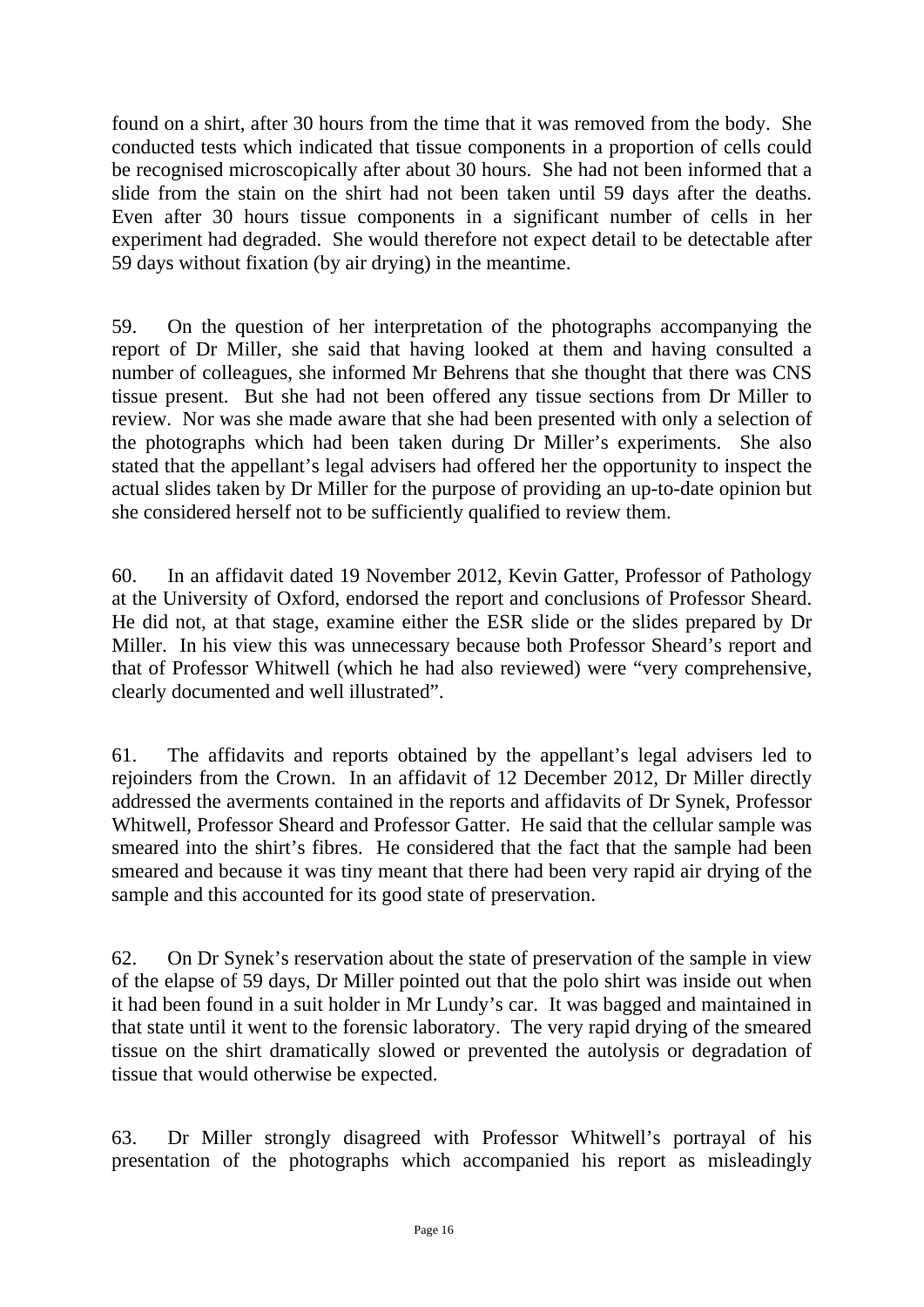selective. He pointed out that he had IHC technologists mount a multi-issue control array (MCA) on the same slides as the sections from Mr Lundy's shirt. The MCA contained up to 90 or more small pieces of tissue of different types, arranged in a gridlike pattern. By using the MCAs and studying them along with the tissue in the sample from the shirt, Dr Miller claimed that it was possible to establish that the IHC stains were performing exactly as they should if the tissue was CNS tissue. He suggested that it was not likely that during a criminal trial anyone would want to view photographs of the 90 individual control samples. To prepare a concise report it was necessary for him to be selective.

64. Dr Miller's essential refutation of Professor Whitwell's criticism of his techniques was contained in the following paragraphs of his affidavit:

"44. … the central issue we are dealing with here is the quality and reliability of the IHC that I performed, which involved my use of IHC to determine whether CNS tissue (normal CNS, not abnormal CNS) was present on Lundy's shirt. Virtually all diagnostic pathologists use IHC, but I am one of a very small number of pathologists whose practice is limited to IHC. Dr. Whitwell's CV may confirm that she is not qualified to judge the work that I do, and she does not have the in depth experience and knowledge of IHC that I have developed over the past 30 years. Although Dr. Whitwell and I are both Pathologists, we operate in entirely different specialities.

45. It appears that Dr. Whitwell attempted to diagnose the tissue remains in [the samples from the left sleeve and the chest pocket of Mr Lundy's shirt] on April 15, 2009. Dr. Whitwell notes in [her report] that she identified GFAP being strongly positive along with variable positivity for the other three immunohistochemical markers present in brain tissue. Unfortunately Dr Whitwell did not complete her identification as she failed to consider the three immunohistochemical markers which brain tissue does not express.

46. This indicates a lack of diagnostic quality and rigour by Dr. Whitwell. Her comments on my interpretation of the results are wrong and I strongly disagree with her conclusions."

65. Dealing with Professor Sheard's report, Dr Miller accepted that the professor was knowledgeable about the theory of IHC but suggested that he had approached the question of the identification of the material on Mr Lundy's shirt from the perspective of a research physiologist rather than that of a diagnostic pathologist. Dr Miller argued that it was inappropriate to apply theoretical research standards to the forensic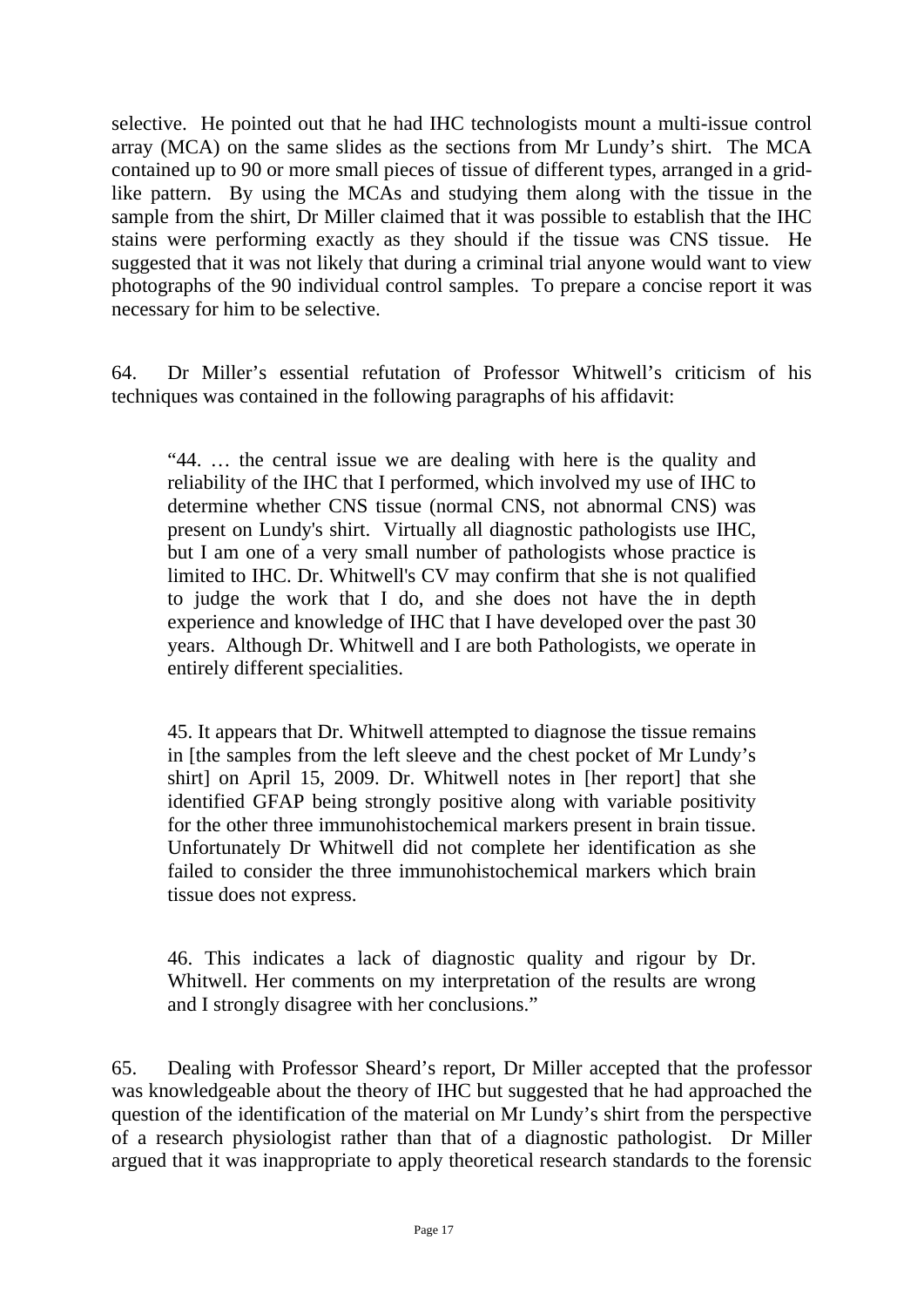task of identifying material. As a diagnostic pathologist Dr Miller did not have the "luxury" of maintaining strict control over every aspect of his experiments.

66. In relation to Professor Sheard's criticism that there had been no evidence that the antibodies and antibody detection procedures worked reliably under the processing conditions applied to the specimen and that the specificity of the chosen antibodies was therefore called into doubt. Dr Miller was scathing. He suggested that if Professor Sheard practised as a diagnostic pathologist, he would be able to recognise, from looking at the MCA, that the record of antibody specificity was right on the slide. The antibodies used on Mr Lundy's shirt had been validated for specificity and sensitivity before they were used to assist in making a diagnosis.

67. Dr Miller countered Professor Sheard's comments about the variability in staining patterns on the tissue samples by saying that this was a commonly encountered phenomenon. He dismissed the professor's concerns that some of the nerve related antibodies had stained non-nerve tissue. This was "an expected finding". Dr Miller claimed that it "further validates the quality of the stain" but, significantly, he omitted to explain why that should be so. He rejected Professor Sheard's claim that the tissue sample was necrotic. He suggested that the shrinking and darkness of the cell nuclei could be explained by the compression of the tiny fragment when it was smeared on the shirt. Again, however, Dr Miller did not elaborate on how compression of the fragment brought about darkening and shrinking. He claimed that if the tissue was necrotic it would not have been possible to "appreciate the presence of filamentous structures in the tissue when examining the cytoplasm of the cells on a number of the immunostains". This argument seems somewhat circular, however. If the tissue was indeed necrotic, what might have appeared as filamentous structures could not be reliably identified as such. Whether the sample was indeed necrotic would depend, one would have thought, on examination of its actual histological features and condition rather than on whether what appeared to be filamentous structures were in fact present.

68. On the question of whether the samples examined by Dr Miller comprised mainly edges, as Professor Sheard had suggested, Dr Miller simply asserted that edge effect was something with which he was very familiar and that the professor had been wrong in his suggestion. Again he did not expand on this nor did he suggest how it could be ascertained that the sample did not consist of edges.

69. In his report Professor Sheard had stated that the pattern of GFAP reactivity did not closely resemble the appearance of GFAP on a normal brain. Dr Miller found this observation unsurprising and not at all untoward. In his view, because the specimen was "smeared" into the shirt, a different appearance from normal was to be expected because brain is a very soft tissue. Another point made by Professor Sheard concerning unknown material associated with the fibres of the shirt was countered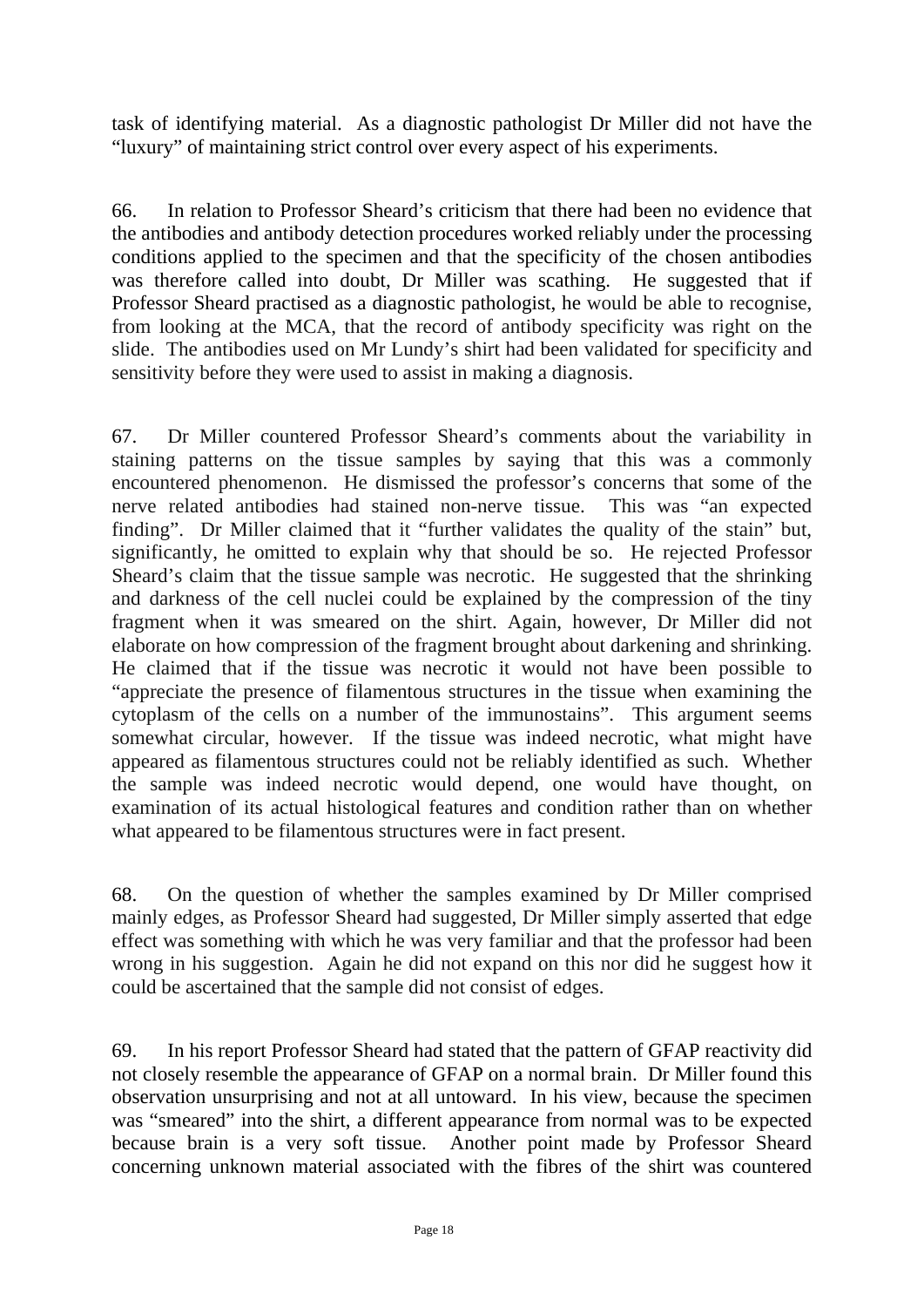equally robustly. The professor had found that there were no cellular nuclei and the material appeared immunopositive for cytokeratin –in the report described as 'CK5/6'. Dr Miller stated that this comment reflected Professor Sheard's research based approach as opposed to "the discipline and reality" of diagnostic pathology. He suggested that what Professor Sheard's findings represented was something that he (Dr Miller) described as the "desquamartifact". Because human skin constantly renews itself, cells on the surface of the skin lose their nuclei and are shed (desquamated) into the atmosphere. Because they are light they float in the atmosphere until they lodge on random surfaces. These anucleate squamous cells contain abundant CK5/6 and are expected to react in the way that Professor Sheard had found.

70. Dr Miller professed to find Professor Gatter's failure to examine the slides for himself profoundly shocking. He suggested that this failure was even more "egregious" because he had relied on the flawed opinions and misinterpretations of Philip Sheard, "an Associate Professor of Physiology, (not Pathology)".

71. An affidavit of Allen Michael Gown, medical director and chief pathologist at PhenoPath laboratories in Seattle, Washington dated 9 April 2013 was also filed on behalf of the respondent. As well as his posts in the laboratories, Mr Gown is the clinical professor of pathology at the University of British Columbia, Vancouver. He specialises in diagnostic and research applications in IHC. At the request of the New Zealand Crown Law Office, he carried out a peer review of Dr Miller's work on the Lundy case. He was also asked to comment on the affidavits which had been filed on behalf of the appellant. He inspected the slides which Dr Miller had prepared.

72. Professor Gown concluded that the H&E slides revealed the presence of tissue fragments interspersed among and partly adherent to fibres of the polo shirt. The H&E stained sections demonstrated the presence of eosinophilic, non-necrotic tissue with intact nuclei, all of which had a neural appearance. Significant findings made by Professor Gown as a result of his examination of the slides were expressed in the following paragraphs of his affidavit:

"8. Immunohistochemical studies performed using a series of antibodies including those to: 'low molecular weight' cytokeratins; cytokeratins 5 and 6; and CD45 (leukocyte common antigen) show no significant signal on the tissue fragments, and the results with these antibodies are indistinguishable from the negative control slides. In contrast, the tissue fragments are strikingly and strongly positive with antibodies to neurofilaments, synaptophysin, glial fibrillary acidic protein, and S 100, all representing proteins highly expressed, and in some cases, exclusively expressed, in the central nervous system. In many cases, e.g., with antibodies to neurofilaments and glial fibrillary acidic protein,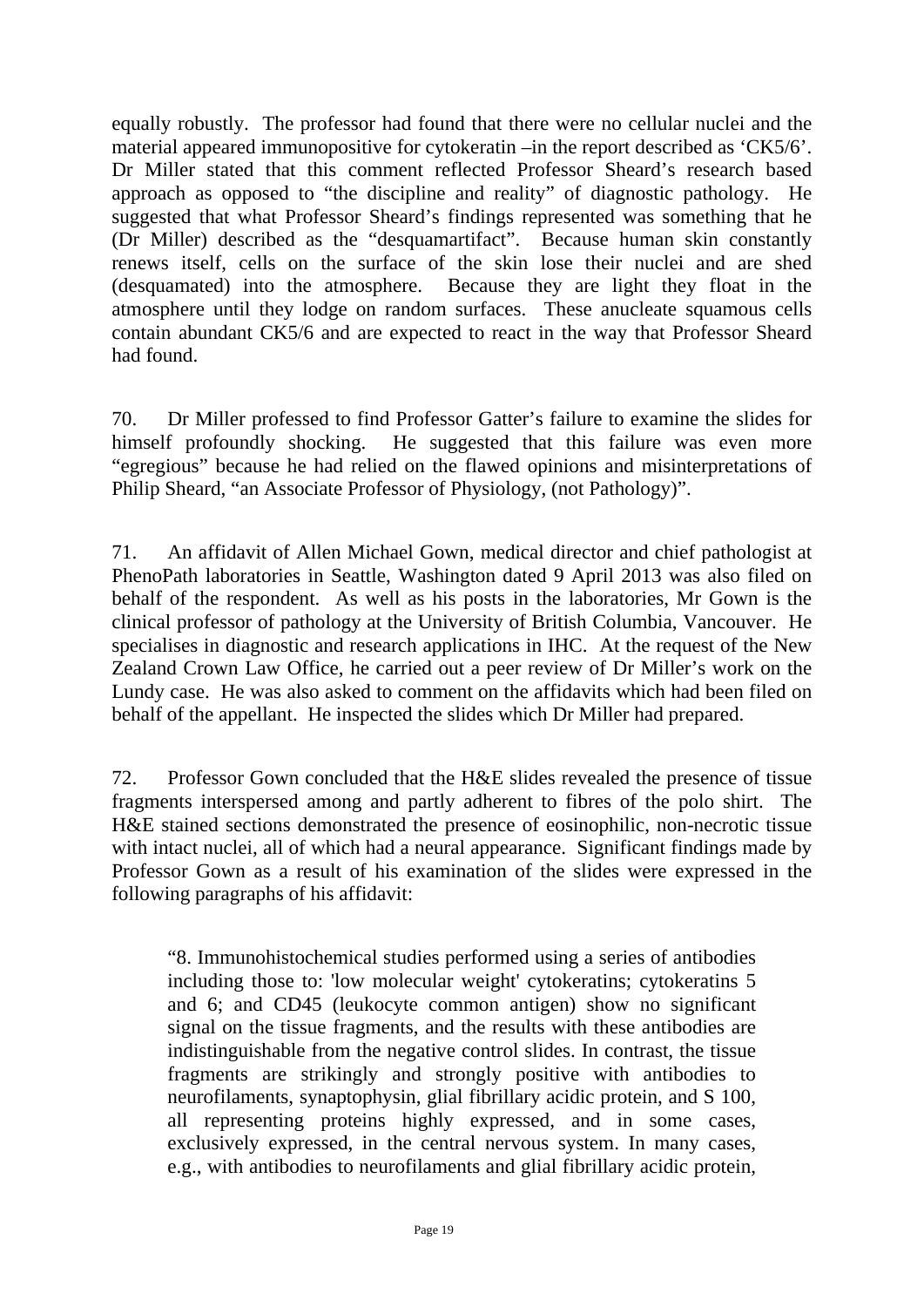it is possible to discern a fibrillar pattern to the immunostaining, further confirming the neural nature of the tissue.

9. I have no issues whatsoever with Dr. Miller's methodology, and the slide preparations are of extremely high quality and easily interpreted. All the controls, both positive and negative, are excellent and more than adequate to permit definitive interpretation of the specimen in question.

10. Without any doubt whatsoever, these studies conclusively demonstrate that the tissue fragments interspersed amongst, and partially adherent to, the shirt fibres represent central nervous system tissue."

73. Professor Gown characterised Professor Sheard's criticism of the work of Dr Miller as intellectual gamesmanship rather than valid scientific criticism. He suggested that Professor Sheard had no "real world experience" in interpreting IHC studies on human tissues. He was wrong, Professor Gown claimed, to describe IHC as an unreliable technique. He was also wrong, it was suggested, to characterise Dr Miller's results as 'experimental'. No two tissues examined in a routine pathology laboratory were fixed under identical conditions, as might be possible in a research laboratory. It was the robustness of the IHC techniques and the specificities of the antibodies which permitted its routine use to characterise tissues, classify tumours, confirm the presence of target molecules, identify organisms, etc.

74. Professor Gown expressed complete agreement with Dr Miller's criticism of Professor Sheard's evidence and commented that the latter's suggestion that tissue dried for a long period of time could not demonstrate antigen retention was at odds with the body of scientific literature in which ancient, dessicated human tissues such as were found in Egyptian and Peruvian mummies had been rehydrated and successfully subjected to IHC analyses.

75. Dr Temple-Camp also provided an affidavit on behalf of the respondent. He considered that the fact that Dr Miller was able to perform histological and immunohistochemical examination on the specimen from Mr Lundy's shirt confirmed that the tissue *must have been* fixed. Otherwise, he believed, tissue degradation would have rendered the specimen unrecognisable. But this argument is somewhat circular. A critical issue in the case is whether the specimen was in a condition whereby confident histological examination was possible. To say that the specimen could be examined does not directly confront that central question but depends on a process of backward reasoning to the effect that if histological examination was possible, the specimen must have been sufficiently preserved and must therefore have been (in parts) air-dried.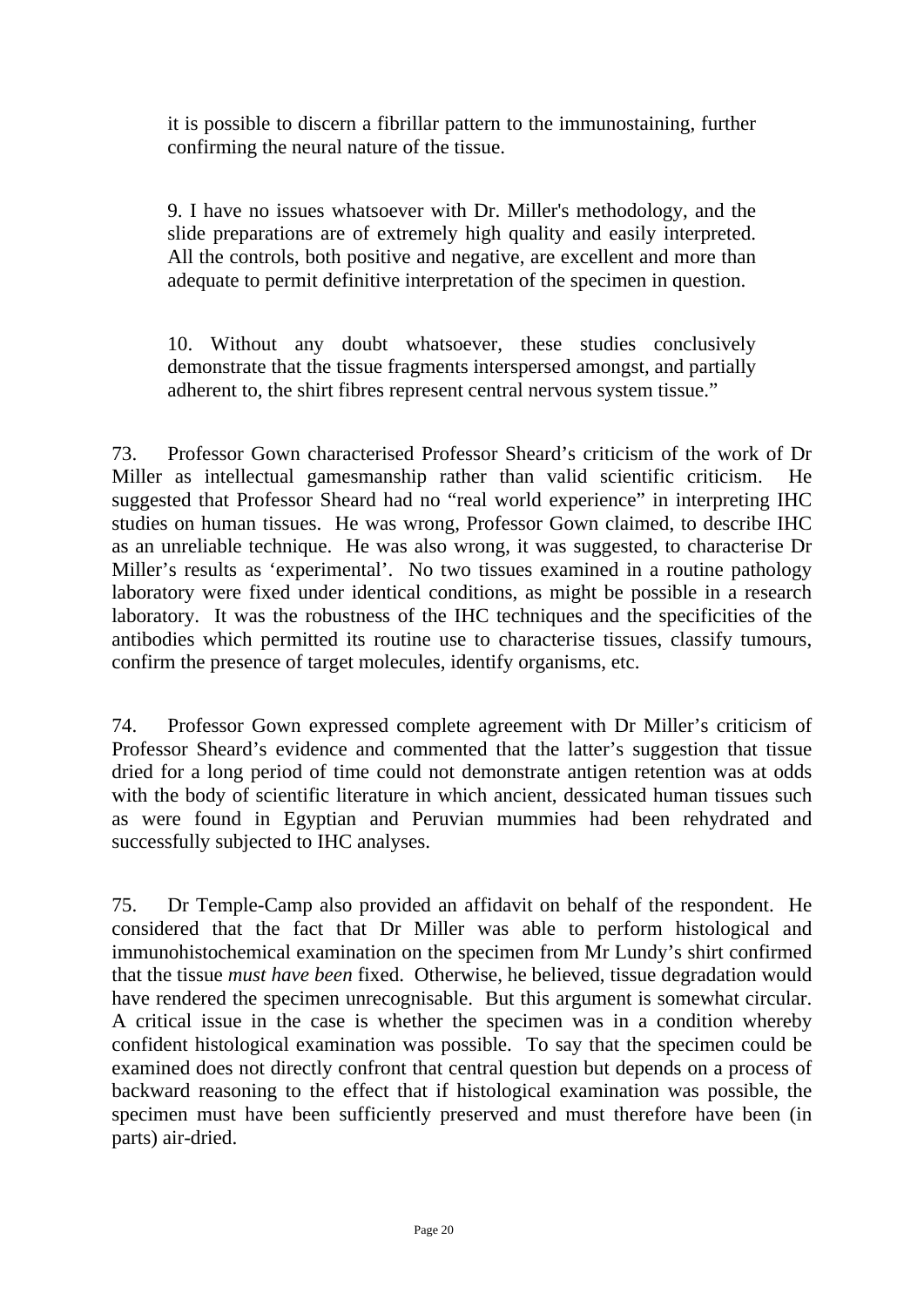76. Dr Temple-Camp's thesis depended, therefore, on his assumption that there must have been rapid fixation of the specimen. Indeed he suggested that this occurred within "seconds to minutes" of expulsion from the brain. He has not elaborated on how this might have occurred. One can perhaps speculate that the action of the brain tissue travelling through the air from the brain to the shirt might have caused air drying but one would have thought that if this was the process by which it was achieved, fixing would have been virtually instantaneous rather than occurring up to minutes later and that all of this tiny fragment would have undergone a similar degree of air-drying and therefore fixation. All of that is essentially speculation, however. There has not been direct evidence on the point so far and it may be that the precise mechanism of the vaunted air-drying cannot be specified. But this discussion illustrates the importance of the evidence on the *real* condition of the specimen and its actual susceptibility to confident histological and immunohistochemical examination.

77. In this context it is important to note that Dr Temple-Camp has said in his affidavit that he found the sample on the ESR slide to be no more than "adequately preserved". Notably, however, he said that he was able to recognise the presence of cells and blood vessels. His use of language in relation to his identification of glial cells is perhaps significant. He said that he was able to identify what he "considered to be" glial cells. This may betoken something less that a wholly positive diagnosis. And it may well be that it was this which prompted Dr Temple-Camp and his colleagues, including Dr Pang, to consider that the matter should be referred to Dr Miller.

78. Any reservations which Dr Temple-Camp may have felt about the identification of the sample from examination of the ESR slide were utterly dispelled, he suggested, by his consideration of Dr Miller's slides. He had looked at these before the trial and he re-examined them on 29 March 2013. He has said about this later examination that "the best preserved fragments are unequivocally and unmistakably those of brain". Some fragments showed degenerative changes which, in Dr Temple-Camp's estimation, indicated a poorer degree of fixation. (He does not explain how some, presumably minuscule, parts of an already tiny specimen could be degraded and poorly fixed while other parts were well preserved indicating good fixation when the process of fixation is by air-drying.) Dr Temple-Camp said that he would not be prepared to reach a diagnostic conclusion from one fragment (referred to as figure B) where there was degeneration including darkness of the nuclei and total loss of the fibrillary background. But he had no such reservations about another fragment (figure A). In the case of that fragment, Dr Temple-Camp considered that the nuclei had preserved their shape and that the background had a fibrillary appearance typical of neuropil which is the normal meshwork background tissue of the brain and spinal cord.

79. Dr Temple-Camp trenchantly asserted that conclusions based on examination of the work of Dr Miller and the ESR slide had to survey the entire field of tissue. But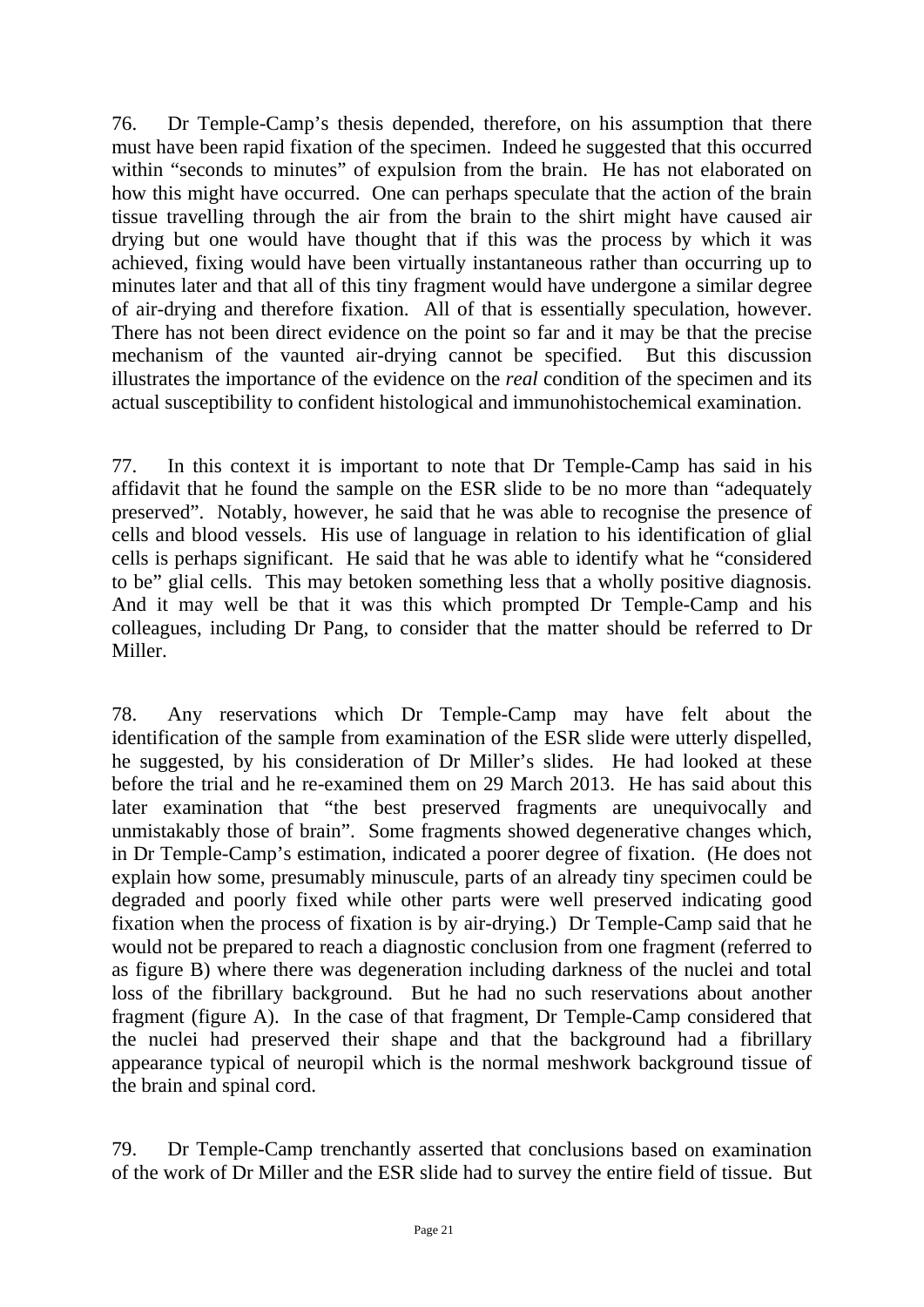he claimed that it was wholly appropriate to select the best preserved portions such as were illustrated in the figure A fragment. Indeed, he suggested that the poorly fixed portions could be discarded or left out of account in reaching a conclusion. He purported to justify this approach by pointing to what he said was "established surgical pathology practice". Tumours removed from patients, he said, typically show a variety of fixation patterns. Larger specimens such as those taken from bowel resections frequently show such variation. This may occur because they are removed during a long operation during which blood supply is interrupted and this may be followed by a delay in fixation in the usual chemical fixative of formalin. It is doubtful that this experience can be directly related to fixation by air-drying, however. Dr Temple-Camp explained that formalin penetrates tissue at a rate of approximately 1 millimetre per hour so that the deepest parts of the tissue continue to degenerate for some time. But he did not explain how different rates of degeneration should result from air-drying which is a completely different process from that of chemical fixation. While, therefore, it may well be appropriate to select the best fragments where there has been chemical fixation, there is no obvious reason that this is suitable where fixation has been by air-drying.

80. For reasons that are discussed in the succeeding paragraphs of this judgment, the question whether Dr Miller's examination of the material from the shirt and the conclusions that he reached can properly be regarded as experimental has been one of the most important areas of debate in the appeal. Dr Temple-Camp acknowledged that this was the first reported case of examining tissue "derived from accidental implantation on clothing" but he strongly challenged the notion that this meant that Dr Miller's work could be classified as experimental. He pointed out that the entire process from the retrieval of the tissue to its final examination lay within the mainstream of current surgical pathology practice. It used embedding, cutting, staining and immunohistochemical techniques that were of proven efficacy in all diagnostic laboratories throughout the world.

81. It is important not to assume that well established techniques which are traditionally deployed for the purpose of diagnosis can be transported, without modification or further verification, to the forensic arena where the use to which scientific evidence is put is quite different from that involved in making a clinical judgment. Put simply, evidence that can properly be used to reach a confident medical verdict may not measure up to the more stringent requirements that arise in the setting of a criminal trial. While, of course, it is not always required that an individual item of scientific evidence proffered in support of a specific proposition will establish its correctness beyond reasonable doubt, the overall context in which scientific evidence adduced by the prosecution is presented is that it should constitute part of a case that will prove to the criminal standard the guilt of the accused.

82. Scientific proof such as fingerprint or DNA evidence is customarily given against the background of its having been theoretically tested in, if not laboratory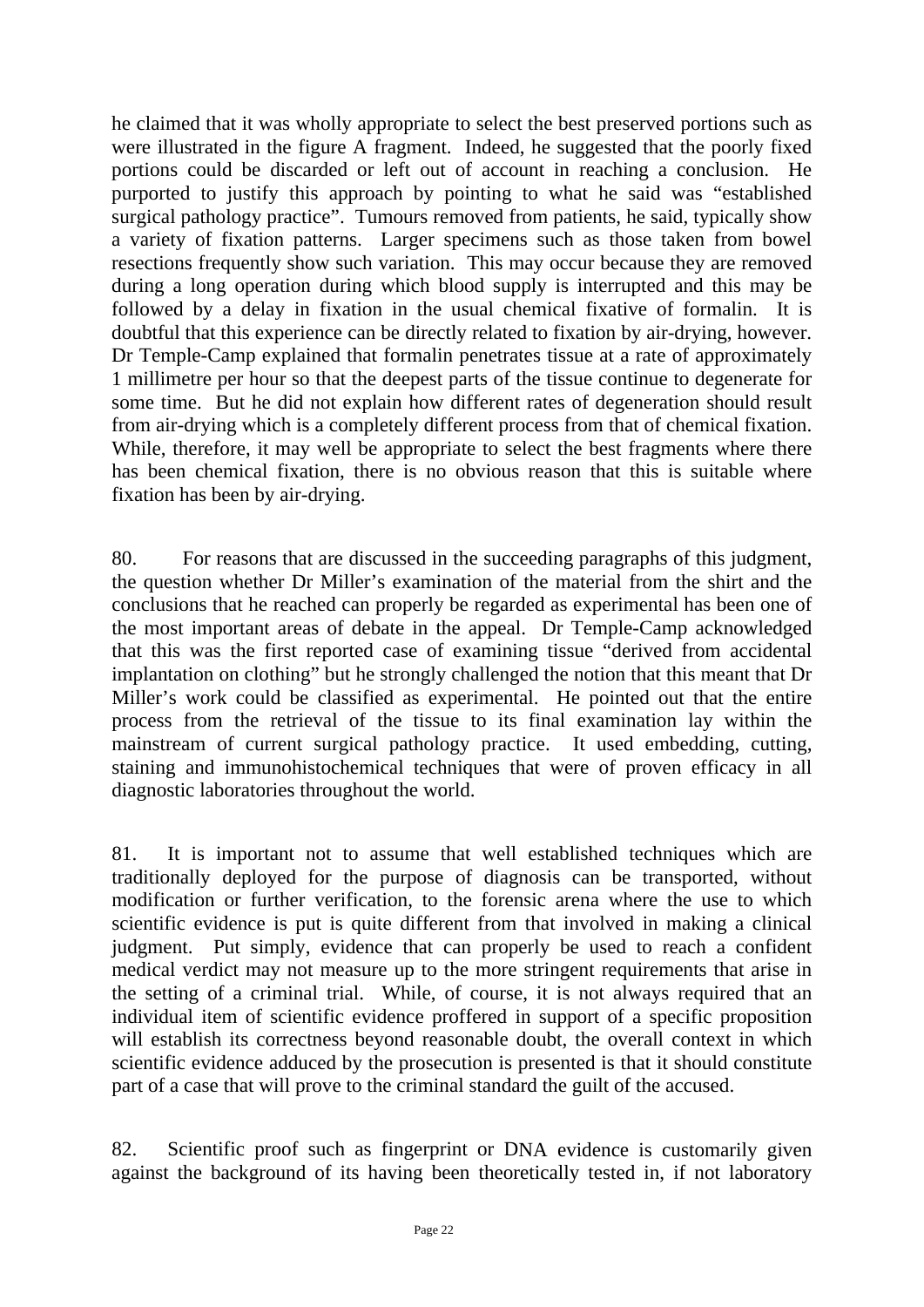conditions, at least empirical survey. The novelty of using, in a criminal trial, the type of evidence offered by Dr Miller, especially when its reliability has not been subjected to such laboratory or empirical research, does not necessarily make it inadmissible but it prompts caution as to its role in establishing guilt beyond reasonable doubt. The question of its admissibility will be discussed below.

83. The affidavits of Dr Miller, Professor Gown and Dr Temple-Camp prompted a further round of affidavits from the appellant's experts. It is not intended to rehearse all the claims and assertions made in those affidavits. Indeed, discussion of all the various averments and counter arguments in the earlier affidavits has not been attempted. A selection of what have been considered to be the principal issues has had to be made.

84. In his second affidavit Professor Sheard conducted a frontal challenge to Dr Miller's MCA. He suggested that this could not constitute a control. He pointed out that none of the tissues in the MCA had been subjected to any of the conditions experienced by the specimen from Mr Lundy's shirt before they were embedded. In order to operate as an effective control, the embedded material would have to replicate what was claimed about the condition of the specimen removed from the shirt. The MCA should have been smeared, air-dried and left in the open for several months.

exposed to the air for several months is simply unknown. 85. On the question of the variability of the staining on the various slides, Professor Sheard suggested that this was important because where a specimen is partly stained dark and partly not, one has to ask why this should be so. It is necessary to question whether the darkened area is an artefact. If this is the case and the unstained area represents the correct result, diagnosis of the specimen as CNS tissue cannot be made. In this context, Professor Sheard suggested that the claim that smearing of the material on the shirt fabric had caused compression of the nuclei was "fanciful". According to Professor Sheard, what happens to brain protein immunogenicity when smeared and

86. Professor Whitwell provided a second affidavit on 11 May 2013. Again this dealt with the identification of the specimen found on the shirt and the time of death. In this section of the judgment, I will deal solely with the former of these. On this issue, Professor Whitwell confined her observations principally to the evidence of Dr Temple-Camp.

87. She pointed out that in his original statement Dr Temple-Camp had said that the specimen that he observed on the ESR slide was poorly preserved. In his final statement for trial (which is dated 15 February 2002) he appeared to have changed his view. On this occasion he said that the specimen was "adequately preserved". In a letter to a journalist of 24 November 2008, he had explained this change of mind by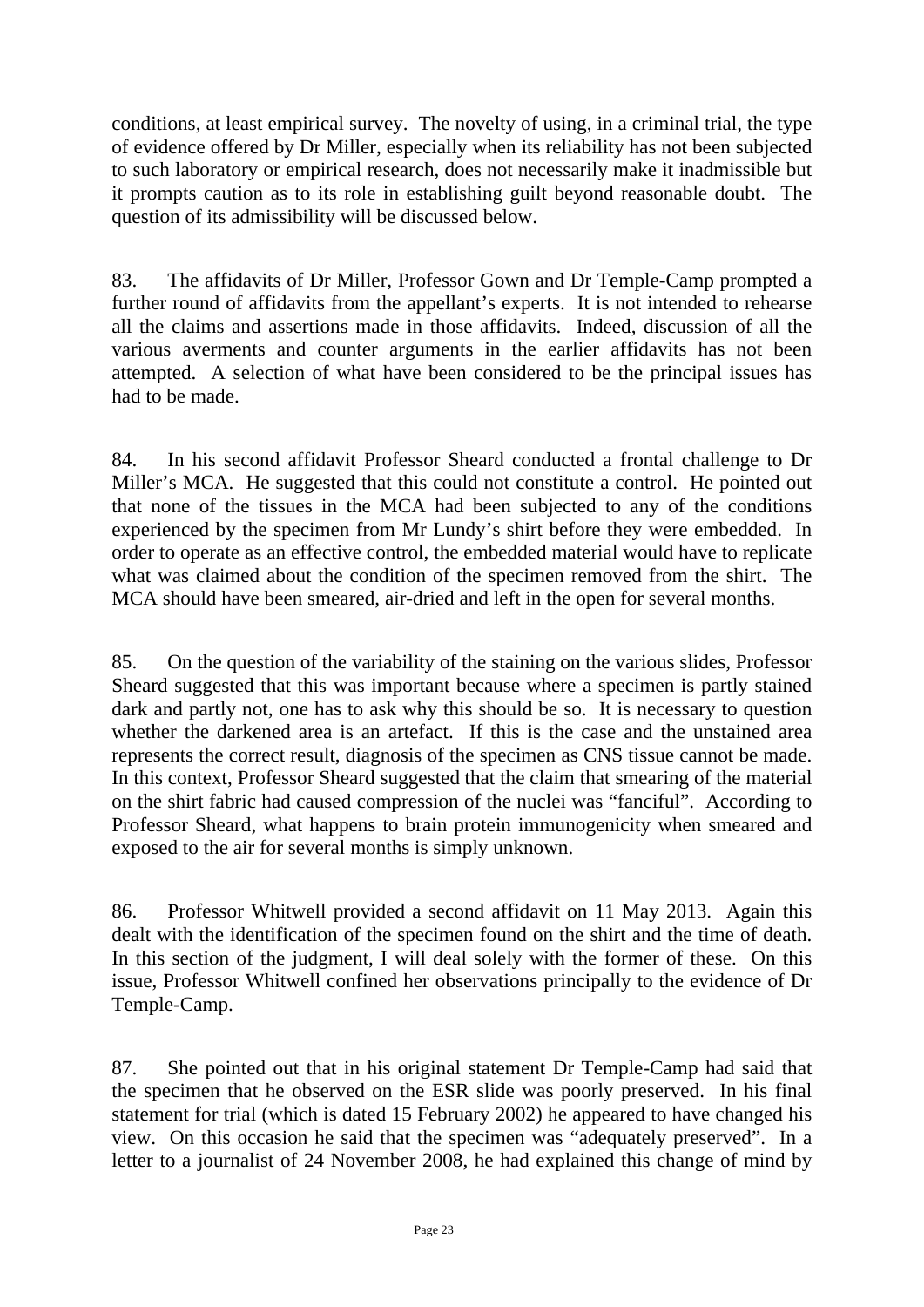saying that the state of the tissue on the ESR slide was poorly preserved but Dr Miller's slides showed tissue in a remarkable state of preservation. Professor Whitwell said that this explanation was simply not tenable. The tissue on both the ESR slide and those of Dr Miller were taken from the same stain on Mr Lundy's shirt. It was impossible that different states of preservation could be found to exist.

88. Dr Temple-Camp had suggested that the appellant's experts had not been provided with "other trial evidence bearing on the identification of the tissue". He included in his list of such evidence that stains on Mr Lundy's shirt indicated, in one instance, the possible presence of blood and, in another, traces of blood and that DNA testing showed that biological material in this stain could have come from Mrs Lundy. Professor Whitwell dealt with this in her second affidavit. She said that the presence of DNA from one's wife or child or even blood flakes, if the parties live together as a family, is not only not unusual, it was common place.

89. Professor Gatter also provided a second affidavit. By the time that this was prepared he had inspected the ESR slide and Dr Miller's slides. This examination was carried out jointly with his colleague. Dr Waney Squier, and they provided a joint report based on that examination. Dr Squier is a consultant neuropathologist to the Oxford University John Radcliffe hospital and honorary clinical lecturer in the University of Oxford. Both consultants agreed with Professor Whitwell's conclusion that from the morphological appearance of the substance on the slides it was not possible to draw any definite conclusions as to the nature of the substance. They both identified fibres and some cellular tissue but said that it was not possible to conclude that it was brain tissue. Indeed, they felt that it was impossible even to say that it was likely to be brain tissue.

90. Professor Gatter and Dr Squier addressed the question of the use of immunohistochemistry in the forensic context. While accepting that this was a commonly used diagnostic tool, they pointed out that its use in the forensic setting was innovative. In a clinical context it is, the consultants said, entirely standard practice to selectively present results in order to support a diagnosis made on the basis of a clinician's skill and experience but that this might not be appropriate in a forensic context, particularly if interpretation of results is presented as providing an absolute or incontrovertible conclusion.

was brain, it was impossible to say that it was human brain or even mammalian brain. 91. The two experts accepted that the staining on the slides was consistent with brain tissue. But it was also consistent with other animal tissue. Even if the substance The stain on the shirt, if caused by a processed meat product, could produce an appearance similar to that which they observed on the slides. Finally, they said that if the substance was brain tissue deposited on the shirt following a traumatic injury, they would have expected to find red blood cells and none was present.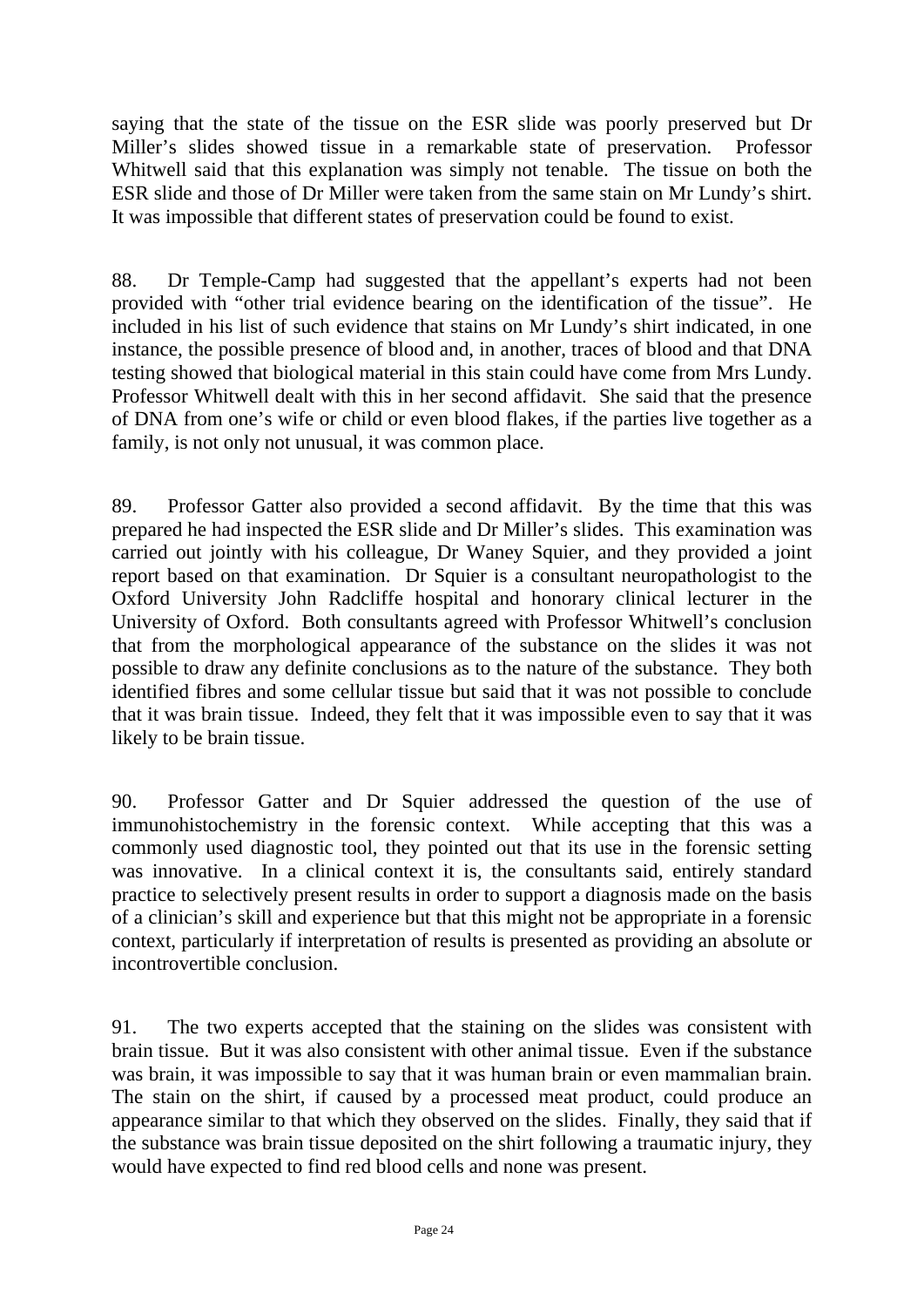92. Without attempting an exhaustive list of the areas of controversy that emerge from a consideration of all the evidence that has been presented on this issue, the following appear to the Board to be the principal matters which are either in dispute or remain unresolved:

i) Is IHC known to be inconsistent and unreliable – or is this a criticism based solely on a theoretical approach to its use? Is IHC only to be regarded as capable of indicating likely origin and identity of cellular material, if examined under what Professor Sheard described as "strictly controlled experimental conditions"? An associated question is whether the experience of its use in diagnostic pathology provides a dependable foundation on which to draw, in order to sustain Dr Miller's conclusions.

ii) Should the circumstance that IHC had not been previously used in a forensic context affect how it should be regarded as an element of proof that the substance retrieved from Mr Lundy's shirt was CNS tissue?

iii) What is the extent and significance of the variation of staining on Dr Miller's slides? Is it legitimate to select those slides which appear to show good preservation and produce results that are indicative of the presence of CNS tissue and to disregard those which produce ambivalent or inconsistent results? Does the variation of staining indicate the possibility of the presence of artefacts?

iv) What is the state of preservation of the tissue on (a) the ESR slide; and (b) Dr Miller's slides? Is it possible that parts of the fragment from the shirt were well preserved and parts not? What is the likely mechanism of air-drying in this instance? Is it possible that the tissue smeared on to the ESR slide was poorly preserved while samples taken by Dr Miller from the same stain were well preserved?

v) Are glial cells and blood vessels detectable on the ESR slide? What is the significance of the presence (or absence) of these features?

vi) Can the shrinking and darkness of the cell nuclei be explained by the compression of the tiny fragment when it was smeared on the shirt?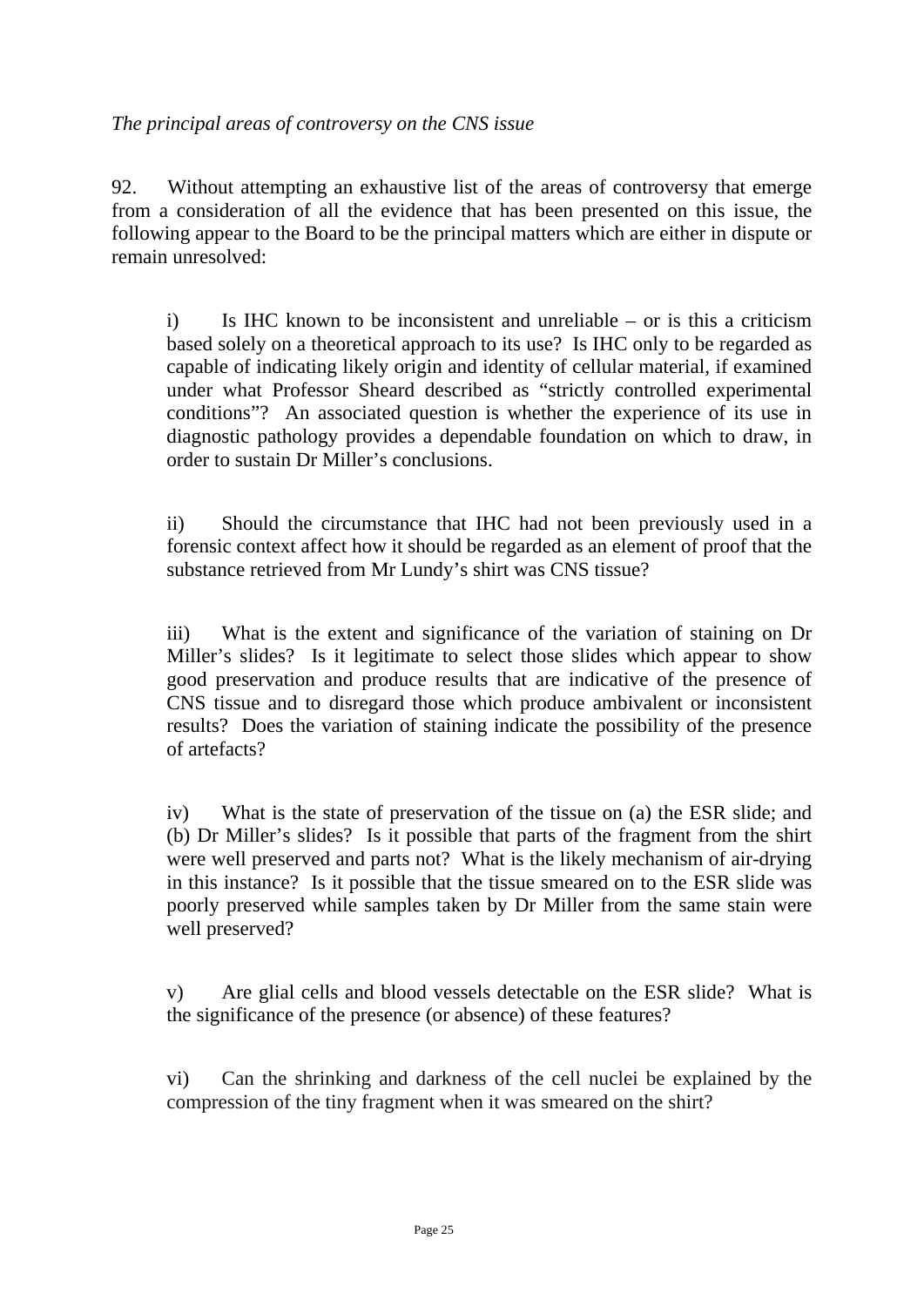vii) Is it possible to deduce that parts (at least) of the specimen taken from the shirt were not necrotic because histological and immunohistochemical examination of the specimen was possible or is this a circular argument?

#### *The evidence obtained after the trial on the time of death issue*

93. On this issue, Professor Whitwell was categoric. She said in her report that it was well recognised that use of stomach contents as an estimation of time of death was completely unreliable. A meal can remain in the stomach for several hours following consumption. She was unaware of any literature that related estimation of the time of death to the smell of the stomach contents and suggested that the claim that they were related was without scientific basis.

94. Professor Bernard Knight was professor of forensic pathology at the University of Wales, College of Medicine from 1980 until 1996. He is the author, co-author or editor of 10 textbooks on forensic medicine and forensic pathology. These include, "The estimation of time since death in early post mortem period". In an affidavit provided by Professor Knight on 6 April 2010 he said that the use of stomach contents to estimate how long a person had been dead was so unreliable as to be of little value. He rejected the evidence of Dr Pang that the absence of gastric smell was an important determinant of time since death as "utterly without foundation". There was no reputable scientific publication which would support the claim.

95. Dr Pang responded to Professor Knight's affidavit. He said that he had acknowledged that he was not a physiologist and that a physiologist would give a far more up to date and accurate answer than he could about the passage of stomach contents through the digestive system. He maintained, however, that, although stomach contents could not point to a precise time of death, they could be regarded as capable of giving a general indication of the time that death occurred. He referred to a publication of 2003, *Forensic Medicine: Clinical and Pathological Aspects* which noted that when 90% of the last meal was found in the stomach, the last food intake was probably within the hour prior to death.

96. Dr Pang agreed that absence of gastric smell is not noted in medical literature as an indicator of time of death. He denied having suggested to the jury that this was an important determinant. It was merely one factor which "added to the picture". He said that it would not have significantly affected "the outcome of my estimate".

97. Professor Barbezat also produced an affidavit on this subject. He pointed out that it is only when stomach acid and food are mixed that an odour is produced. In this instance, the food and acid in the stomachs of the two victims had not been in contact long enough to produce the smell. The appearance of the food suggested that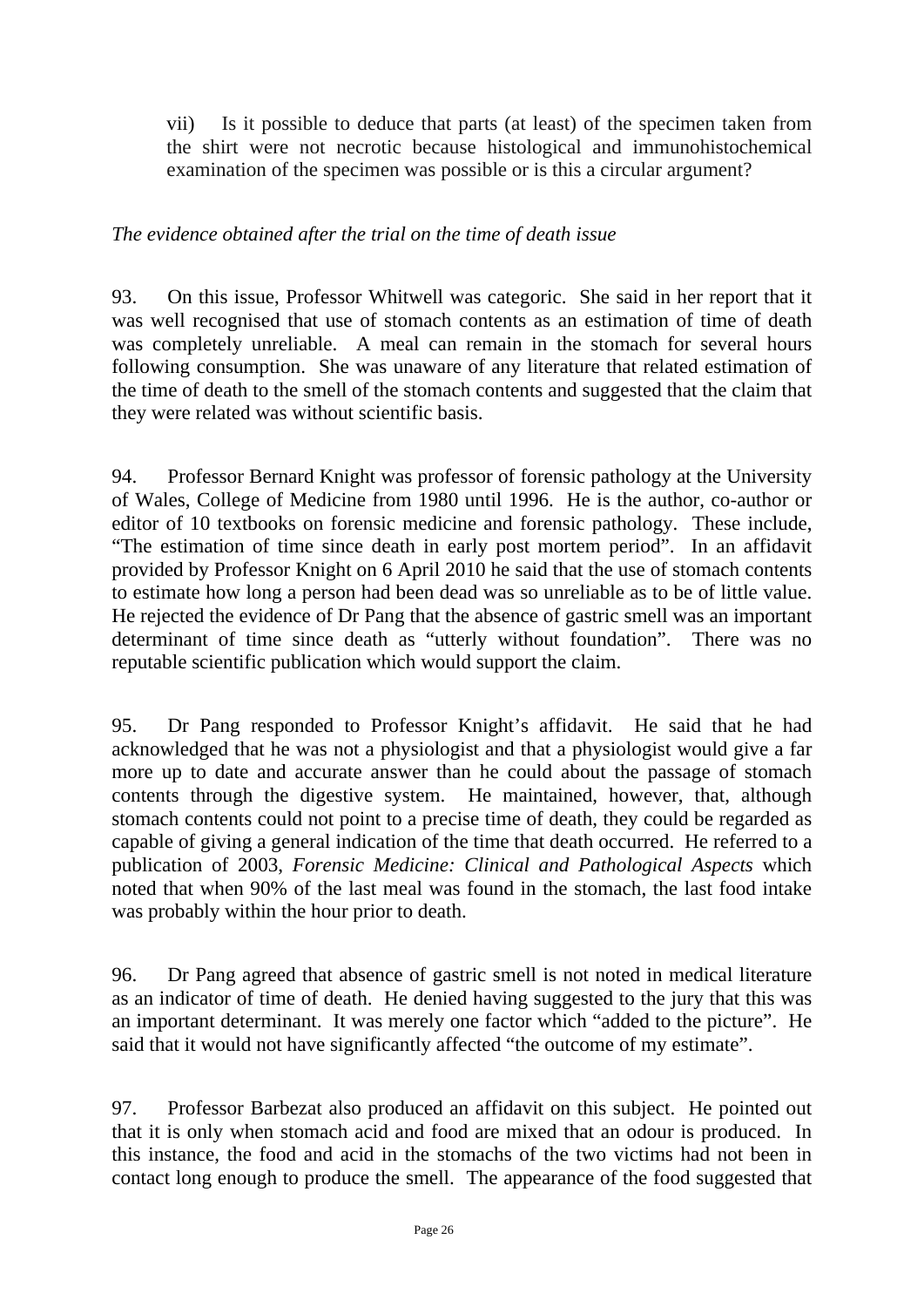it had barely had a chance to be involved in the digestive process. The smell of vomit takes about an hour (with considerable possible variation) to develop after food is ingested. The absence of that smell was not to be dismissed, therefore, as a finding of no significance.

98. The professor accepted that it was difficult to determine how long someone had been dead solely by examination of stomach contents. But it was much less difficult, he suggested, to assess the state of digestion and to determine how long someone was alive after having eaten a meal. In the case of Christine and Amber Lundy there was "good evidence" that they were killed before the digestive process had had time to become established. The fact that these findings were present in both bodies added significantly to "the weight of reasoning". Death could have happened within 30 minutes of eating the meal and, almost certainly, within 90 minutes. Professor Barbezat reasoned that since the meal was purchased at 17.43, and the victims lived about 10 - 15 minutes away from the restaurant where it had been purchased and since it is known that Christine was alive (taking a phone call) at 18.56 and that it is unlikely that Amber, as a child, would have had her meal unduly delayed into the night, and since the stomach contents were comparable at autopsy, if they had ingested their meal at about 18.15, their deaths would most likely have occurred by about 19.15.

99. Professor Knight provided a second affidavit. His disagreement in this affidavit with the opinions of Dr Pang was largely taken up with a discussion about evidence given in an earlier case of *Truscott*. It is unnecessary to rehearse the debate engaged in between the two experts on this issue. In relation to Professor Barbezat's evidence, Professor Knight suggested that the acceptance that it was difficult to determine how long someone had been dead solely by examination of stomach contents was impossible to reconcile with Professor Barbezat's later claim that it was easier to determine how long someone had been alive after eating a meal.

100. An affidavit from Paul Ciclitria, professor of gastroenterology at King's College, London was also filed by the appellant on this issue. The relevant paragraphs of his affidavit are these:

"5. …. as a gastroenterologist I can categorically state that:

(a) The evidence provided at trial regarding the timing of gastric emptying is simply incorrect. This estimated that the time of death was within an hour based on the stomach contents of both victims. Gastroenterology simply does not permit such precision. The current state of knowledge in my discipline is that gastric emptying can take six hours or more, and that there are considerable variables pertaining to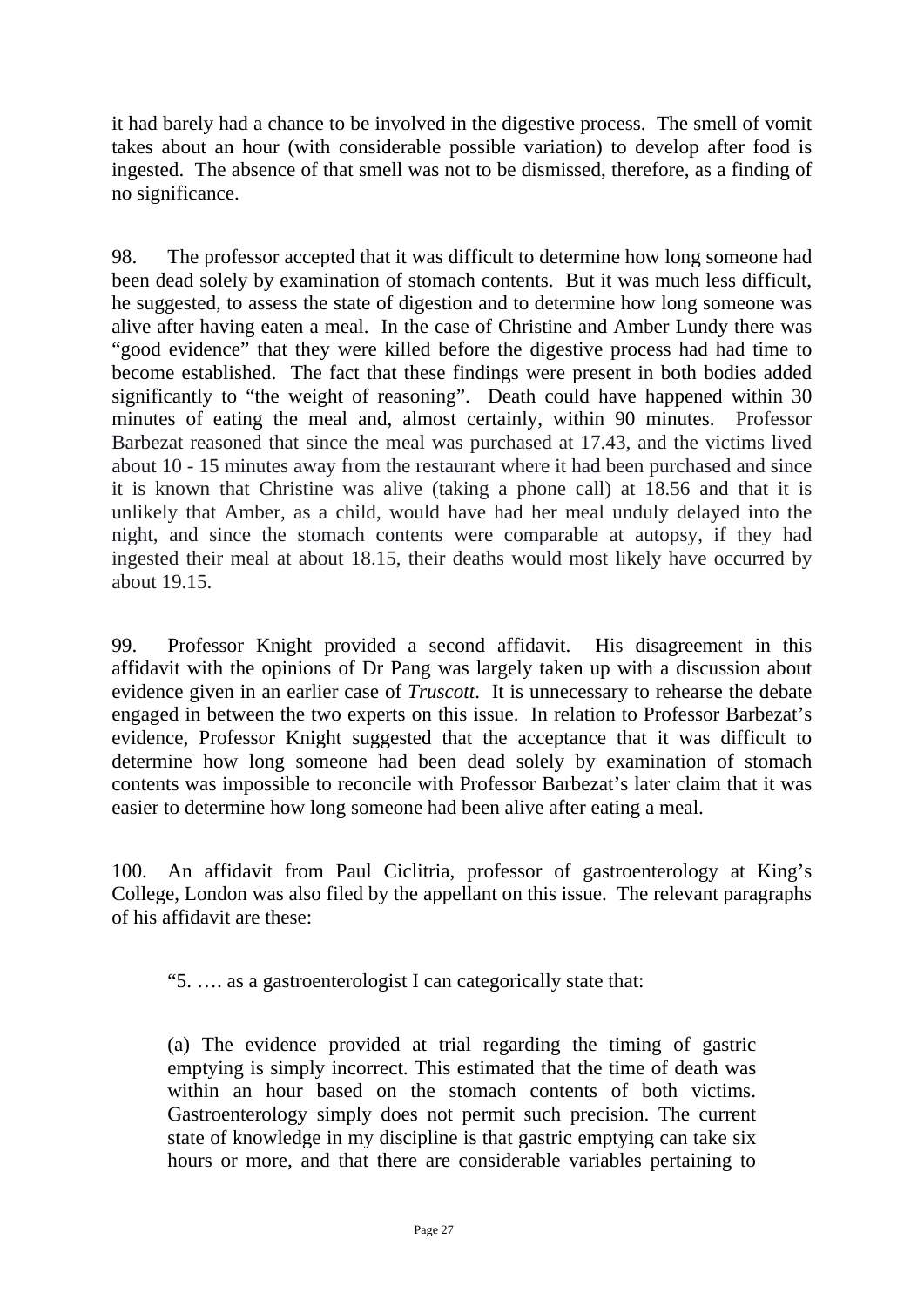this - to give but a few examples - whether the individual concerned is under stress, including but not limited to that resulting from a violent confrontation, or taking any medication which interferes with digestion.

(b) The lag phase is less predictable than the emptying phase and is subject to a wider range of variation in duration, but either or both phases may be prolonged by specific external variables such as stress, or by intrinsic factors such as the size and nature of the meal.

(c) The evidence of Dr Pang and Dr White regarding the absence of gastric smell is also simply incorrect, and has no basis whatsoever in any scientific literature of which I am aware.

6. The use of either of these methods (either individually or in combination) to ascertain time of death to within an hour, as was suggested at trial, is scientifically impossible. Use of gastric smell is a scientific nonsense and at its very highest, evidence of gastric emptying can be used to give a very rough estimate of time of death, with a margin of at least six hours (subject to variables such as those described above). This is of no use where it is necessary to establish time of death to (as here) within an hour …"

101. Finally, Nicholas Diamant, professor of the department of medicine, Queen's University and emeritus professor of the faculty of medicine at the University of Toronto, supplied an affidavit on behalf of the appellant. He specialises in gastroenterology. The following are the relevant passages from Professor Diamant's affidavit dealing with Professor Barbezat's evidence:

"6. Gastric emptying is a very complex phenomenon, and in reading over the information I have been provided, including the testimony by Professor Barbezat, I do not consider his concentrating on and descriptions of the durations of the lag and emptying phases and gastric acidity in order to specify a time of death to a very limited time period, are able to do that.

7. As the evidence I provided in the *Truscott* case stated, there is a wide variation in range of gastric emptying. This is also true for the digestive process. In this regard, I refer to Horowitz "Is the stomach a useful forensic clock?" (Aust NZ J Med 1985: 15, 273-2768). In his final paragraph, he gives useful guides to applying gastric contents as related to the time of death, and I quote the last three sentences: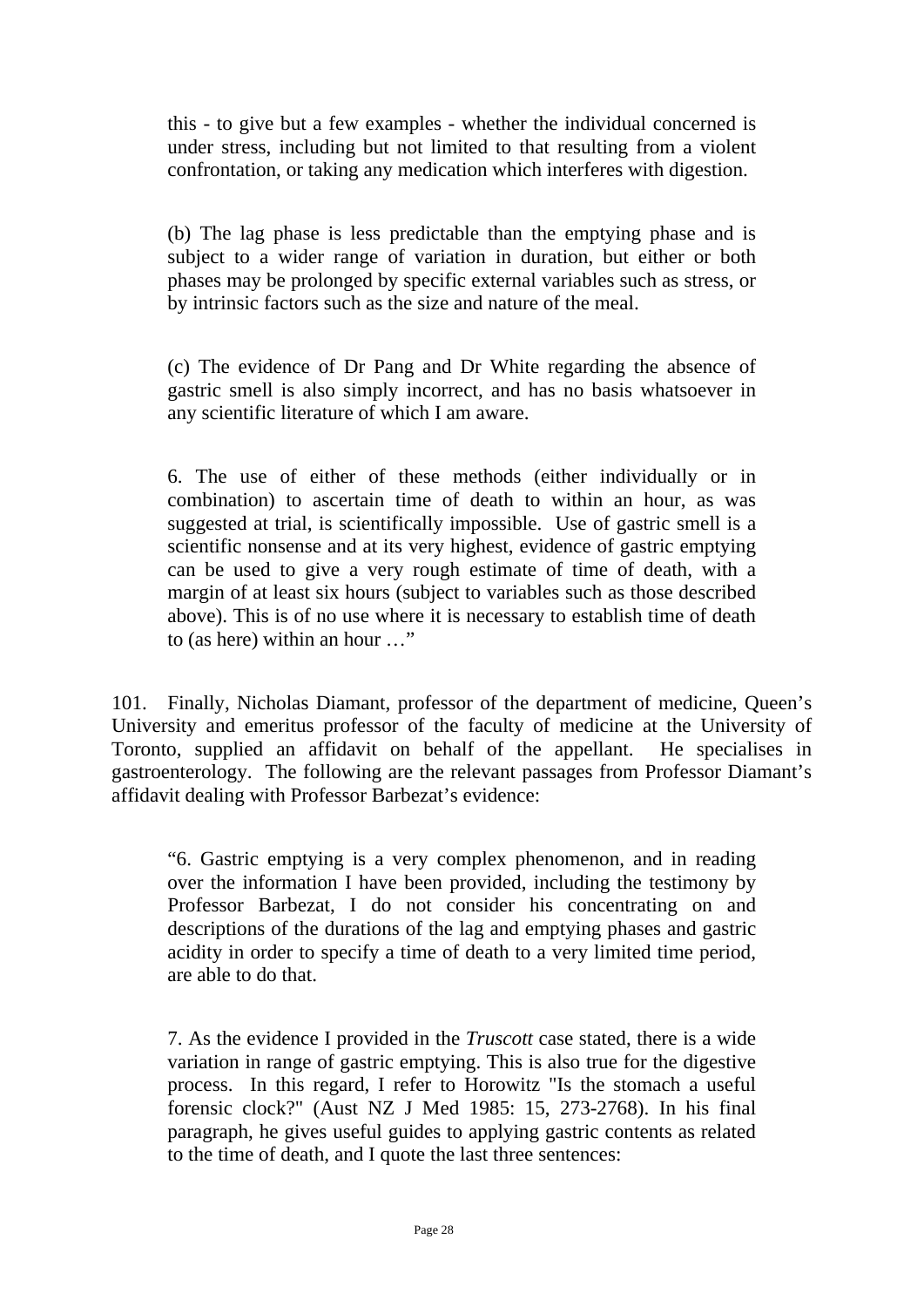"Third, the confidence limits of any opinion should take into account the *many* possible variables, so that the estimate given should cover a range of at least some hours. Estimates to within half an hour clearly cannot be justified in the light of present knowledge of patterns of gastric emptying. For forensic purposes the stomach is a very poor timekeeper."

102. Professor Diamant was also critical of the findings and evidence of Dr Pang for largely the same reasons given by Professor Knight.

*The effect of the post trial evidence on the time of death issue* 

103. The following conclusions on the time of death issue can be made, based on the evidence offered by the various consultants:

i) Examination of stomach contents *alone* cannot provide guidance as to the *precise* time of death;

ii) There is nothing in reputable medical literature to support the claim that the absence of smell from stomach contents is an indication of the time of death;

iii) The preponderance of the evidence established that gastric emptying can take place several hours after food has been ingested and that a wide variation in duration is possible;

iv) The lag and the emptying phases may be prolonged by specific external variables such as stress, or by intrinsic factors such as the size and nature of the meal;

v) Authoritative evidence is now available to the appellant that gastric emptying can be used to give, at best, a very rough estimate of time of death, with a margin of at least six hours.

104. Although many of the essential elements of the evidence provided by Professors Whitwell, Knight, Ciclitria and Diamant had been supplied to Mr Behrens by Dr Stables and Professor Vanezis and although some progress was made in the cross examination of the Crown's witnesses on the subject, their evidence was not subjected to the critical onslaught that is represented by the collective force of the further evidence of the four consultants who have provided affidavits on behalf of the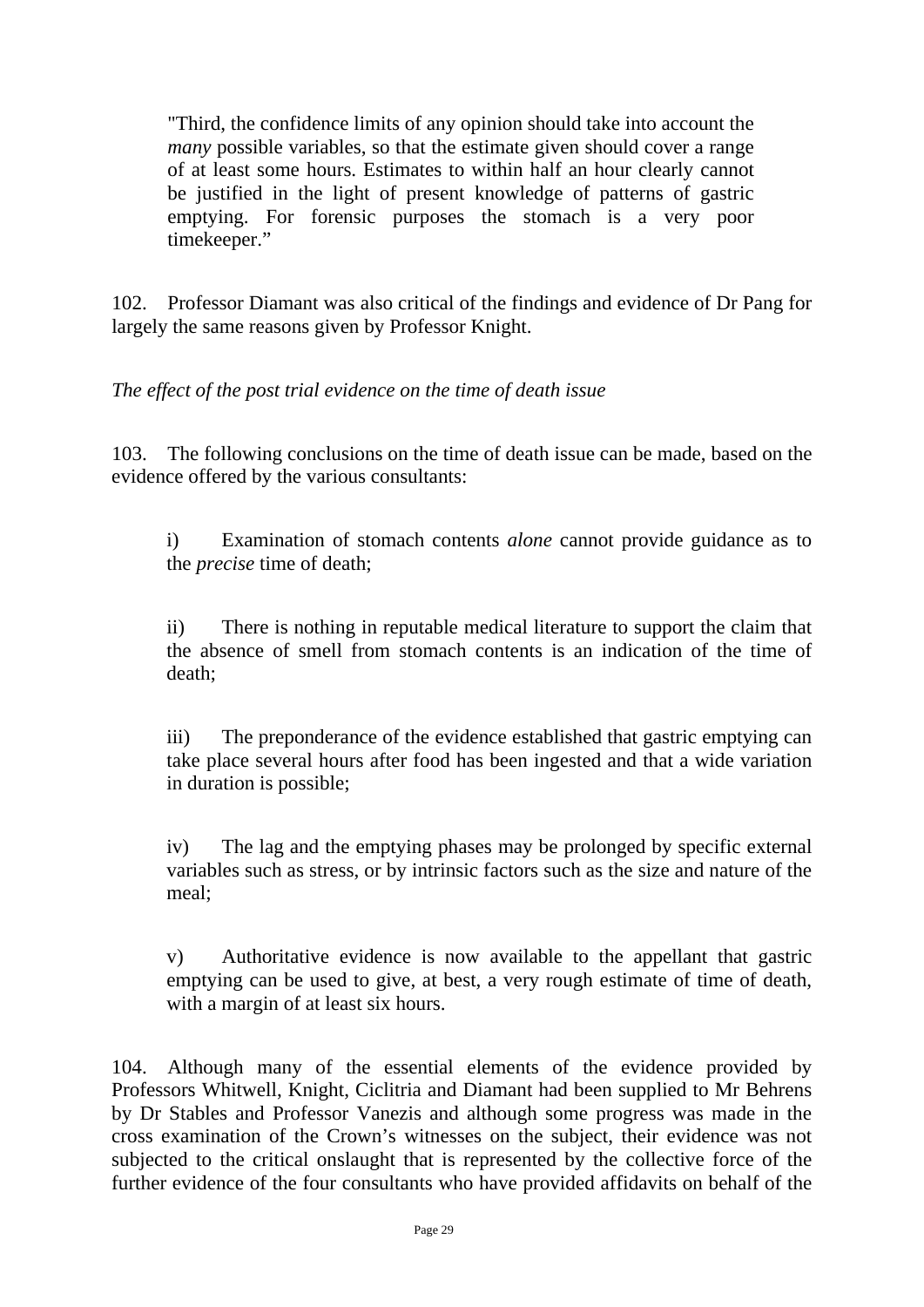appellant. If their forcefully expressed opinions were accepted, the time of death evidence based on stomach contents would be wholly discredited. While Mr Behrens made some inroads on Dr Pang's evidence in particular, the Crown case on this issue remained viable when the jury came to consider their verdict. This is highly significant because of the central role occupied by the prosecution claim that the deaths had occurred between 7 and 7.15pm on 29 August. That said, it has to be acknowledged that the evidence which the appellant has obtained post-trial is not to the effect that the murders *could not* have occurred during the narrow time frame which the Crown case posited. If accepted, however, it eliminates any scientific support for the claim that this was when the murders must have taken place.

105. In his letter to the Registrar Mr Behrens suggested that he was reluctant to press home the case that the scientific evidence did not support the Crown's case on time of death lest this should prompt a shift on the part of the prosecution to an alternative timing for the murders which might create new vulnerabilities for the defence. Under the heading "general comment" Judge Behrens said this in his letter:

"I believed the Crown theory of the case, ie the around 7pm murders, was nonsense. I believed that a far more realistic theory was that the deaths had occurred after 11pm, perhaps in the early hours of the next day. This theory was consistent with the phone call evidence, the lights on evidence, the computer evidence, the petrol consumption evidence, the prostitute evidence, the glasses beside the bed evidence. It was also consistent with the drive not having been having been made in rush hour traffic from Wellington to Palmerston North. I was aware that the Crown could be pushed into changing its theory.

On the opinion evidence about stomach contents that I had, I made the decision not to call evidence but rather to challenge the Crown experts with that evidence ... It is true that the trial judge put the issue bluntly to the jury but pre-trial I was not to know that the Crown would not change to the after midnight theory …"

106. While it is true that before the trial one could not have been certain that the prosecution might not switch to an alternative theory of the timing of the deaths, after the trial began it should have been clear to counsel that a change of the Crown case on such a vital issue was unfeasible. Not only had the prosecution made this a centrepiece of its presentation of the case to the jury, it had committed central parts of the evidence to its promotion of that hypothesis. Quite apart from the evidence of Dr Pang and Professor Barbezat, the evidence in relation to the tampering with the computer was designed to bolster the Crown's case as to the timing of the deaths.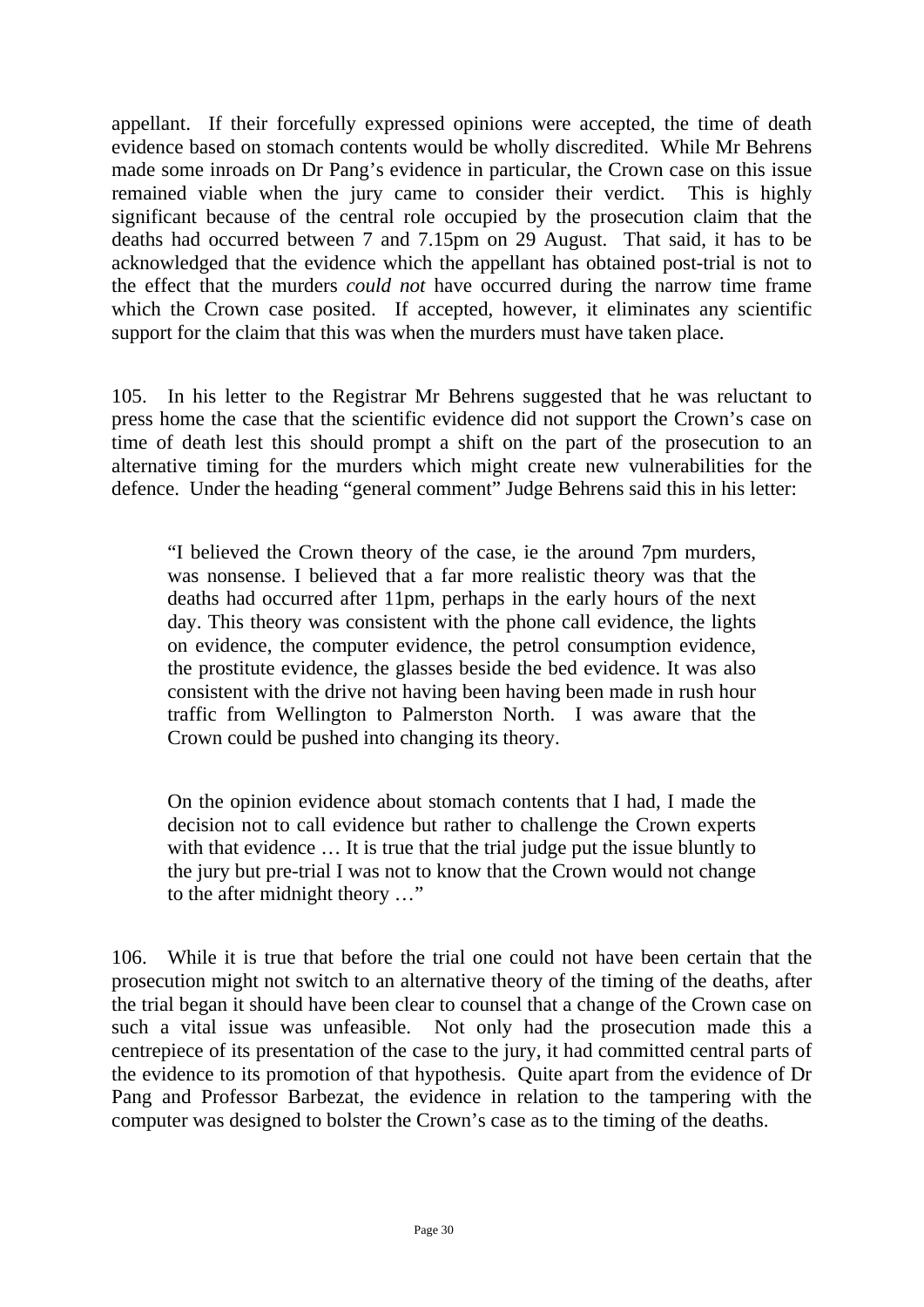107. In any event, the scientific *feasibility* of the murders having been committed between 7 and 7.15pm was - and is - a constant. The importance of forging ahead with the challenge to the medical evidence on this issue was not to establish that the murders *could not have taken place* during this narrow window of opportunity but to demonstrate that the medical evidence did not provide any scientific support for the proposition that they had in fact occurred at that time. The Board cannot accept that apprehension that the prosecution might change its position mid-stream about the timing of the deaths constituted a good or sufficient reason not to call witnesses available to the defence which, if accepted, would seriously undermine the scientific support for the Crown's theory.

 dramatically different from that which had been presented against him. 108. Indeed, quite apart from the inherent unlikelihood of its wishing to do so, it is highly questionable that the prosecution would have been permitted to advance an alternative theory to one which it had earlier so firmly espoused. The Crown had committed its case unequivocally to a time of death at about 7 to 7.15pm and that was the case which the defendant had to meet. It is at least strongly arguable that the defence could not be required, at a late stage, to answer a case which was quite

#### *The computer evidence obtained after the trial*

109. The appellant's advisers engaged Michael Anthony Chappell, a computer forensic examiner and analyst, to comment on the computer evidence. He prepared a report in April 2012 and provided an affidavit on 19 November 2012. Mr Chappell said that Mr Kleintjes was wrong to deny that the disordering of the registry files was due to a virus. Mr Chappell's examination of the computer revealed that the computer had become infected with the virus, JS KAK Worm, in June 2000 via an email from Salu Vino estate. He was able to demonstrate that the virus had entered and disordered the registry files. Moreover, when he entered a security programme on the hard drive the virus was deleted. With the virus deleted, over a period of days Mr Chappell started, shut down and re-started the computer. This caused the registry files to return to their correct order. Mr Chappell therefore concluded that there was no evidence of manipulation of the date or time. Mr Kleintjes had assumed that the computer had not been infected with a virus because he believed that it had effective anti-virus software, said Mr Chappell. In fact the software was out of date. And, in any event, the email scanner had not been turned on and emails received would not have been checked even if the anti-virus programme had been operating.

110. Changing the time on the computer by means of a floppy disk would not leave any trace that the time had been altered, Mr Chappell said, agreeing with Mr Kleintjes. But there would be evidence that the floppy disk had been introduced on the swap file, the registry files and the system files and no such evidence was present on any of these files.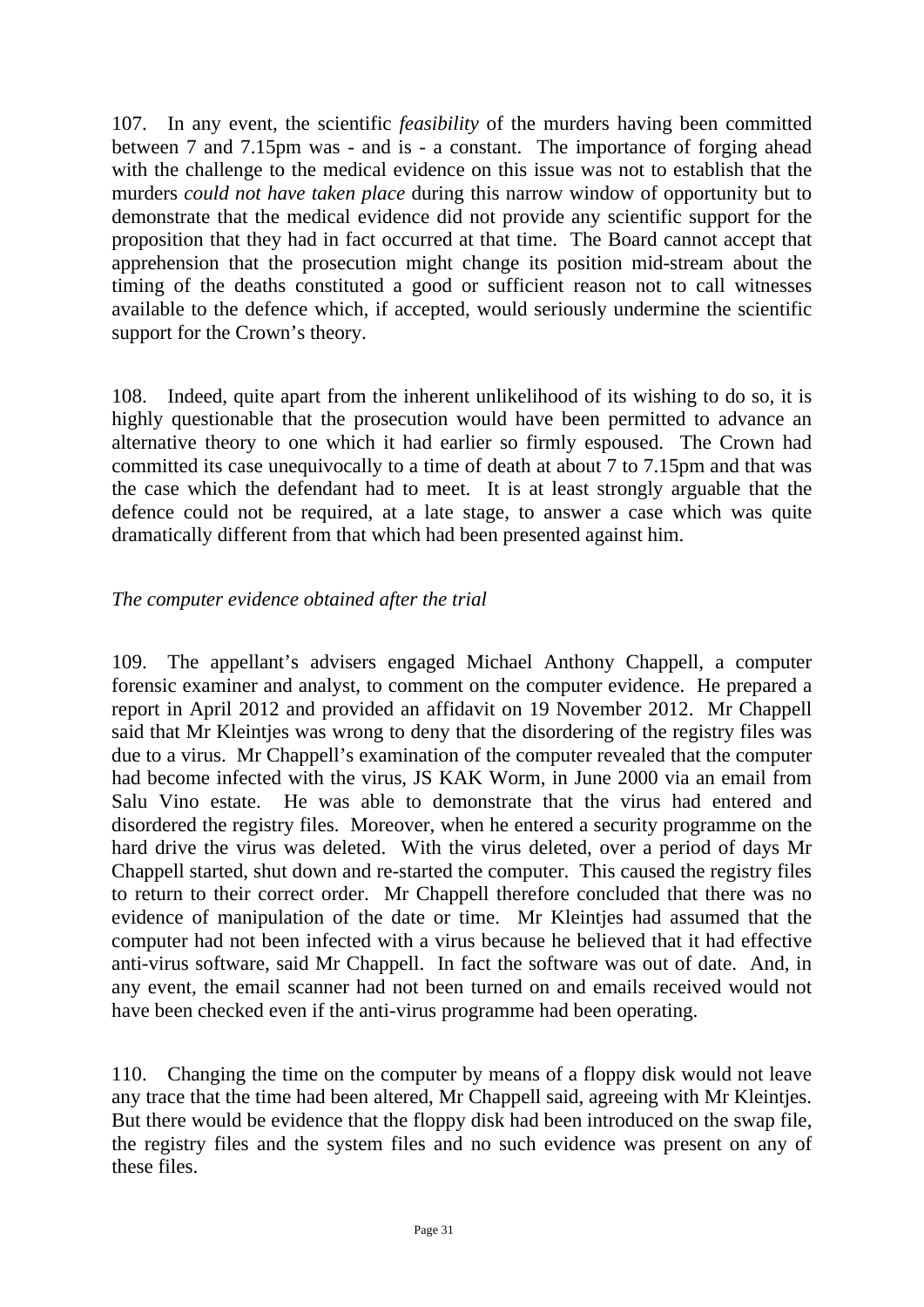111. Mr Chappell referred to Mr Peacock's report and in particular to his observations about manual access to the root directory on 29 August (as to which see para 48 above). If Mr Peacock had been right about manual access to the root directory, Mr Chappell would accept that this would constitute evidence of manipulation of the time. But he was wrong. On the Lundys' computer system both command.coms, that in the windows directory and that in the root directory, are automatically accessed when the computer is switched on.

112. Mr Kleintjes produced an affidavit responding to Mr Chappell. He accepted that the virus could have caused disordering of the files and stated that he did not know that when giving evidence at the trial. He suggested, however, that this was merely a possibility and that neither Mr Peacock nor Mr Chappell had established that the virus was in fact the cause of the disordering. He claimed that Mr Peacock, Mr Chappell and he were agreed that the computer shut down time could have been manipulated without leaving a trace by using the date/time control panel or by using the command.com file. Mr Kleintjes also pointed out that he had been a prosecution witness in a trial in which Mr Chappell had been the defendant.

113. Because of the conflict of interest that Mr Chappell presented, another computer expert was engaged to respond to Mr Kleintjes' affidavit. Allan Watt had reviewed the computer evidence on behalf of the appellant between 2003 and 2008 but thereafter had not been able to become involved in the case because he was an employee of the New South Wales police force. Since leaving that employment he has felt able to become concerned in the case again and he provided the replying affidavit to Mr Kleintjes.

114. Dr Watt asserted that the KAK virus had caused the disordering of the files. He accepted that the method demonstrated by Mr Kleintjes at trial could be employed to alter the time but said that this required an advanced level of knowledge. He scoffed at the notion that Mr Lundy would play around with the date/time changing method on the computer. It was most unlikely, he believed, that he would do this in order to ascertain whether changing the time could be detected since the only way in which one could check if a trace had been left would be by use of a forensic write blocker and other forensic software.

#### *The current state of the computer evidence*

115. It seems clear that the KAK virus was at least possibly to blame for the disordering of the registry files. If manipulation of the controls was responsible, this could only have been achieved by changing the date rather than the time control. At most, therefore, the disordering of the registry files indicated that someone had been experimenting with the date (not with the time) control. It would be possible to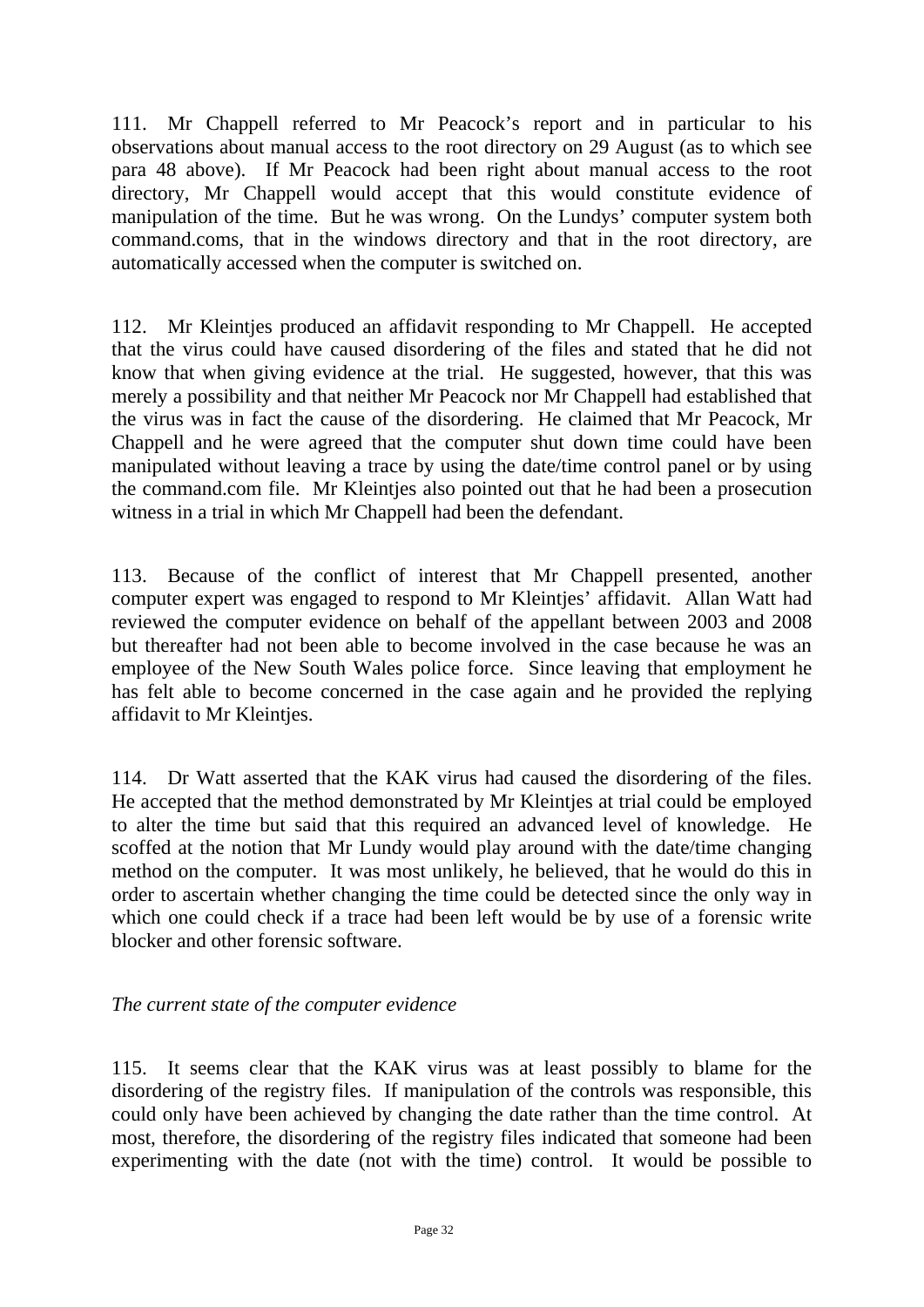change the time control without leaving a trace in the manner demonstrated by Mr Kleintjes but this would require advanced knowledge on the part of the person who carried it out. Achieving a time change in this way would have no obvious connection with experimenting with the controls. At most the disorder of the registry files *might*  have occurred because of experimentation but this would bear no relation to changing the time in the way that Mr Kleintjes showed that it could be changed.

#### *The principles governing the admission of new evidence*

116. The appellant seeks to introduce all the evidence obtained on his behalf which has been outlined above. The jurisdiction of the New Zealand Court of Appeal to allow an appeal on the ground of fresh evidence was described by Richardson J in *R v Crime Appeal (CA 60/88)* (1988) 3 CRNZ 512 at p 513:

"The jurisdiction to allow an appeal on the ground of discovery of fresh evidence is derived from s  $385(1)(c)$  [of the] Crimes Act [1961] which provides that the Court shall allow an appeal against conviction if it is of opinion that on any ground there was a miscarriage of justice. This Court has refrained from attempting to set any exclusive test which should be applied in order to determine whether the fresh evidence is of a nature sufficient to establish that there was a miscarriage of justice at the trial. The overriding test must be the interests of justice *(R v Arnold*  [1985] 1 NZLR 193, 196). In general the evidence must be new or fresh in the sense that it was not available at the trial and be relevantly credible and of a nature that, if given with the other evidence adduced, might reasonably have led the jury to return a different verdict *(R v Fryer* [1981] 1 NZLR 748, 753 and the cases referred to there)."

117. This formulation was approved in *R v Bain* [2004] 1 NZLR 638 (CA). In that case Tipping J, delivering the judgment of the court, elaborated on the court's approach to the admission of new evidence in para 22:

"An appellant who wishes the Court to consider evidence not called at the trial must demonstrate that the new evidence is: (a) sufficiently fresh; and (b) sufficiently credible. Ordinarily if the evidence could, with reasonable diligence, have been called at the trial, it will not qualify as sufficiently fresh. This is not an immutable rule because the overriding criterion is always what course will best serve the interests of justice. The public interest in preserving the finality of jury verdicts means that those accused of crimes must put up their best case at trial and must do so after diligent preparation. If that were not so, new trials could routinely be obtained on the basis that further evidence was now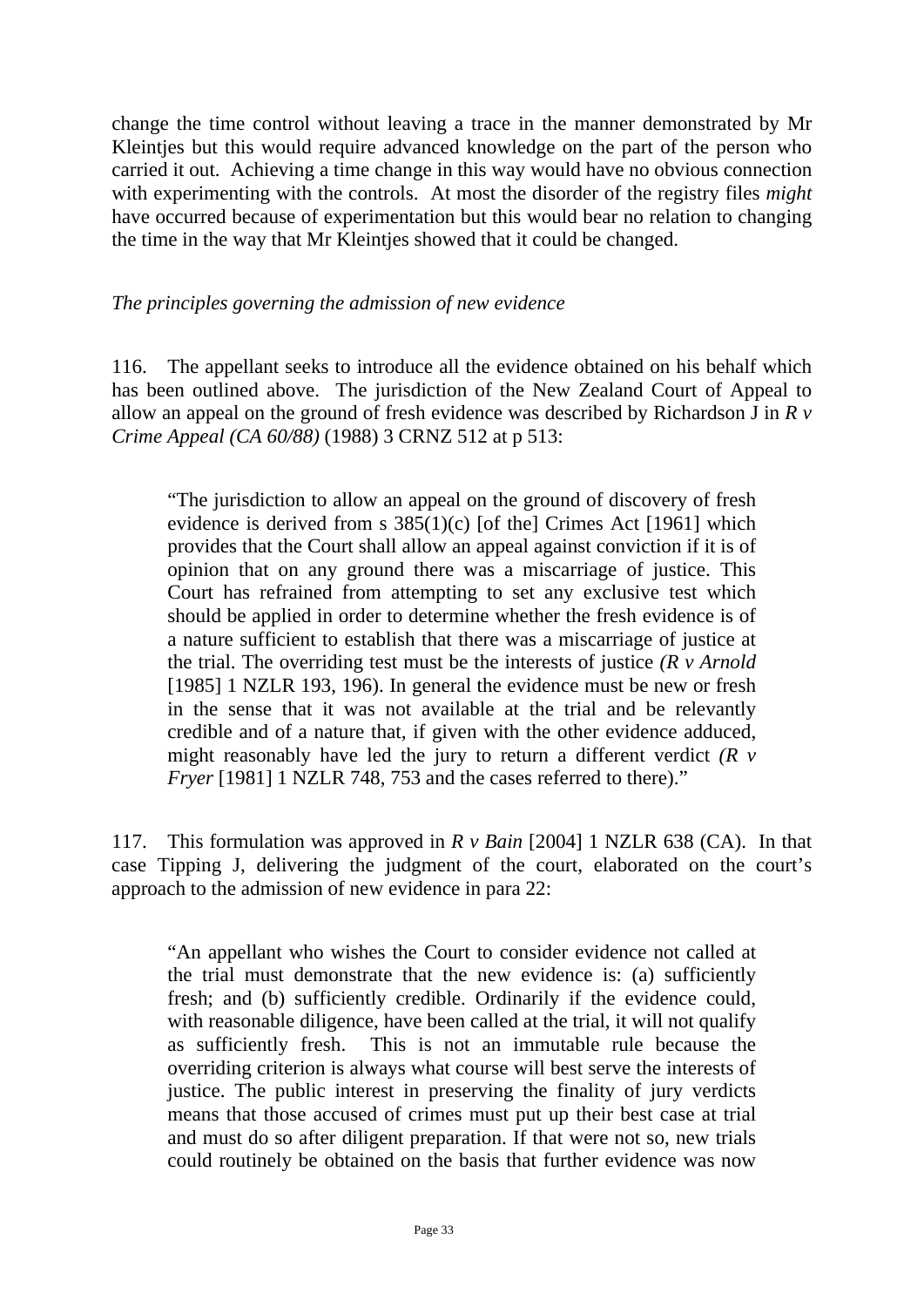available. On the other hand the Court cannot overlook the fact that sometimes, for whatever reason, significant evidence is not called when it might have been. The stronger the further evidence is from the appellant's point of view, and thus the greater the risk of a miscarriage of justice if it is not admitted, the more the Court may be inclined to accept that it is sufficiently fresh, or not insist on that criterion being fulfilled."

118. For the appellant, Mr Hislop QC was disposed to accept that a threefold test should be applied in deciding whether new evidence should be admitted. He based this on what was said by Tipping J at para 26 of *Bain*:

"…there are in substance three screens or controls which the Court applies in a further evidence case. The first is concerned with freshness, the second with credibility, and the third with whether the new evidence is such that it might reasonably have led to a finding of not guilty if called at the trial ..."

119. This passage must be read against the background of Tipping J's earlier observation (at para 23) that "[t]he criteria of freshness and credibility govern whether the new evidence should be admitted". This might appear to suggest that only the first two of the three "screens" are applied at the stage where a decision is taken as to whether to admit evidence. But as Tipping J (in para 22, quoted above) was careful to point out, the stronger the further evidence is from the appellant's point of view, the more likely it is to be admitted, whether or not it can be described as "fresh". This reflects the nature of the overriding test which is that the new evidence should be admitted if the interests of justice require it.

120. The Board considers that the proper basis on which admission of fresh evidence should be decided is by the application of a sequential series of tests. If the evidence is not credible, it should not be admitted. If it is credible, the question then arises whether it is fresh in the sense that it is evidence which could not have been obtained for the trial with reasonable diligence. If the evidence is both credible and fresh, it should generally be admitted unless the court is satisfied at that stage that, if admitted, it would have no effect on the safety of the conviction. If the evidence is credible but not fresh, the court should assess its strength and its potential impact on the safety of the conviction. If it considers that there is a risk of a miscarriage of justice if the evidence is excluded, it should be admitted, notwithstanding that the evidence is not fresh.

121. The requirement that evidence be fresh can be of less critical importance in cases involving scientific evidence. In *Wallace v R* [2010] NZCA 46, a case in which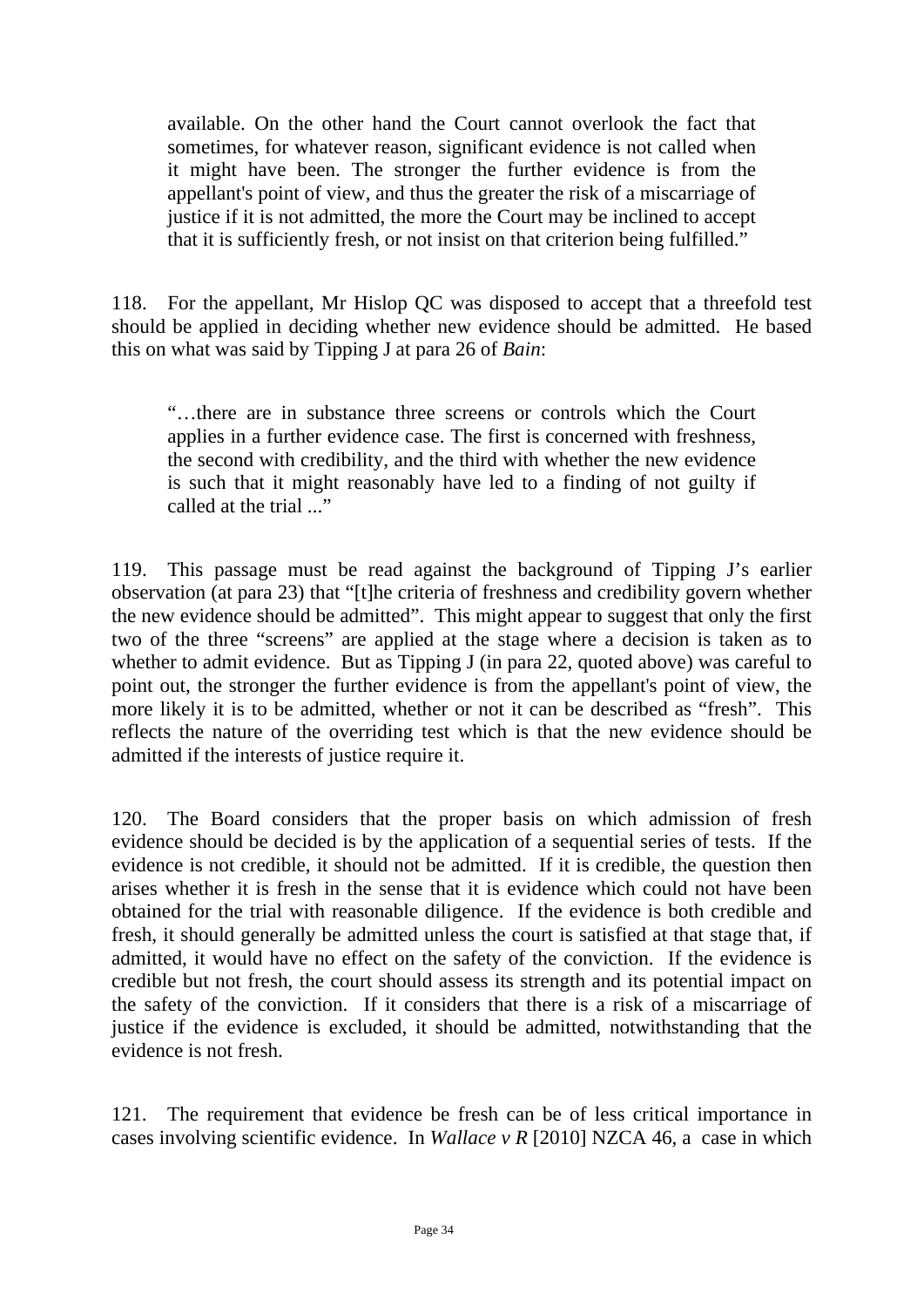it was sought to introduce new forensic evidence, Hammond J touched on this question in para 48:

"Before we approach the particular scientific concerns in relation to the DNA evidence, we must also consider the appropriate principles to apply on a miscarriage appeal. An appropriate starting point is Lord Judge CJ's recent restatement of the bedrock principle for the criminal justice process: "The objective of the criminal justice process is that after a fair trial there should be a true verdict". In an imperfect world, something may go wrong with a trial. It follows that, with respect to a miscarriage appeal, the focus has to be on the safety of the verdict, however a miscarriage has been caused. It must also follow that, in principle, a critical reliance on "bad science" *could* lead to an unsafe or wrong conviction. That seems to have been recognised, at least in principle, by the Supreme Court in granting leave to appeal in *R v Gwaze*. The present point is that, on a "bad science" argument, the door can never be closed even if the "better science" is not "fresh" in the conventional sense."

122. The reference to "bad science" in this passage prompted some debate on the hearing of this appeal on whether various elements of the scientific evidence given at the trial on behalf of the prosecution could be so characterised. The Board does not consider it helpful to make a pre-emptive judgment as to whether the scientific evidence led by the Crown (or, for that matter the evidence which the appellant wishes to adduce) can be described as "bad science". In the Board's view, Hammond J was doing no more than to indicate that where a case against an accused rested exclusively or principally on scientific evidence, when on an appeal, application is made to have admitted new scientific material which presents a significant challenge to that evidence, the court should not be astute to exclude the new material solely because it might have been obtained before the trial. This is the approach which the Board would endorse.

123. It was submitted on behalf of the appellant that, if available evidence was not led at trial because of the error of counsel, it should generally be admitted. Reliance was placed on the decision of the Supreme Court of New Zealand in *Fairburn v R*  [2010] NZSC 159; [2011] 2 NZLR 63. The appellant in that unusual case had been convicted of murder. Her car had been in collision with an oncoming vehicle while her former partner was clinging to the bonnet of the car. Her defence on trial was that she had driven as she did because she was fearful of him and that she intended to stop at a police station to have him removed. Defence counsel had informed the jury that Ms Fairburn's defence to the charge of murder was that she had acted in self defence. A possible alternative line of defence was that the collision was an accident. Counsel candidly accepted that she had been wrong not to call evidence from a vehicle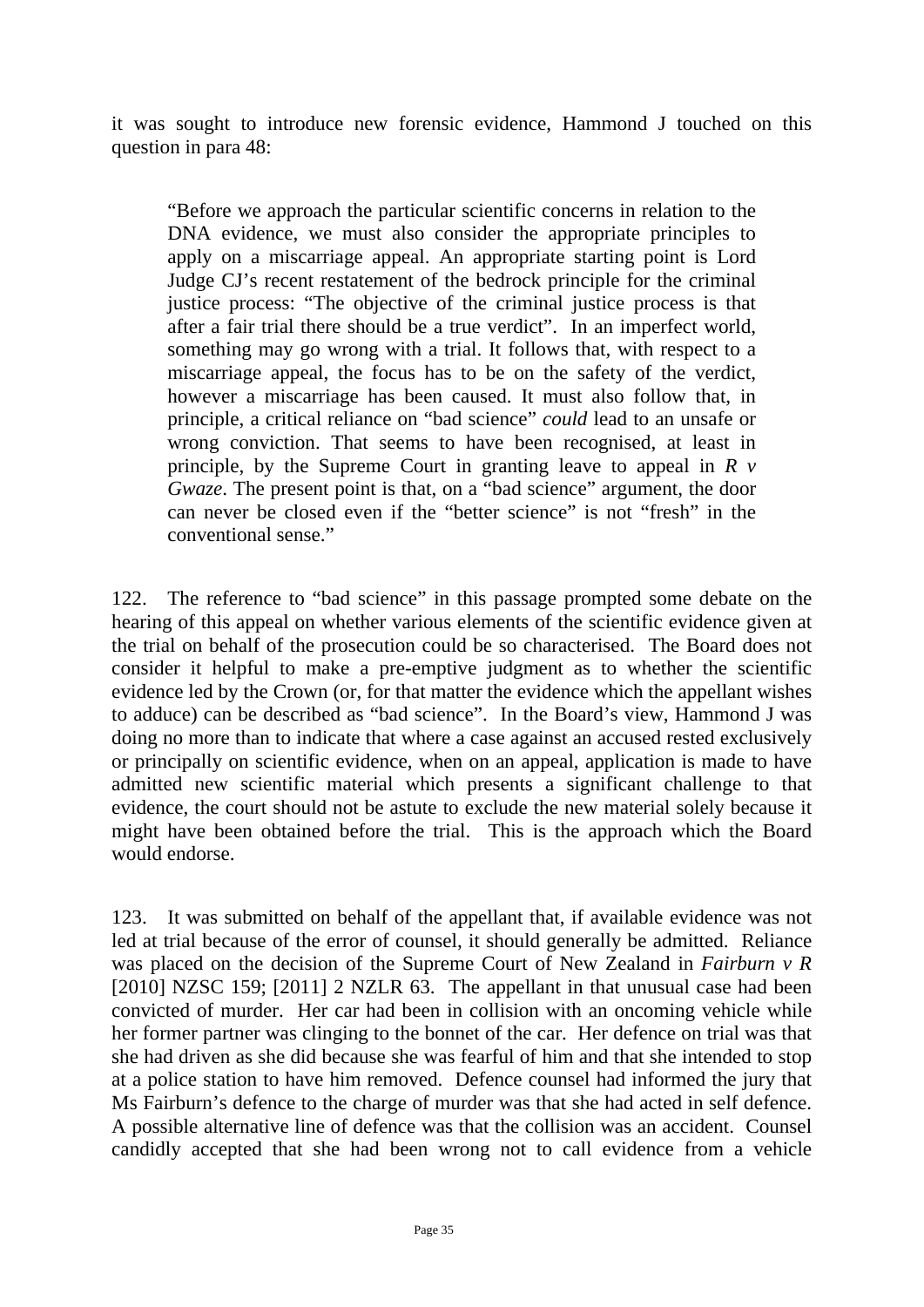accident analyst who was able to show that, whatever preceded the collision, that event could have been accidental.

124. The Court of Appeal refused to admit the analyst's report saying that it did not constitute evidence that was either fresh or cogent. An appeal against that decision was allowed by the Supreme Court. Delivering the judgment of the majority, Blanchard J said (in para 33) that the evidence "must be regarded as 'fresh' evidence" because of the error of counsel. Later in the same paragraph, however, Blanchard J said that "it would be contrary to the interests of justice to rule the evidence out on the ground that it did not qualify as 'fresh'." Significantly, the majority also found that the evidence was cogent.

125. The Board considers that the principal reason for admitting the evidence in the *Fairburn* case was that it was in the interests of justice that it should be admitted rather than that the evidence should be regarded as "fresh". In general, fresh evidence in this context is evidence which could not have been obtained with reasonable diligence before the trial. Plainly, in *Fairburn* the vehicle analyst's report could have been obtained in advance of the trial. It could not be transformed to a condition of "freshness" simply because of counsel's error in failing to commission it.

126. More importantly, the judgment of the majority in *Fairburn* does not support the claim that where available evidence was not led at trial due to error of counsel it should generally be admitted. Such evidence must be submitted to the same sequential testing that should be applied to all species of new evidence as described in para 118 above.

#### *Application of the principles to the new evidence*

127. The proffered new evidence is plainly credible. Quite apart from the fact that the experts who have provided it are distinguished in their fields, the challenge that they have presented to the Crown evidence has been closely and persuasively argued. It is not for the Board, of course, to express a view as to how the many, hotly contested issues will be resolved. And the Board is conscious that, in many instances, the last word on the competing claims may not yet have been spoken. All that the Board can do, in terms of evaluating the credibility of the new evidence, is to make a judgment as to whether, in light of its current state, including the refutation that has been presented by the respondent, the evidence has a credible core. In the Board's view, the new evidence in relation to the three main issues discussed, (viz the identification of the specimen from the shirt, the time of death and the computer) is unquestionably capable of belief as it stands at present.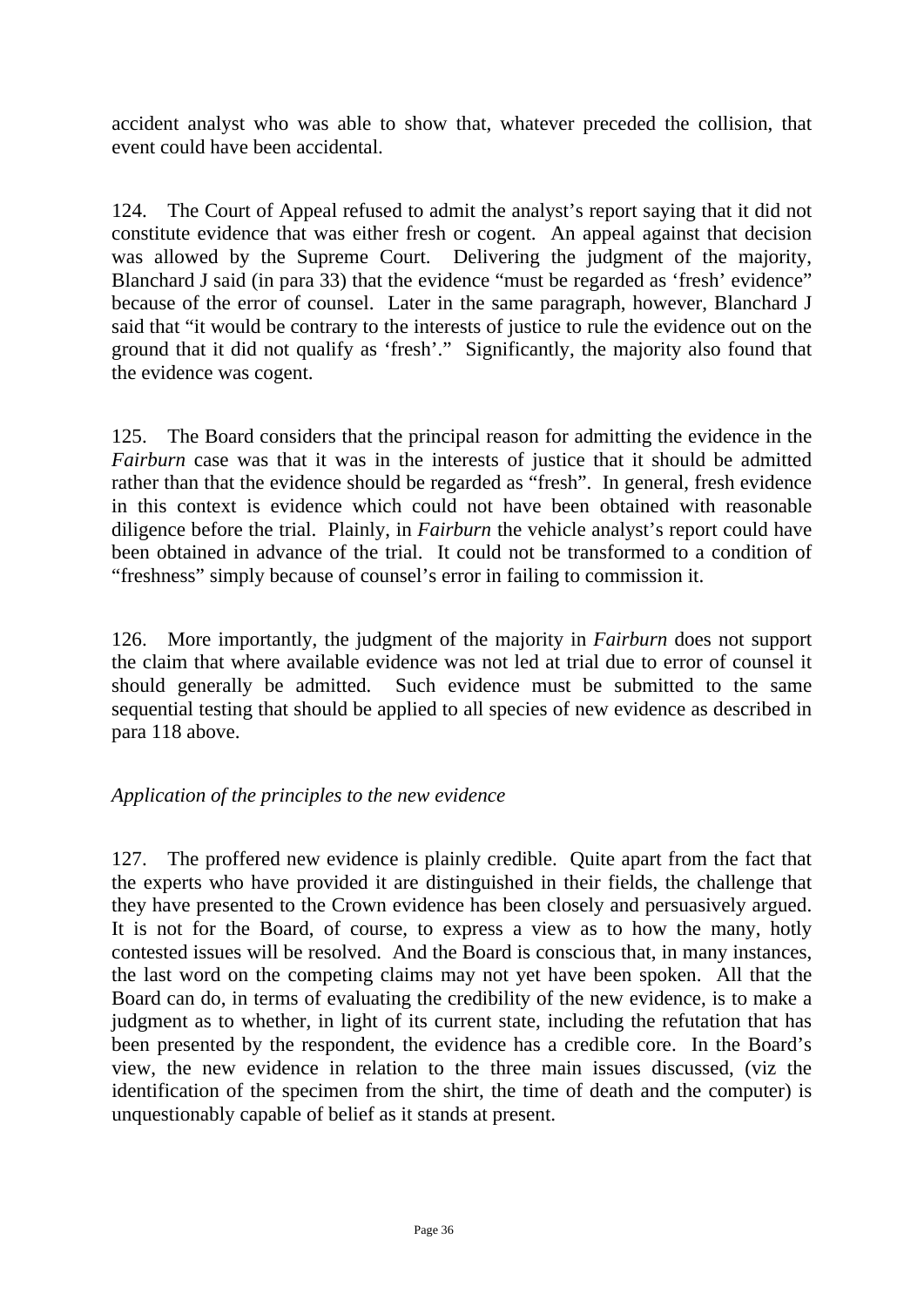128. The appellant did not seek to argue that the new evidence was fresh in the sense that that term is used in the context of its admissibility on appeal. All of the evidence *could* have been obtained before trial. Indeed, many of the elements of the so-called new evidence were already available to the defence team but, for whatever reason, were not deployed to their full possible effect – see discussion of the time of death issue in paras 91-105 above. In these circumstances, it is important to recognise the need to hold the balance between the 'one trial' principle and the interests of justice. As Tipping J said in *Bain,* "the public interest in preserving the finality of jury verdicts means that those accused of crimes must put up their best case at trial and must do so after diligent preparation". But where the new evidence presents a direct and plausible challenge to one of the central elements of the prosecution case, this factor ceases to be of such importance.

#### *(a) the time of death issue*

129. The essential elements of the defence case on time of death were available to trial counsel. As already observed, they were deployed to some effect in cross examination. But there is now a welter of evidence available from a number of highly reputable consultants which, if accepted, would nullify the claimed scientific support for the time of death which was so central to the Crown case. In these circumstances, the Board is in no doubt that the interests of justice demand the admission of the new evidence on this subject.

#### *(b) the identification of the specimen from the shirt issue*

130. In relation to the specimen recovered from the appellant's shirt, a further consideration arises. Counsel conceded that this was CNS tissue from Mrs Lundy. At the time that concession was made, Mr Behrens had received advice on Dr Miller's identification of the material as Mrs Lundy's brain tissue. That advice not only did not challenge Dr Miller's opinion, it endorsed his conclusions. What Mr Behrens did not know was that, before he consulted Dr Miller, Detective Sergeant Grantham had asked a neuropathologist, Dr Heng Teoh, to view the ESR slide. In a report form of 10 January 2001 the detective sergeant had made the following entry about the ESR slide:

"Dr Pang … suggested a neuropathologist should be able to view the slide and be able to identify the cells by morphology, (appearance). He suggested a Dr Heng Teoh.

On Tuesday 9/1/2001 I met with Dr Teoh and he viewed the slide. He would only commit to saying the cells are tissue cells. He opined that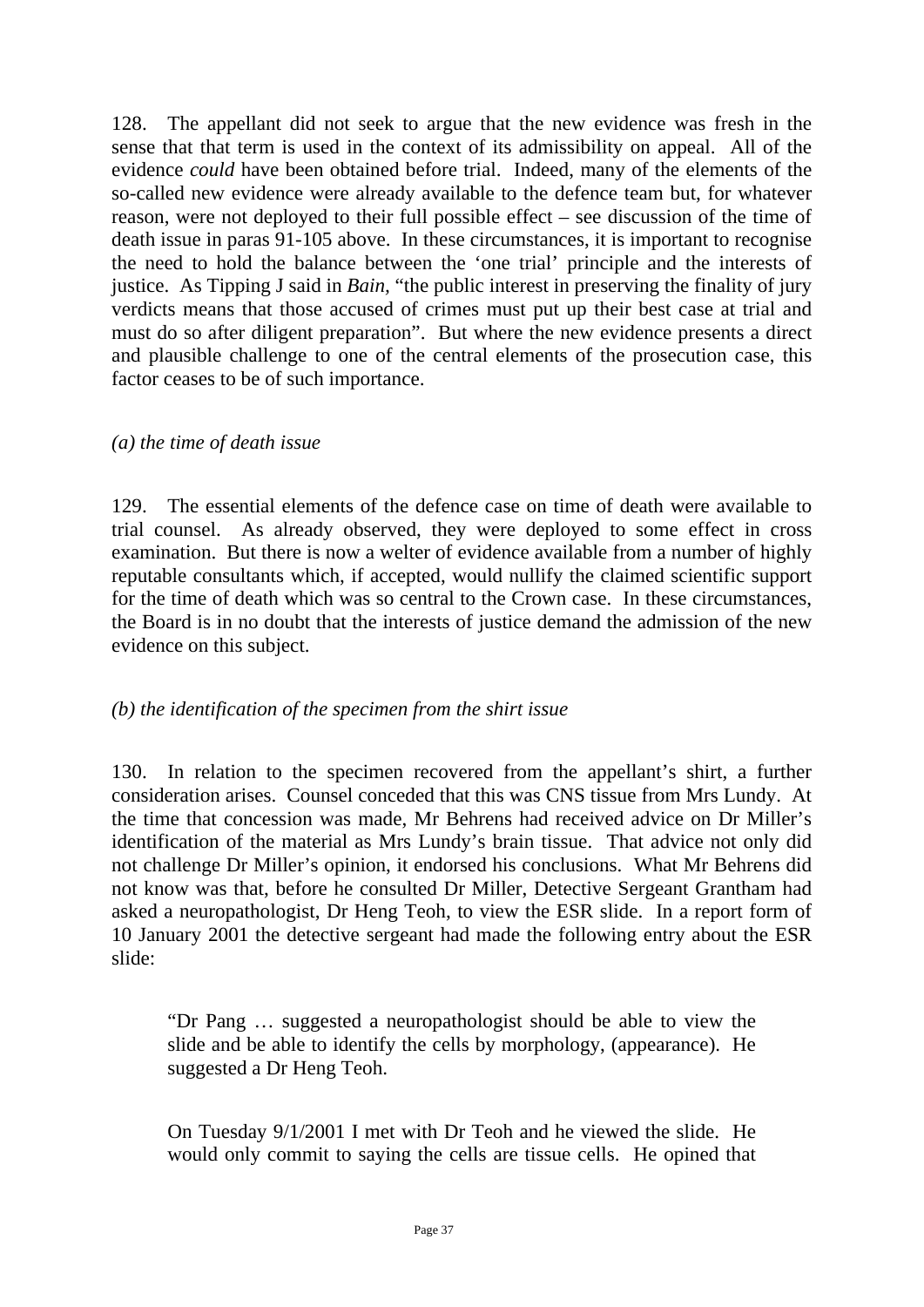the time lapse between the murders and the preparation of the slide, (some 58 days) was too long. The cells had degenerated badly.

What did concern me about Dr Teoh was that he was quite clear that he did not want to be involved in a police investigation and did not want to have to give evidence in any court proceedings. When he looked at the slide he commented that he did not think that he, (Mark Lundy) should be convicted of murder on the strength of the cells in the slide. I did not comment about further supporting evidence. He further pointed out that just because Christine Lundy's DNA was on his shirt didn't mean a lot, as she was his wife. He later commented that this case may have to remain an unsolved mystery."

131. It was accepted by Mr Mander, who appeared for the respondent, that the document in which these passages appeared should have been disclosed to the appellant's legal team before trial. In fact it was not disclosed until 13 June 2013. Mr Mander submitted, however, that, if it had been known about, there is no reason to suppose that Mr Behrens would not have made the concession that he did. The Board is unable to accept that submission. The identification of the specimen from Mr Lundy's shirt as his wife's CNS tissue was of overwhelming significance. Here was clear evidence of a neuropathologist saying, in effect, that it was impossible to identify the material as CNS tissue; that the cells had degenerated badly; and that Mr Lundy should not be convicted of murder on the strength of this evidence. Mr Behrens knew that, at one stage certainly, Professor Vanezis had considered that a report from Professor Graham, a neuropathologist, was required. He also knew, before Mr Lundy's trial began, that Professor Graham had not seen the slide or reported. It is inconceivable that Mr Behrens, if he had seen what Dr Teoh had said, would not have recognised the need to get Professor Graham or some other, suitably qualified, neuropathologist involved. If Dr Teoh considered that the cells had degenerated badly, there was every prospect that another neuropathologist might express the same opinion. At the very least, it would have alerted defence counsel to the need to investigate the possibility of presenting a direct challenge to Dr Miller's claim that sufficient of the specimen had not degenerated to allow it to be identified as CNS tissue.

132. The appellant drew attention to further material that had not been disclosed before the trial. Between January and April 2001 Detective Sergeant Grantham had been in contact with a Dr David Doyle, head of department of neuropathology in the Southern General Hospital NHS Trust in Glasgow. Dr Doyle was consulted about the work of Dr Miller. He said that he would have no difficulty in accepting Dr Miller's interpretation but that he would have added to it. He described the further work that he would have undertaken in the following paragraphs of a letter to the detective sergeant on 12 April 2001: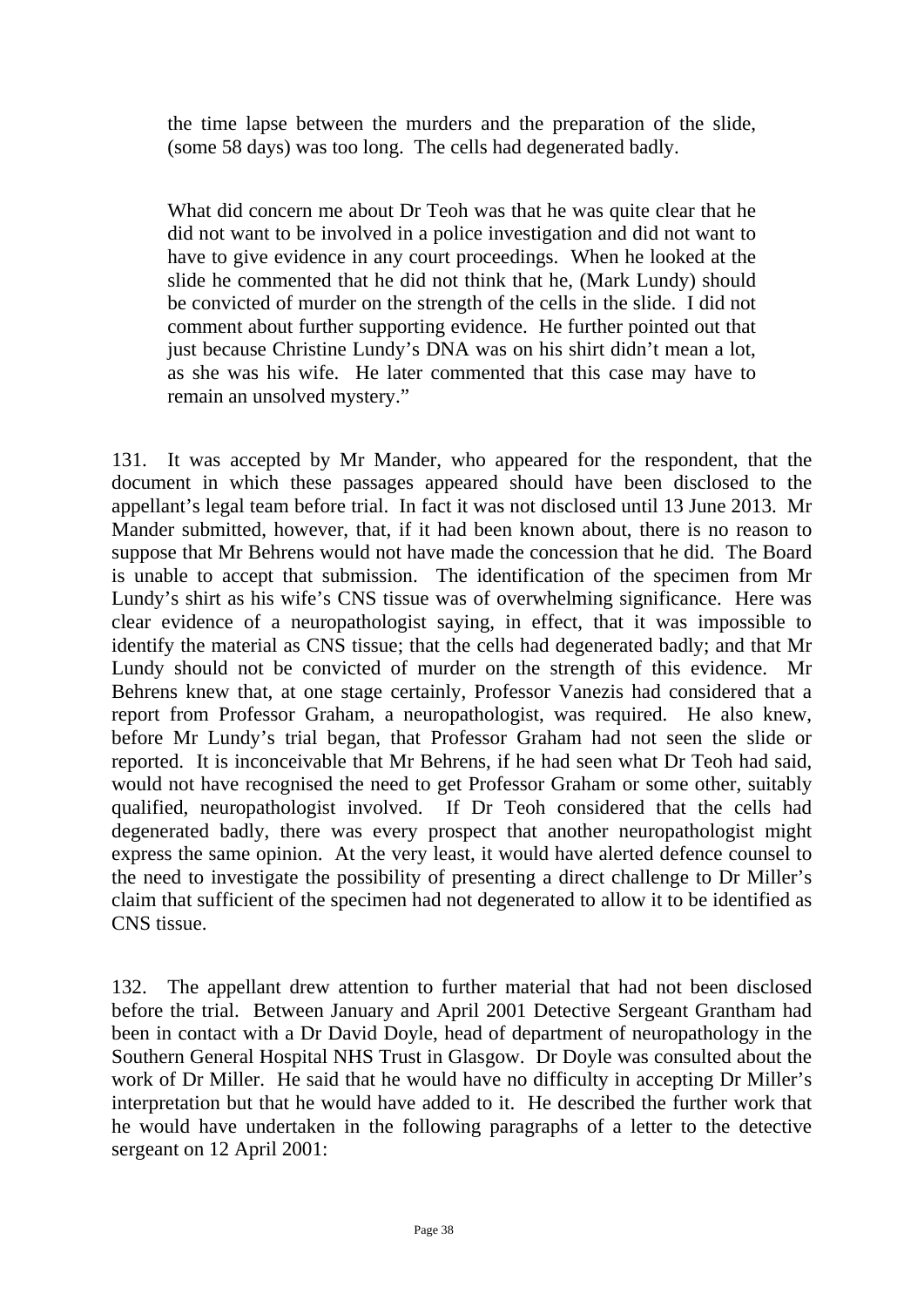"Where I would have added to the work would have been in ensuring that the dimensions of recognisable structures confirm to those of brain structures e.g. nerve cells, cell nuclei or nucleoli, and cell processes of whatever type. I should also have set up control material such as other human brain, in similar amounts, on similar fabric. It would be unlikely that results would conflict with those already obtained. If there is sufficient tissue, sex characterisation might be possible on routinely stained sections.

I think, if I were a defender, I would like to know that the same results could have been achieved in different laboratories. Again, I do not expect that there would be any conflict in the results of repeat studies done in a second laboratory but, when a novel approach is taken, corroboration may be thought desirable. If it were thought necessary, independent assessment could be taken but, when a novel approach is taken corroboration may be thought desirable. If it were thought necessary, independent assessment could be done for you in this laboratory, using the paraffin wax blocked material you have."

133. In the event, Dr Doyle's offer was not taken up but Mr Hislop argued that this correspondence should have been disclosed. Relevant material in the hands of the prosecution that might undermine the Crown case or assist the defence must be disclosed – see, for instance, *R v Ward* (1993) 96 Cr App Rep 1 and *R v Alibhai and others* [2004] EWCA Crim 681. It is doubtful that a case could be made that the correspondence from Dr Doyle could be said to undermine the Crown case. After all, he stated that he accepted Dr Miller's interpretation and that he fully expected the further verifying measures which he had mooted to support the findings that Dr Miller had made. Likewise, it is at least questionable that the suggestions which Dr Doyle made could be said to assist the defence. It may well be that they would have prompted the defence to make further inquiries which might lead to helpful material but, in the view of the Board, that falls short of meeting the test for disclosure.

134. The real significance of Dr Doyle's letter lies in the observation that use of IHC by Dr Miller to establish the nature of the specimen was "a novel approach". The novelty of the use of IHC in the forensic context is relevant for two reasons. Firstly, it is relevant as to the impact that new evidence, challenging the validity of its use in a criminal trial without having been subjected to laboratory or empirical testing, has on the safety of the conviction. Secondly, it raises questions about the admissibility of the evidence.

135. Detective Sergeant Grantham was also in correspondence with a Dr Rodriguez, a pathologist in the United States Armed Forces Institute of Pathology. In a letter dated 18 January 2001, Dr Rodriguez said this: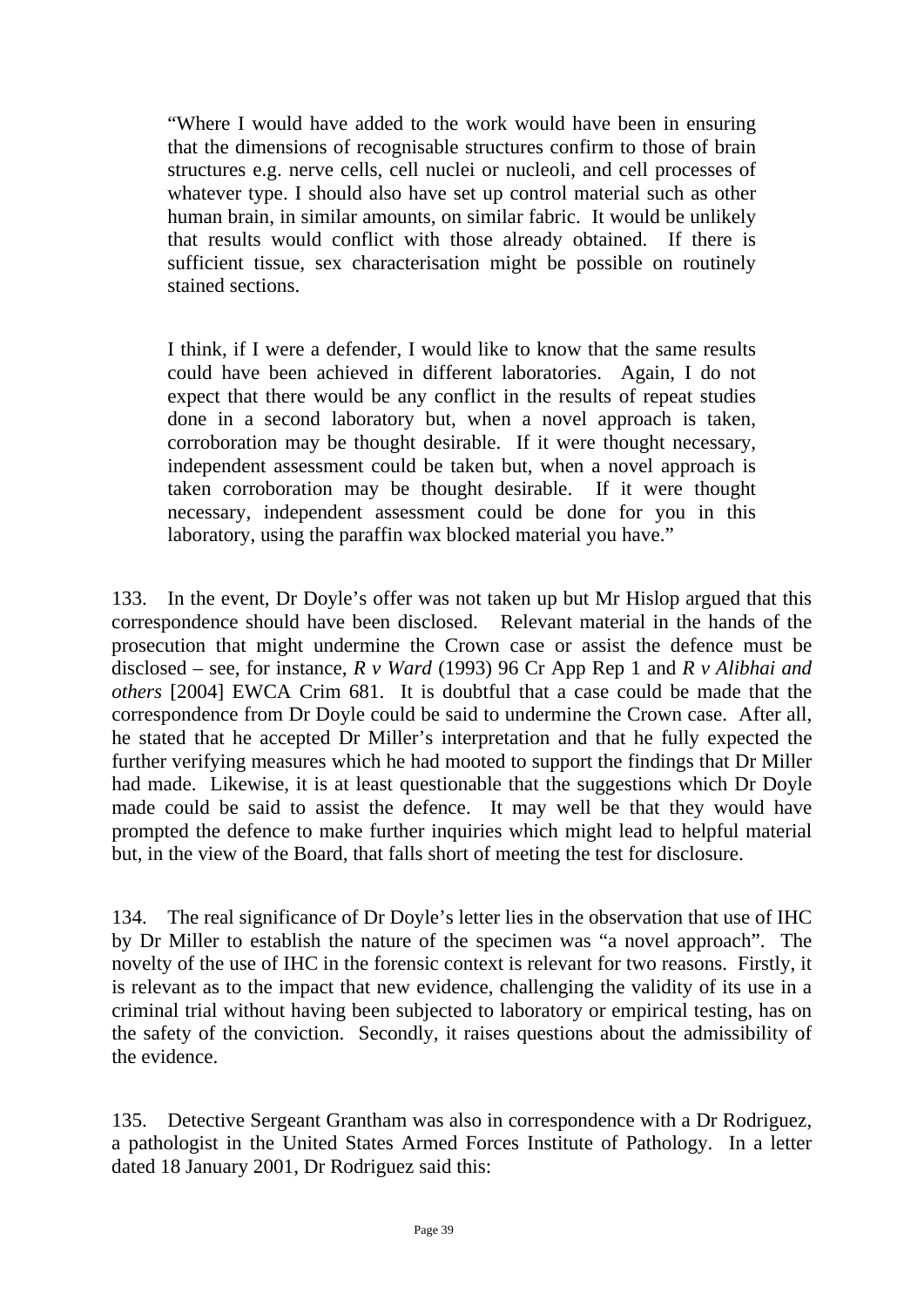"The suggested procedures you listed are not feasible for several reasons. (A) rinsing the fabric may or may not produce a few single cells, even if a yield of a few cells was accomplished the dehydration of the degraded cellular product would be unsuitable for specific neural cellular staining. (B) paraffin embedding of the fabric followed by slicing to yield cells suitable for staining and identification has been attempted by our labs in the past with negative results in reference to limited stains. As for the procedure (C) conducting study of the DNA molecular structure in reference to primers present in neural cells — it is highly doubtful that the shirt stains contains enough material for the specific examination, secondly primer studies and analysis conducted by our institute which is strictly research in nature, have dealt with organ material other than neural tissue"

136. Again, the Board is doubtful that this statement qualifies as material which requires to be disclosed. It was an explanation of why Dr Rodriguez felt that he was not able to carry out the investigations that Detective Sergeant Grantham had requested. It may be that, if the defence had seen this letter, it might have sparked inquiries that could ultimately have assisted the defence but, again, this does not meet the requirements for disclosure. But Dr Rodriguez's letter, albeit to a lesser extent than that from Dr Doyle, contributes to the assessment of the potential impact of the evidence which is now available on the purported identification of the stain on Mr Lundy's shirt.

137. At a minimum, that evidence raises questions about the use of IHC in the forensic setting of a criminal trial. Its widespread and successful use as a diagnostic tool is undisputed but its acceptance as a means of establishing a scientific proposition as an element of proof of guilt remains untested by any experimental or empirical means. In *Blake v Cell Tech International Inc* (2009) 228 Ore App 388, the Court of Appeals of Oregon upheld a decision of a trial judge refusing to admit evidence about the use of IHC to detect microcystin toxins in a deceased's liver and kidneys. In its judgment the court accepted that novelty does not make scientific evidence automatically inadmissible. But it found that while IHC was generally accepted in some contexts, it had not been demonstrated that it enjoyed the same level of acceptance in the testing for microcystins in human liver tissue. There was no known error rate in the tests and there were no peer-reviewed publications regarding IHC testing of human liver tissues for microcystins by which the accuracy of the tests could be assessed. Test results could not be subjected to confirmation by other forms of scientifically acknowledged tests for liver toxins. Similar arguments could be made in relation to the admissibility of Dr Miller's evidence in the present case. While these might not avail as a basis for excluding the evidence of Dr Miller, they certainly sound on the question of what impact the new evidence might have on the safety of the appellant's conviction.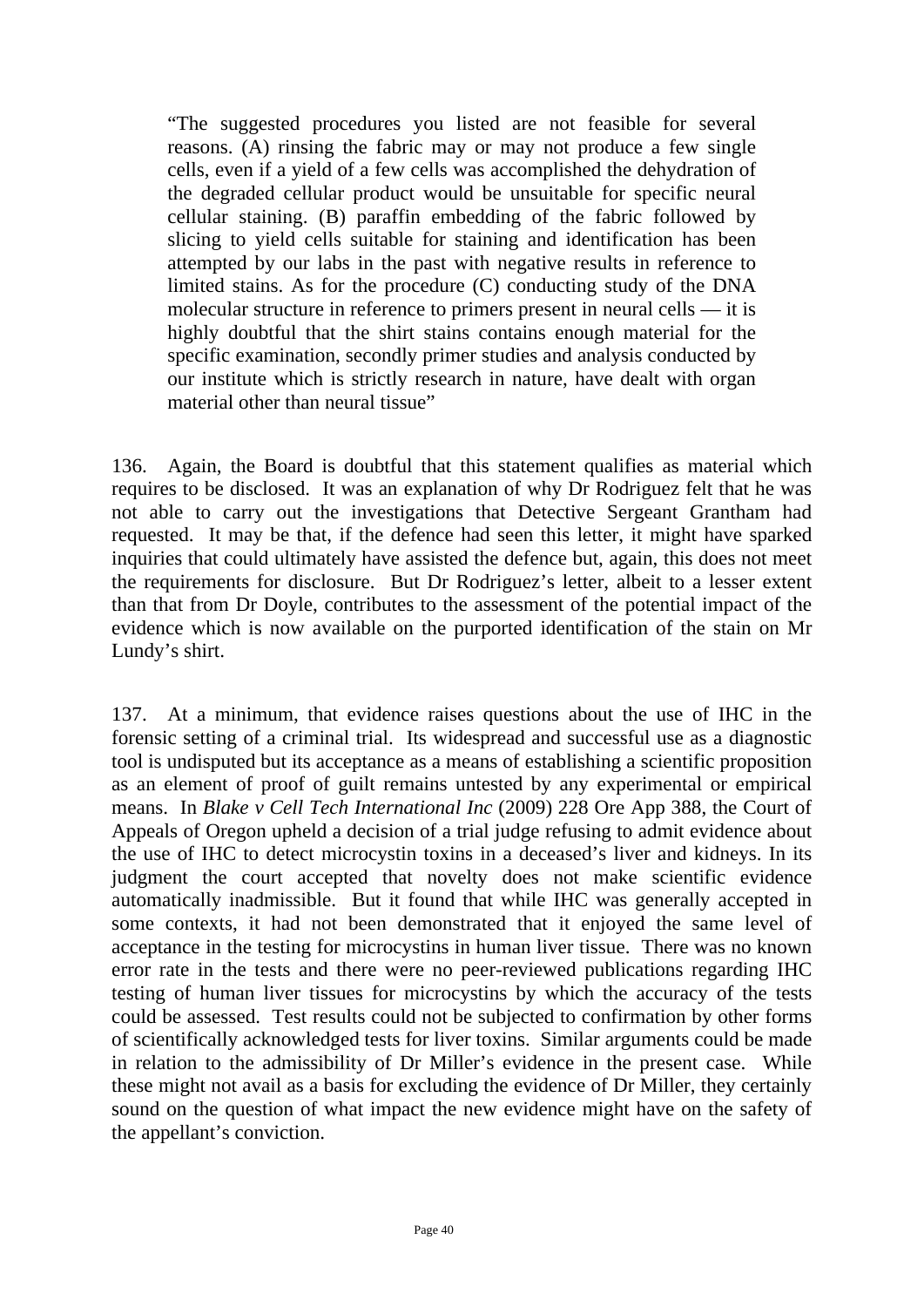138. In *R v J-L J* [2000] 2 SCR 600 the Canadian Supreme Court endorsed the test formulated by the United States Supreme Court dealing with the approach to be taken to novel scientific theory or technique. At para 33 Binnie J referred approvingly to a number of factors which the US Supreme Court had listed in *Daubert v Merrell Dow Pharmaceuticals Inc* 509 U. S. 579 (1993) that could be helpful in evaluating the soundness of novel science. These were:

"(1) whether the theory or technique can be and has been tested:

Scientific methodology today is based on generating hypotheses and testing them to see if they can be falsified; indeed, this methodology is what distinguishes science from other fields of human inquiry.

(2) whether the theory or technique has been subjected to peer review and publication:

[S]ubmission to the scrutiny of the scientific community is a component of "good science," in part because it increases the likelihood that substantive flaws in methodology will be detected.

(3) the known or potential rate of error or the existence of standards; and,

(4) whether the theory or technique used has been generally accepted"

139. The Board considers that this list provides a useful template for the examination of the issue whether evidence based on a novel technique such as IHC (novel, at least, in the forensic setting of a criminal trial) should be admissible. But the debate as to whether the listed factors should operate to render inadmissible such evidence has not been engaged – at least, not to the extent that it can be resolved. For present purposes, it is sufficient to say that the need for such a debate signifies the impact that it might well have on an assessment of whether there has been a miscarriage of justice and an unsafe conviction. For this reason alone, the Board considers that the evidence of the consultants who have provided affidavits for the appellant on the issue of the identification of the stain on Mr Lundy's shirt should be admitted.

140. There are, of course, a number of other compelling reasons to admit the evidence. There is now a real and active dispute as to whether the variation of staining found on Dr Miller's slides is indicative of a false result or whether this can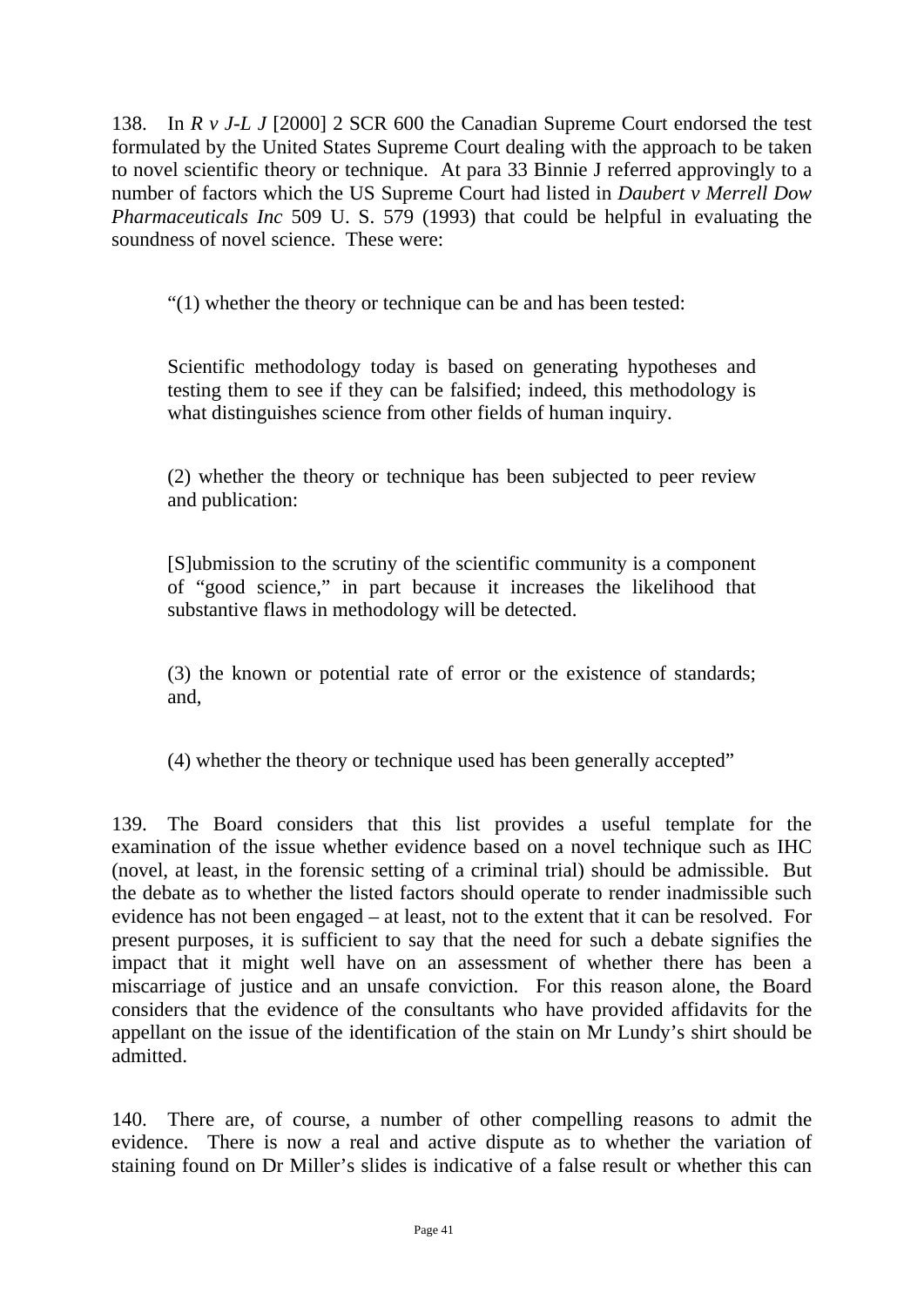be dismissed as a result to be anticipated and one which does not derogate from the validity of the conclusions that were reached on those slides which appear to show good preservation of the sample. There is sharp disagreement between the experts on whether the samples on the ESR slide and Dr Miller's slides were well preserved and whether glial cells and blood cells are detectable on the ESR slide. And there is the critically important issue as to whether the specimen taken from the shirt was necrotic or was capable of histological and immunohistochemical analysis and, on that account, sufficiently preserved by rapid fixing. All of these issues, if resolved in the appellant's favour, have the potential to strike at the very heart of the case against him. For that reason alone, the evidence must be admitted.

#### *(c) the computer issue*

 2000, this is, at least potentially, an important pointer towards Mr Lundy's innocence. On the available evidence he could not have switched off the computer at that time. 141. If the computer in the Lundy home was switched off at 10.52pm on 29 August The new evidence from Mr Chappell and Mr Watt, if accepted, establishes that the KAK virus was to blame for the disordering of the registry files. That evidence would disprove the suggestion that Mr Lundy had been experimenting with the time and date controls. If Mr Chappell's evidence was accepted, while use of a floppy disk to change the controls would not register on the hard drive, the fact that a floppy disk had been used for some purpose would. In these circumstances the only means of manipulating the time would be by means of a highly sophisticated technique which many computer experts are unaware of.

142. It was essential to the Crown case that an explanation for the time of closing the computer be given. Absent such an explanation, the possibility of Mrs Lundy being alive at 10.52pm could not be eliminated. And if that possibility remained, it was completely at odds with the central prosecution case against Mr Lundy. The new evidence, if accepted, directly challenges the plausibility of that case. It has an obvious and significant potential impact on the safety of the conviction and the possibility of a miscarriage of justice. It is in the interests of justice that it be admitted.

*The effect of the new evidence on the safety of the conviction and the possibility of a miscarriage of justice* 

143. In *Bain* at para 24 the New Zealand Court of Appeal expressed the test to be applied in determining the effect of new evidence in these terms:

"If [the further evidence] does qualify [for admission] the Court then moves to the next stage of the inquiry, which is whether its existence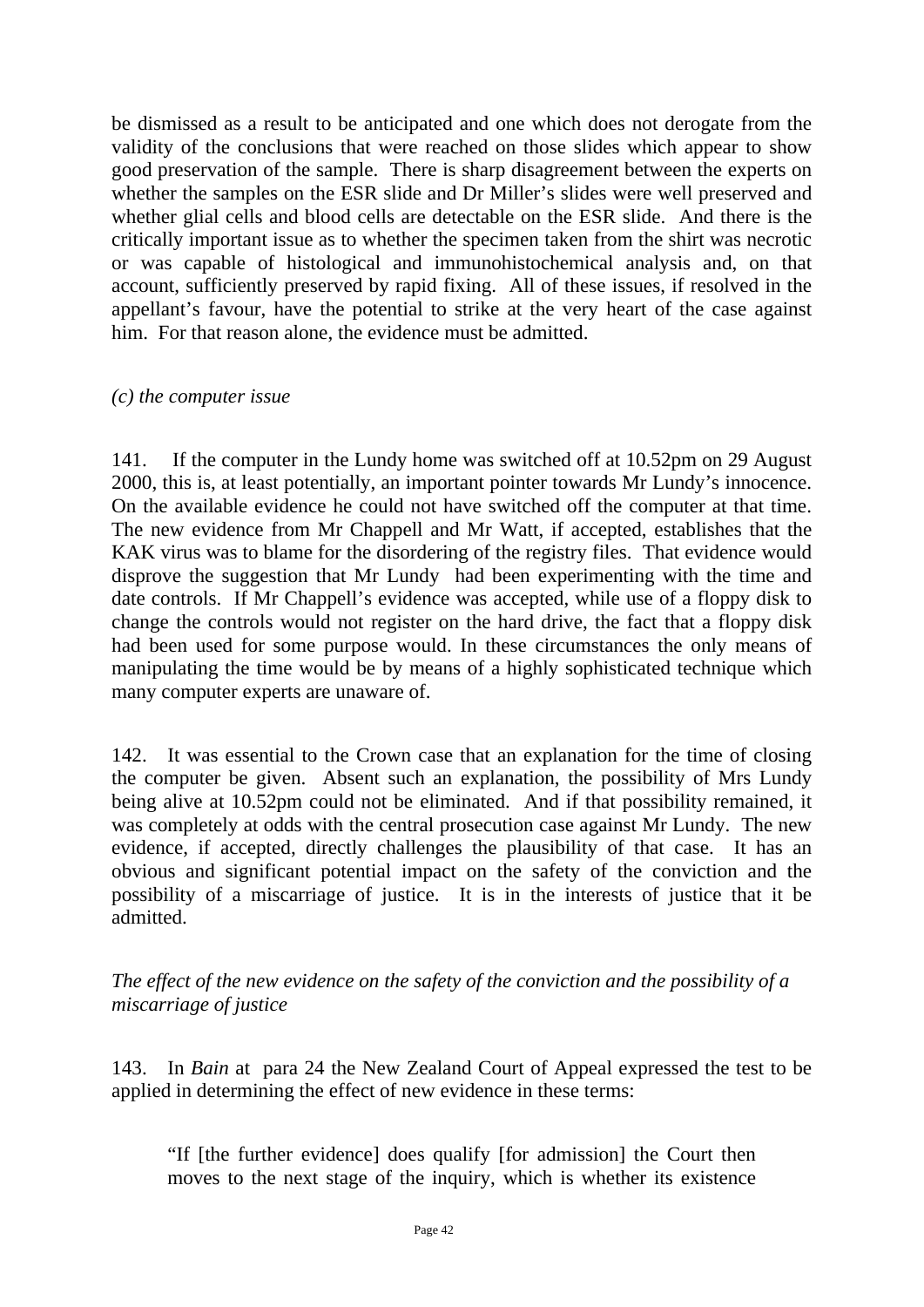demonstrates there has been a miscarriage of justice in the sense of there being a real risk that a miscarriage of justice has occurred on account of the new evidence not being before the jury which convicted the appellant. Such real risk will exist if, as it is put in the cases, the new evidence, when considered alongside the evidence given at the trial, might reasonably have led the jury to return a verdict of not guilty"

144. As the Board pointed out in its judgment on the appeal in that case (*Bain v R*  [2007] UKPC 33; (2007) 23 CRNZ 71) this formulation differed somewhat from English authorities such as *Stafford v DPP* [1974] AC 878 and *R v Pendleton* [2002] 1 WLR 72 in its emphasis on what the actual trial jury might have decided had it had the opportunity to consider the fresh evidence. In *Pendleton* Lord Bingham had dealt with this question at para 19 of his speech where he said:

"[The House of Lords] in *Stafford* were right to reject the submission of counsel that the Court of Appeal had asked the wrong question by taking as the test the effect of the fresh evidence on their minds and not the effect that that evidence would have had on the mind of the jury ([1974] AC 878 at 880). It would, as the House pointed out, be anomalous for the court to say that the evidence raised no doubt whatever in their minds but might have raised a reasonable doubt in the minds of the jury. I am not persuaded that the House laid down any incorrect principle in *Stafford,* so long as the Court of Appeal bears very clearly in mind that the question for its consideration is whether the conviction is safe and not whether the accused is guilty. But the test advocated by counsel in *Stafford* and by Mr Mansfield in this appeal does have a dual virtue to which the speeches I have quoted perhaps gave somewhat inadequate recognition. First, it reminds the Court of Appeal that it is not and should never become the primary decision-maker. Secondly, it reminds the Court of Appeal that it has an imperfect and incomplete understanding of the full processes which led the jury to convict. The Court of Appeal can make its assessment of the fresh evidence it has heard, but save in a clear case it is at a disadvantage in seeking to relate that evidence to the rest of the evidence which the jury heard. For these reasons it will usually be wise for the Court of Appeal, in a case of any difficulty, to test their own provisional view by asking whether the evidence, if given at the trial, might reasonably have affected the decision of the trial jury to convict. If it might, the conviction must be thought to be unsafe."

145. That the primary responsibility for deciding what effect the new material has on the safety of the conviction rests with the appellate court was also clear in the opinion of the Board in *Dial and another v State of Trinidad and Tobago* [2005] 1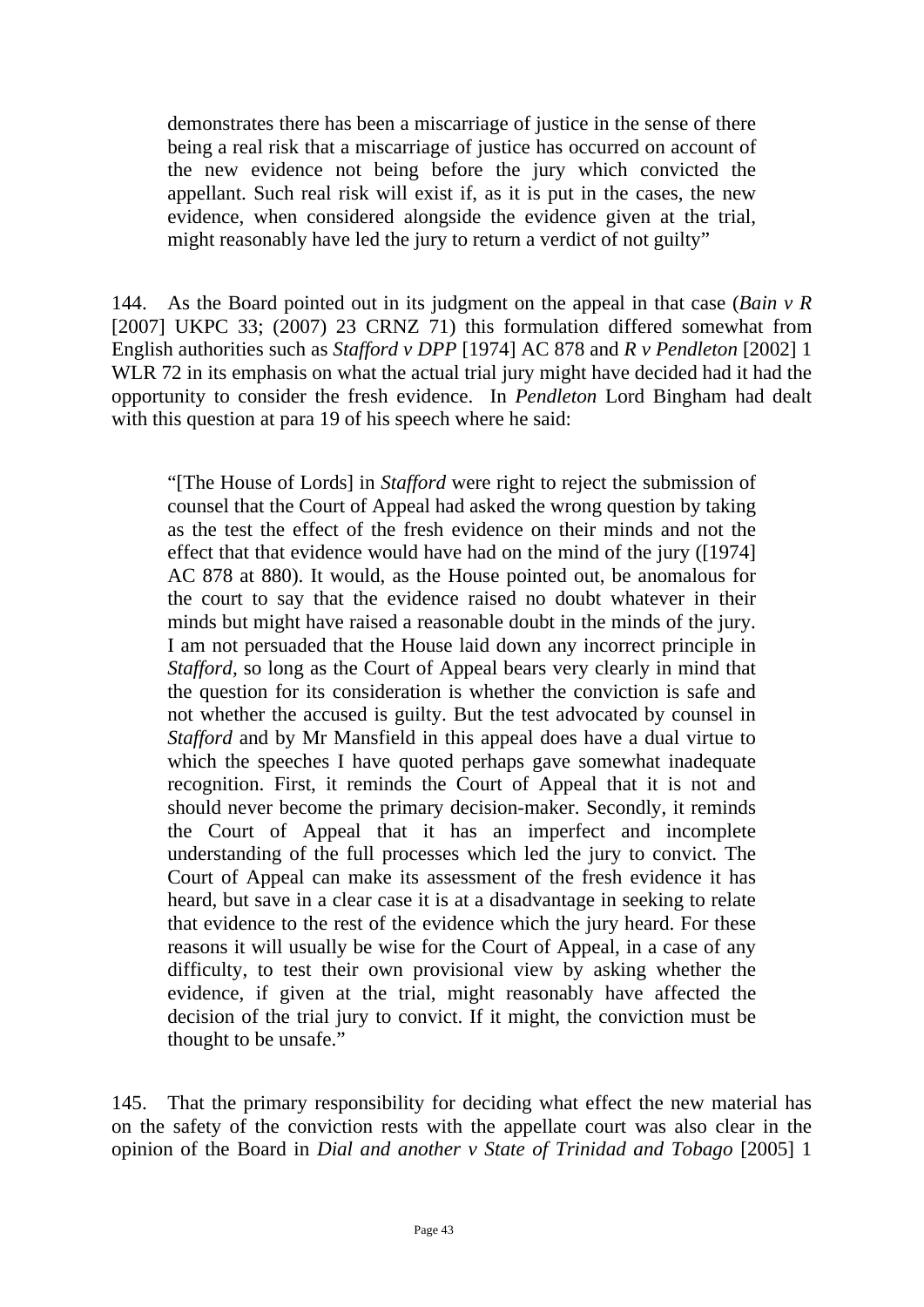WLR 1660. At paras 31 and 32, Lord Brown, delivering the opinion of the majority of the Board, said:

"31 In the Board's view the law is now clearly established and can be simply stated as follows. Where fresh evidence is adduced on a criminal appeal it is for the Court of Appeal, assuming always that it accepts it, to evaluate its importance in the context of the remainder of the evidence in the case. If the court concludes that the fresh evidence raises no reasonable doubt as to the guilt of the accused it will dismiss the appeal. The primary question is for the court itself and is not what effect the fresh evidence would have had on the mind of the jury. That said, if the court regards the case as a difficult one, it may find it helpful to test its view "by asking whether the evidence, if given at the trial, might reasonably have affected the decision of the trial jury to convict": *R v Pendleton* [2002] 1 WLR 72 , 83, para 19. The guiding principle nevertheless remains that stated by Viscount Dilhorne in *Stafford's* case [1974] AC 878, 906, and affirmed by the House in R v Pendleton:

"While ... the Court of Appeal and this House may find it a convenient approach to consider what a jury might have done if they had heard the fresh evidence, the ultimate responsibility rests with them and them alone for deciding the question [whether or not the verdict is unsafe]."

32 That is the principle correctly and consistently applied nowadays by the criminal division of the Court of Appeal in England-see, for example, *R v Hakala* [2002] EWCA Crim 730, *R v Hanratty, decd*  [2002] 3 All ER 534 and *R v Ishtiaq Ahmed* [2002] EWCA Crim 2781 . It was neatly expressed by Judge LJ in *R v Hakala*, at para 11, thus:

"However the safety of the appellant's conviction is examined, the essential question, and ultimately the only question for this court, is whether, in the light of the fresh evidence, the convictions are unsafe.""

146. In *McInnes v Lord Advocate* [2010] UKSC 7, at para 37 Lord Brown reaffirmed the *Pendleton* test and in *Bonnett Taylor v R* [2013] UKPC 8 the approach in *Pendleton* received continued endorsement – see paras 41 and 42.

147. The approach of Lord Bingham in *Pendleton* emphasises the need for an appellate court to recognise the primacy of the jury's role in deciding whether an accused should be found guilty while deprecating speculative assessment by that court of the degree to which new evidence would have affected the minds of the jurors. The essential question is whether the evidence *might reasonably have affected* the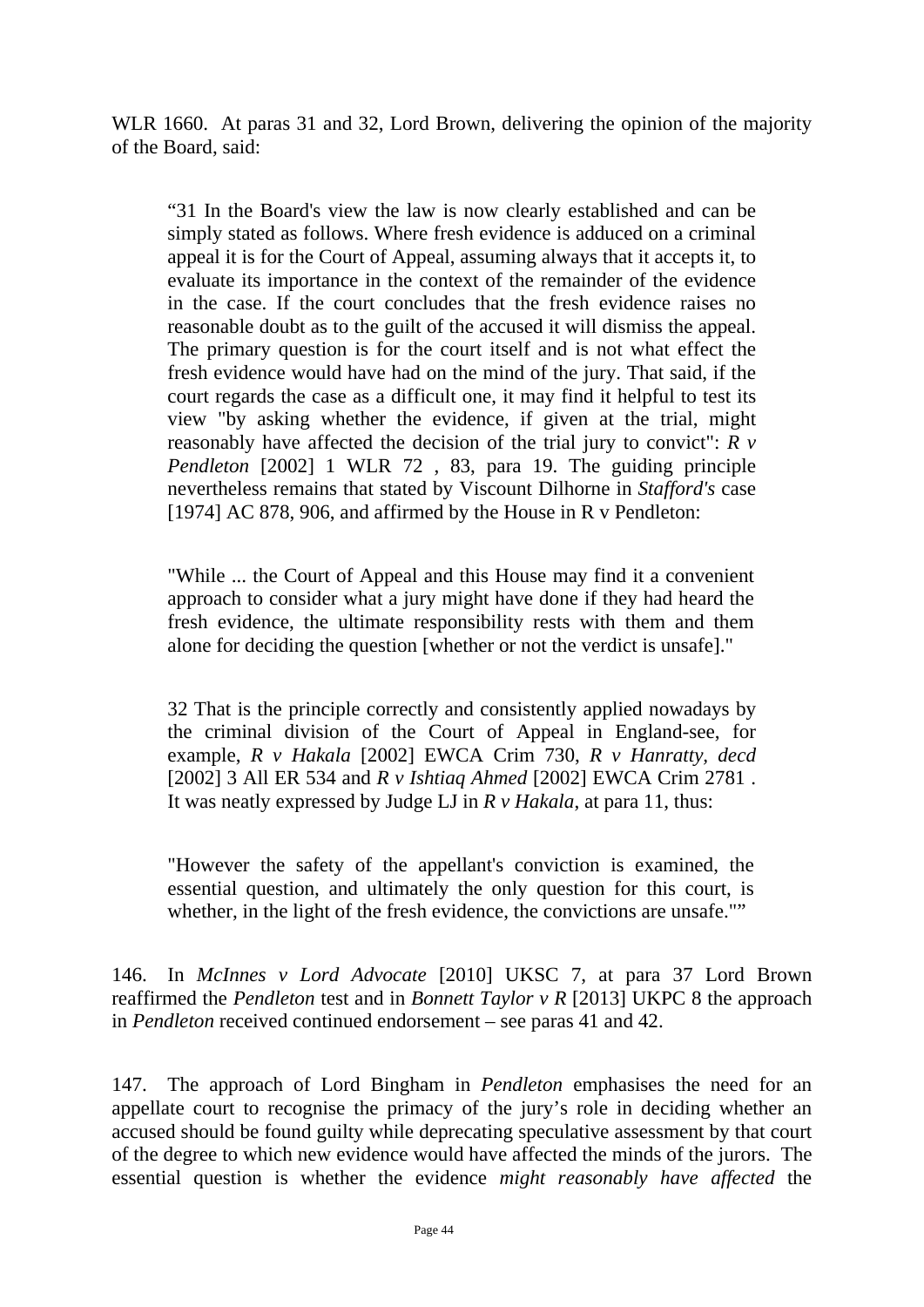outcome. As the Board said in *Bain* at para 115, "the issue is not whether there is or was evidence on which a jury could reasonably convict but whether there is or was evidence on which it might reasonably decline to do so…" This carries echoes of what Lord Bingham had said in *Graham and Others* [1997] 1 Cr App R 302, 308:

"…if the Court is satisfied, despite any misdirection of law or any irregularity in the conduct of the trial or any fresh evidence, that the conviction is safe, the Court will dismiss the appeal. But if, for whatever reason, the Court concludes that the appellant was wrongly convicted of the offence charged, or is left in doubt whether the appellant was rightly convicted or not, then it must of necessity consider the conviction unsafe"

148. This is also in accord with the approach adopted by Tipping J in *R v Sungsuwan* [2006] 1 NZLR 730 where he said at para 110:

"[110] . . . Ordinarily two things must be shown. First, something must have gone wrong with the trial or in some other relevant way. Secondly, what has gone wrong must have led to a real risk of an unsafe verdict. That real risk arises if there is a reasonable possibility that a not guilty (or a more favourable) verdict might have been delivered if nothing had gone wrong. It is, of course, trite law that an appellant does not have to establish a miscarriage in the sense that the verdict actually is unsafe. The presence of a real risk that this is so will suffice"

149. As Lord Bingham observed in *Bain,* the Court of Appeal differed from the English and Australian authorities as to the way in which an appellate court should approach its assessment of whether there was a miscarriage of justice. That difference ended with the decision of the Supreme Court in *R v Matenga* [2009] 3 NZLR 145. In that case the Supreme Court followed much the same approach as had been advocated by Lord Bingham in *Pendleton*, although it based the change of course on the decision of the High Court of Australia in *Weiss v R* (2005) 224 CLR 300. The judgment in *Matenga* referred approvingly to the way in which the High Court had formulated the test. It was concluded that the general approach followed by the High Court in Australia in *Weiss* should be followed in New Zealand. That approach was described by Blanchard J in para 24 as follows:

"The High Court said that the task was not to be undertaken by attempting to predict what a jury would or might do. The appellate court must itself decide whether a substantial miscarriage of justice had actually occurred. That was an objective task not materially different from other appellate tasks. It was to be performed with whatever are the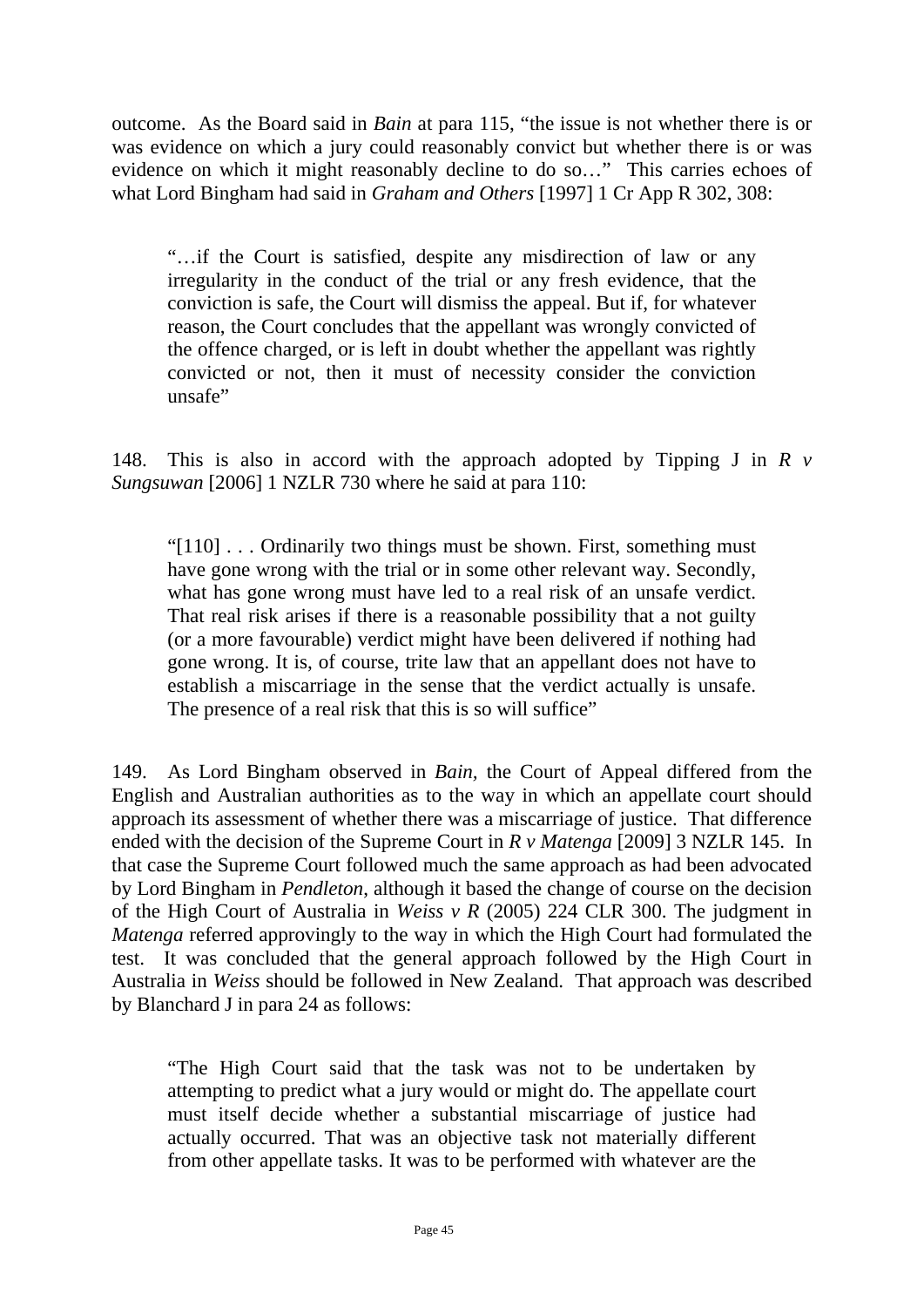advantages and disadvantages of deciding an appeal on the record of the trial; it was not an exercise in speculation or prediction. The standard of proof to be applied was the criminal standard of guilt beyond reasonable doubt. Reference to the jury was liable to distract attention from the statutory task by suggesting that the appeal court was to do other than decide for itself whether a substantial miscarriage of justice had actually occurred."

150. In light of these authorities, the Board is satisfied that the proper test to be applied by an appellate court in deciding whether a verdict is unsafe or a miscarriage of justice has occurred, where new evidence has been presented, is whether that evidence might reasonably have led to an acquittal. This is in accord with the approach of the New Zealand Supreme Court in *Matenga* where the question for the appellate court was whether the altered circumstances, as revealed on appeal, were capable of affecting the verdict. It is, of course, important to note that the Supreme Court did not follow the High Court of Australia in *Weiss* on the particular point that any departure from applicable rules of evidence or procedure would amount to a miscarriage of justice*.* To amount to a miscarriage of justice the Supreme Court of New Zealand considered that the error in the earlier proceedings must have been capable of affecting the verdict. The Board detects no difference in this approach from its formulation of the test as being whether the fresh evidence (or the error at trial) might reasonably have led to an acquittal

151. Applying this test to the present case, the Board has concluded, subject to consideration of the proviso (which will be dealt with below), that the verdict is unsafe.. The evidence of the identification of the specimen taken from Mr Lundy's shirt as his wife's CNS tissue was, as the Court of Appeal described it, the most cogent piece of evidence in support of the Crown's case. Substantial questions about the validity of that evidence have been raised by the fresh material. The Crown's positive case was that the murders had been committed between 7 and 7.15pm on 29 August 2000. The new evidence on this subject, if it is accepted, eradicates scientific support for the claim that this was the time of the death of the victims. Finally, the computer evidence raises the possibility of Mrs Lundy being alive at 10.52pm. Clearly it is evidence on which a jury might reasonably decline to convict.

#### *The proviso*

152. In its material parts section 385(1)(c) of the Crimes Act 1961 provides:

"(1) On any appeal against conviction the Court of Appeal shall allow the appeal if it is of opinion  $-$ ... (c) That on any ground there was a miscarriage of justice."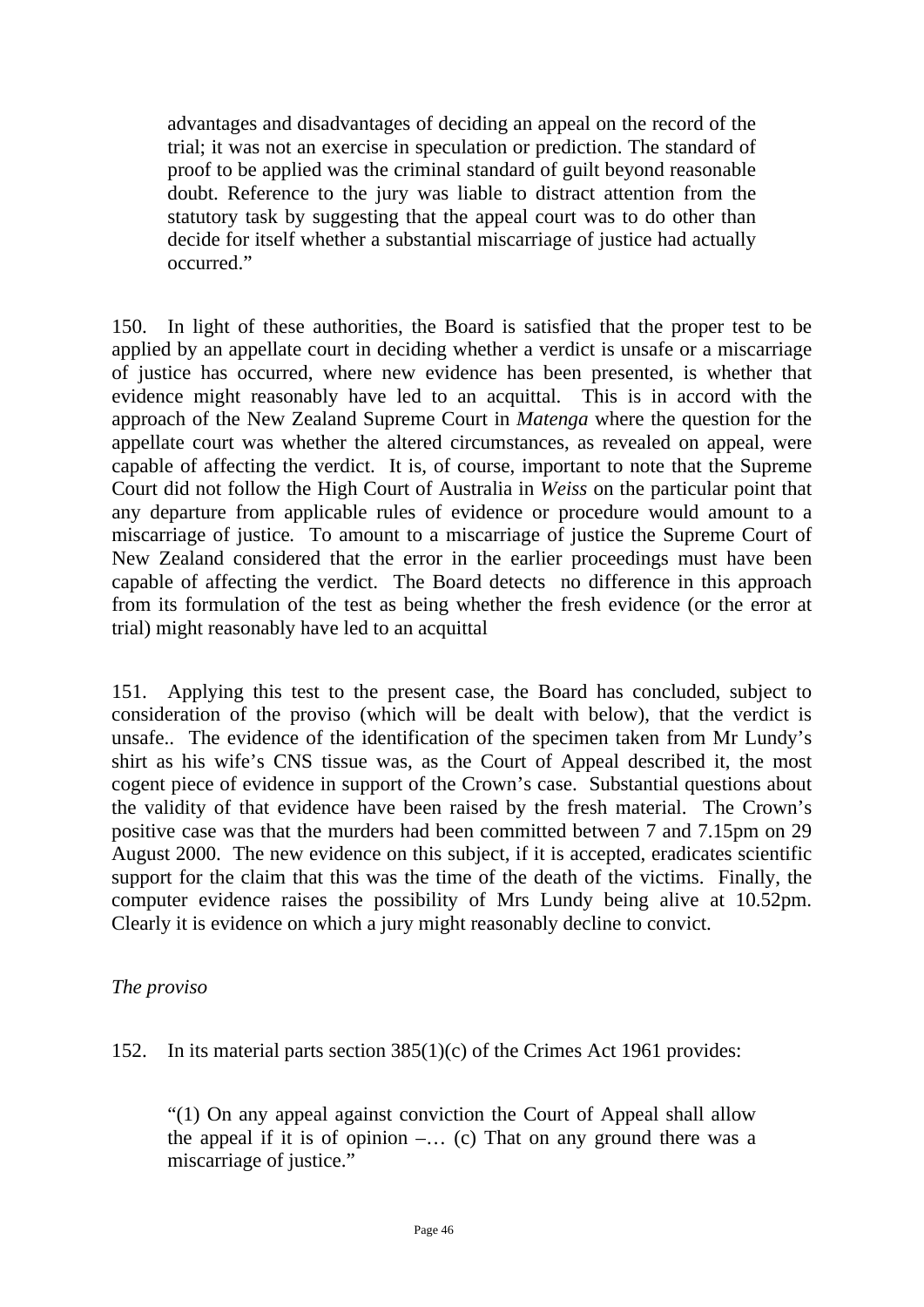#### 153. The subsection contains a proviso in the following terms:

"Provided that the Court of Appeal may, notwithstanding that it is of opinion that the point raised in the appeal might be decided in favour of the appellant, dismiss the appeal if it considers that no substantial miscarriage of justice has actually occurred."

154. In support of its argument that the proviso should be applied by the Board, the respondent drew attention to a number of features of the case against the appellant, other than those which were involved in the application to receive fresh evidence. These, it was suggested, were capable of establishing his guilt. Tape lifts from Mr Lundy's polo shirt established the probable presence of blood. Three particles were cut from the tape lifts and subsequent testing showed that DNA within the particles came from Amber. But Professor Whitwell's opinion that the presence of blood flakes on clothing of members of the same family, if the parties live together, is not at all unusual was not challenged by the respondent and the Board does not consider that any significance can be attached to this evidence.

155. There was evidence that the break-in had been staged. Three areas of smeared blood that almost certainly came from Christine Lundy were found on the outside of the window which had been forced and on the underside of the leading edge of the window frame. This indicates that the window was forced after the murders took place. This certainly throws suspicion on the appellant but alone could not begin to constitute proof of his guilt. Likewise, the finding that paint flakes associated with the deceased's wounds forensically matched unique paint markings on the appellant's tools.

156. Evidence was given that, on the appellant's account of having filled his car with petrol and his driving to various sales calls on 29/30 August 2000, he should have had thirty litres more in his petrol tank than was actually found. It was claimed that the appellant's suggestion that he might have been the victim of petrol theft was implausible for a number of reasons, not least because the car was fitted with an antisiphoning device. Again, while this is a cause for suspicion it falls very far short of proof of guilt, even when taken in combination with other factors such as the staged break-in and the paint flakes.

157. A bracelet was found on the front passenger seat of the appellant's car. When asked about this at interview, the appellant said that it was an old piece belonging to his wife. It is unlikely that this item did belong to Christine Lundy as it was probably too small for her to wear in comfort. It was suggested that it had been taken by the appellant when he removed the jewellery box. (There was evidence that Amber kept some items of jewellery in her mother's jewellery box). The appellant's attempt to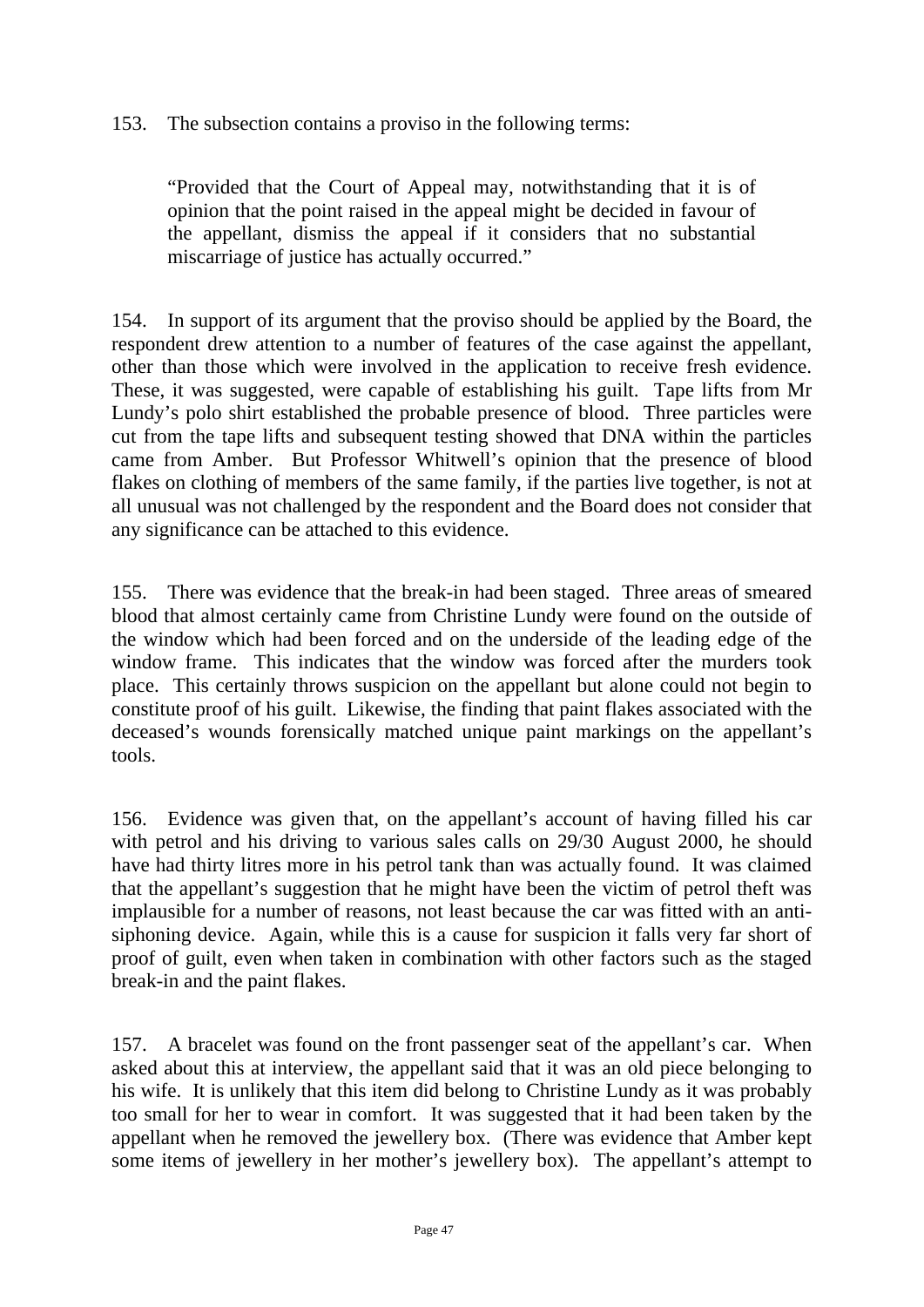explain its presence in the car that Christine had dropped it when they were at a social function was not believable, the Crown suggested. Again, this evidence is cause for suspicion but no more, even when considered with the other features to which the respondent has drawn attention.

158. A witness, Margaret Dance, who lived in the appellant's neighbourhood, saw a person whose general appearance might be said to be similar to the appellant's running from the direction of Karamea Crescent at about 7.15pm on 29 August. The details she provided as to time and place where the observation took place, the demeanour, clothing and footwear of the individual, and the appearance of a nearby car all pointed clearly to the appellant, the Crown claimed. It was accepted that there were some eccentricities in Mrs Dance's evidence and the description that she gave, while graphic, was general in nature. The Board does not consider that it contributes to any significant extent to the case against the appellant.

159. The Board has not sought to outline all of the features that the Crown has raised in support of its claim that this is an appropriate case for the application of the proviso. All of these have been carefully considered. But the Board is fully satisfied that this is not a case in which the proviso should be applied.

160. The present position about the application of the proviso in New Zealand has now been authoritatively stated in *Matenga*. At para 31, Blanchard J said:

"…having identified a true miscarriage, that is, something which has gone wrong and which was *capable* of affecting the result of the trial, the task of the Court of Appeal under the proviso is then to consider whether that potentially adverse effect on the result may *actually,* that is, in reality, have occurred? The Court may exercise its discretion to dismiss the appeal only if, having reviewed all the admissible evidence, it considers that, notwithstanding there has been a miscarriage, the guilty verdict was inevitable, in the sense of being the only reasonably possible verdict, on that evidence. Importantly, the Court should not apply the proviso simply because it considers there was enough evidence to enable a reasonable jury to convict. In order to come to the view that the verdict of guilty was inevitable the Court must itself feel sure of the guilt of the accused. …"

161. This approach accords with that which the Board has consistently adopted in deciding whether the proviso should be applied. A summary of the governing principles is most conveniently to be found in the judgment of Lord Hope in *Stafford v The State* [1999] 1 WLR 2026 where he said at 2029: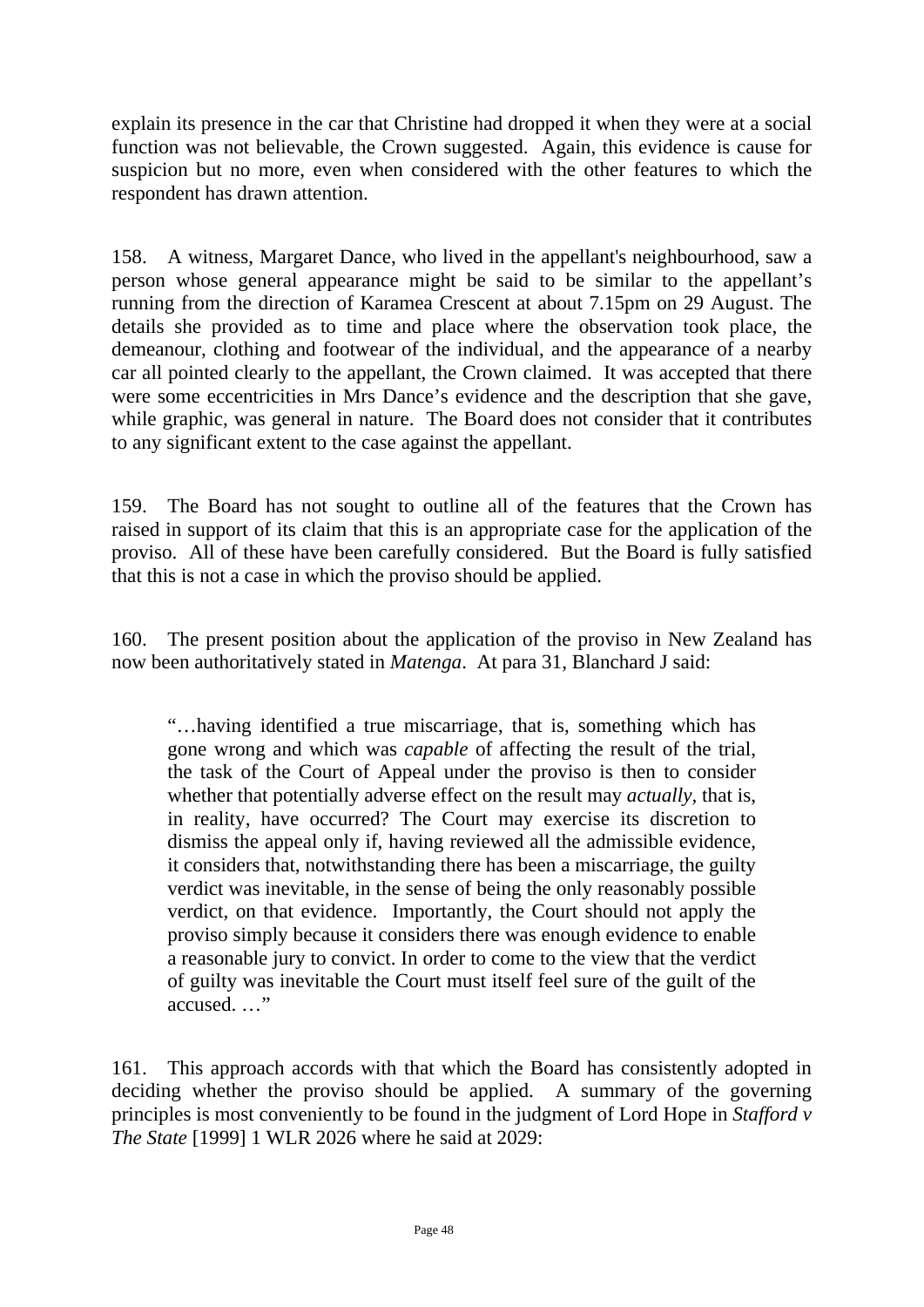"The test which must be applied to the application of the proviso is whether, if the jury had been properly directed, they would inevitably have come to the same conclusion upon a review of all the evidence: see *Woolmington v. Director of Public Prosecutions* [1935] A.C 462, 482- 83, *per* Viscount Sankey L.C in *Stirland v. Director of Public Prosecutions* [1944] A.C 315, 321 Viscount Simon L.C said that the provision assumed: "a situation where a reasonable jury, after being properly directed, would, on the evidence properly admissible, without doubt convict." As he explained later on the same page, where the verdict is criticised on the ground that the jury were permitted to consider inadmissible evidence, the question is whether no reasonable jury, after a proper summing up, could have failed to convict the appellant on the rest of the evidence to which no objection could be taken on the ground of its inadmissibility. Where the verdict is criticised on the ground of a misdirection such as that in the present case, and no question has been raised about the admission of inadmissible evidence, the application of the proviso will depend upon an examination of the whole of the facts which were before the jury in the evidence."

162. It is, of course, clear that references by Viscount Simon in *Stirland* must be read in light of the current understanding that it is the appellate court's own judgment on the question of the safety of the conviction that is critical. Expressed simply, before the proviso could be applied, the Board would have to feel sure of the appellant's guilt and be satisfied that a guilty verdict was inevitable. After careful consideration of all the matters which have been canvassed on behalf of the respondent, the Board could not be so satisfied.

#### *Miscellaneous*

163. Apart from the principal grounds of appeal advanced, the appellant made a number of other submissions on sundry issues including the failure of the police to preserve evidence about the use of a laptop in the Lundy home or to clone its contents. It was also argued that the trial judge had failed to give proper directions about the evidence given by Margaret Dance. The Board is satisfied that there is nothing in either of these grounds. The laptop could have been examined by Mr Peacock or another suitably qualified expert. And the directions given by Ellis J, although succinct, were on point and properly reminded the jury that eye witnesses can be mistaken, even when they appear to be convincing. In the Board's view no more elaborate direction as to identification was required. After all, Mrs Dance did not purport to identify the appellant. She had simply described the appearance of an individual which might have matched that of Mr Lundy.